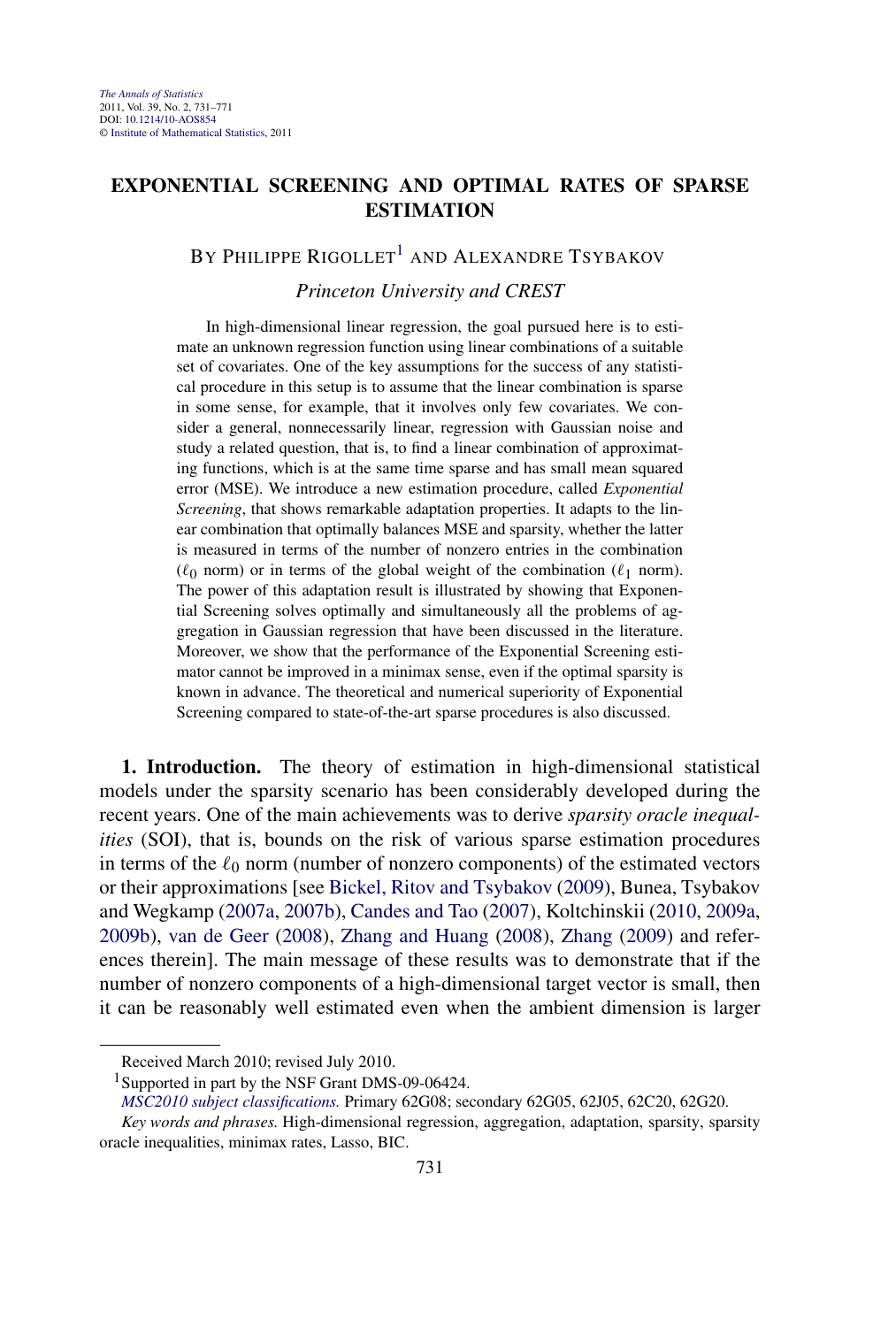than the sample size. However, there were relatively few discussions of the optimality of these bounds; they were mainly based on specific counter-examples or referred to the paper by [Donoho and Johnstone](#page-38-0) [\(1994a\)](#page-38-0), which treats the Gaussian sequence model. The latter approach is, in general, insufficient as we will show below. An interesting point related to the optimality issue is that some of the bounds in the papers mentioned above involve not only the  $\ell_0$  norm but also the  $\ell_1$  norm of the target vector, which is yet another characteristic of sparsity. Thus, a natural question is whether the  $\ell_1$  norm plays an intrinsic role in the SOI or it appears there due to the techniques employed in the proof.

In this paper, considering the regression model with fixed design, we will show that the role of  $\ell_1$  norm is indeed intrinsic. Once we have a "rather general SOI" in terms the  $\ell_0$  norm, a SOI in terms of the  $\ell_1$  norm follows as a consequence. This means that we can write the resulting bound with the rate which is equal to the minimum of the  $\ell_0$  and  $\ell_1$  rates (see Theorem [3.2\)](#page-6-0). Unfortunately, the above mentioned "rather general SOI" is not available in the literature for the previously known sparse estimation procedures. We therefore suggest a new procedure called the *Exponential Screening* (ES), which satisfies the desired bound. It is based on exponentially weighted aggregation of least squares estimators with suitably chosen prior. The idea of using exponentially weighted aggregation for sparse estimation is due to [Dalalyan and Tsybakov](#page-38-0) [\(2007\)](#page-38-0). Dalalyan and Tsybakov [\(2007,](#page-38-0) [2008,](#page-38-0) [2009,](#page-38-0) [2010\)](#page-38-0) suggested several procedures of this kind based on continuous sparsity priors. Our approach is different because we use a discrete prior in the spirit of earlier work by George [\(1986a,](#page-39-0) [1986b\)](#page-39-0), [Leung and Barron](#page-39-0) [\(2006\)](#page-39-0), [Giraud](#page-39-0) [\(2008\)](#page-39-0). Unlike George [\(1986a,](#page-39-0) [1986b\)](#page-39-0), [Leung and Barron](#page-39-0) [\(2006\)](#page-39-0), [Giraud](#page-39-0) [\(2008\)](#page-39-0), we focus on high-dimensional models and treat explicitly the sparsity issue. Because of the high dimensionality of the problem, we need efficient computational algorithms, and therefore we suggest a version of the Metropolis–Hastings algorithm to approximate our estimators (Section [7.1\)](#page-21-0). Regarding the sparsity issue, we prove that our method benefits simultaneously from three types of sparsity. The first one is expressed by the small rank of the design matrix **X**, the second by the small number of nonzero components of the target vector and the third by its small  $\ell_1$  norm. Finally, we mention that in a work parallel to ours, [Alquier](#page-38-0) [and Lounici](#page-38-0) [\(2010\)](#page-38-0) consider exponentially weighted aggregates with priors involving both discrete and continuous components and suggest another version of the Metropolis–Hastings algorithm to compute them.

The contributions of this paper are the following:

(i) We propose the ES estimator which benefits simultaneously from the above-mentioned three types of sparsity. This follows from the oracle inequalities that we prove in Section [3.](#page-3-0) We also provide an efficient and fast algorithm to approximately compute the ES estimator and show that it outperforms several other competitive estimators in a simulation study.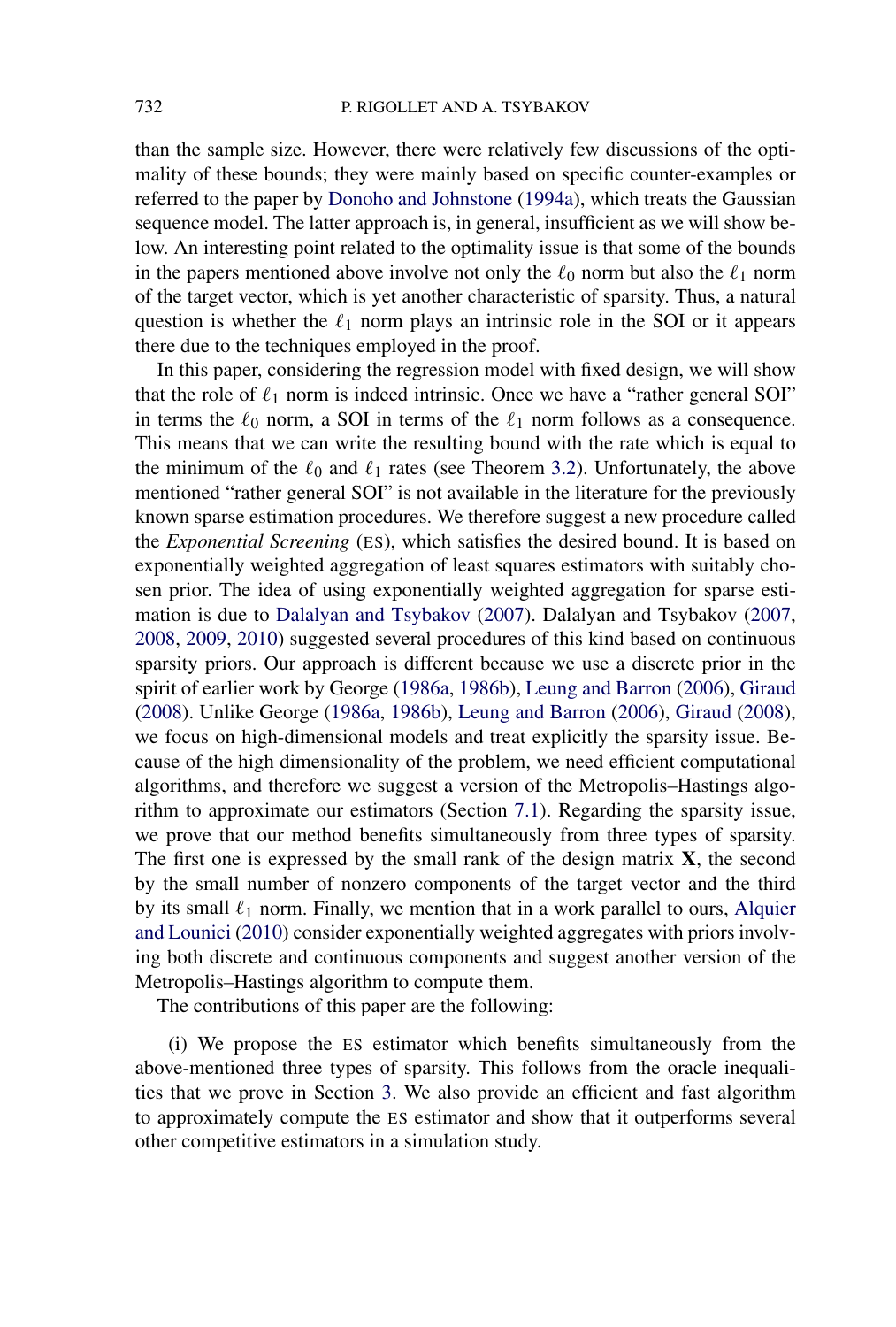<span id="page-2-0"></span>(ii) We show that the ES estimator attains the *optimal rate of sparse estimation*. To this end, we establish a minimax lower bound which coincides with the upper bound on the risk of the ES estimator on the intersection of the  $\ell_0$  and  $\ell_1$  balls (Theorem [5.3\)](#page-14-0).

(iii) As a consequence, we find *optimal rates of aggregation* for the regression model with fixed design. We consider the five main types of aggregation, which are the linear, convex, model selection, subset selection and *D*-convex aggregation [cf. [Nemirovski](#page-39-0) [\(2000\)](#page-39-0), [Tsybakov](#page-39-0) [\(2003\)](#page-39-0), [Bunea, Tsybakov and Wegkamp](#page-38-0) [\(2007b\)](#page-38-0), [Lounici](#page-39-0) [\(2007\)](#page-39-0)]. We show that the optimal rates are different from those for the regression model with random design established in [Tsybakov](#page-39-0) [\(2003\)](#page-39-0). Indeed, they turn out to be moderated by the rank of the regression matrix **X**. The rates are faster for the smaller ranks. See Section [6.](#page-18-0)

This paper is organized as follows. After setting the problem and the notation in Section 2, we introduce the ES estimator in Section [3](#page-3-0) and prove that it satisfies a SOI with a remainder term obtained as the minimum of the  $\ell_0$  and the  $\ell_1$  rate. This result holds with no assumption on the design matrix **X**, except for simple normalization. We put it into perspective in Section [4](#page-7-0) where we compare it with weaker SOI for the BIC and the Lasso estimators. In Sections [5.1](#page-9-0) and [5.2](#page-13-0) we discuss the optimality of SOI. In particular, Section [5.1](#page-9-0) comments on why a minimax result in [Donoho and Johnstone](#page-38-0) [\(1994a\)](#page-38-0) with normalization depending on the unknown parameter is not suitable to treat optimality. Instead, we propose to consider minimax optimality on the intersection of  $\ell_0$  and  $\ell_1$  balls. In Section [5.2](#page-13-0) we prove the corresponding minimax lower bound for all estimators and show rate optimality of the ES estimator in this sense. Section [6](#page-18-0) discusses corollaries of our main results for the problem of aggregation; we show that the ES estimator solves simultaneously and optimally the five problems of aggregation mentioned in (iii) above. Finally, Section [7](#page-21-0) presents a simulation study demonstrating a good performance of the ES estimator in numerical experiments.

**2. Model and notation.** Let  $\mathcal{Z} := \{(x_1, Y_1), \ldots, (x_n, Y_n)\}\)$  be a collection of independent random couples such that  $(x_i, Y_i) \in \mathcal{X} \times \mathbb{R}$ , where  $\mathcal{X}$  is an arbitrary set. Assume the regression model

$$
Y_i = \eta(x_i) + \xi_i, \qquad i = 1, \ldots, n,
$$

where  $\eta: \mathcal{X} \to \mathbb{R}$  is the unknown regression function and the errors  $\xi_i$  are independent Gaussian  $\mathcal{N}(0, \sigma^2)$ . The covariates are deterministic elements  $x_1, \ldots, x_n$ of X. Consider the equivalence relation  $\sim$  on the space of functions  $f : \mathcal{X} \to \mathbb{R}$ such that *f* ∼ *g* if and only if  $f(x_i) = g(x_i)$  for all  $i = 1, ..., n$ . Denote by  $Q_{1:n}$ the quotient space associated with this equivalence relation and define the norm  $\|\cdot\|$  by

$$
||f||^2 := \frac{1}{n} \sum_{i=1}^n f^2(x_i), \qquad f \in Q_{1:n}.
$$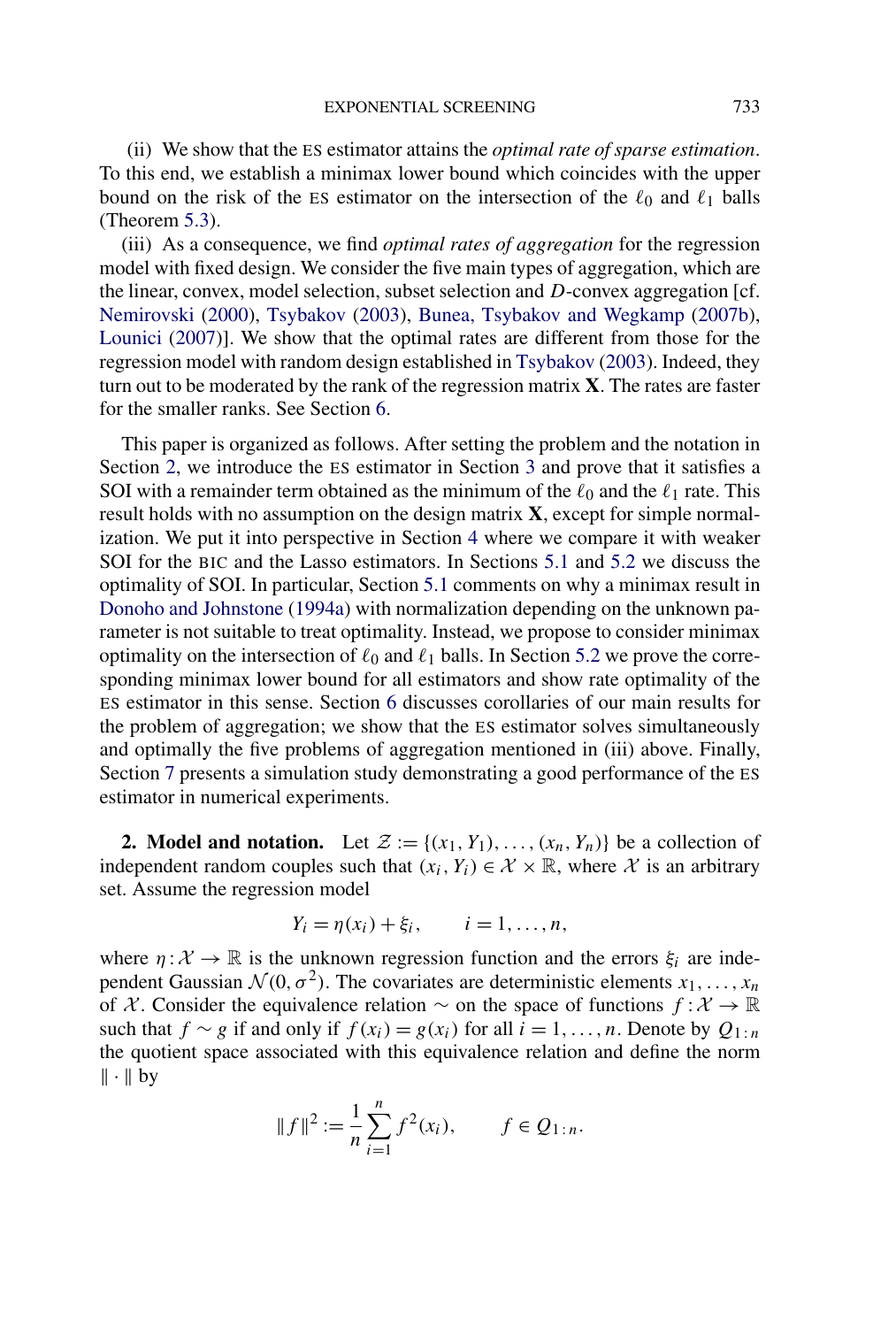<span id="page-3-0"></span>Notice that  $\|\cdot\|$  is a norm on the quotient space but only a seminorm on the whole space of functions  $f: \mathcal{X} \to \mathbb{R}$ . Hereafter, we refer to it as a norm. We also define the associated inner product

$$
\langle f, g \rangle := \frac{1}{n} \sum_{i=1}^{n} f(x_i) g(x_i).
$$

Let  $\mathcal{H} := \{f_1, \ldots, f_M\}$ , be a dictionary of  $M \geq 1$  given functions  $f_j : \mathcal{X} \to \mathbb{R}$ . We approximate the regression function  $\eta$  by a linear combination  $f_\theta(x)$  =  $\sum_{j=1}^{M} \theta_j f_j(x)$  with weights  $\theta = (\theta_1, \dots, \theta_M)$ , where possibly  $M \gg n$ .

We denote by **X**, the  $n \times M$  design matrix with elements  $\mathbf{X}_{i,j} = f_j(x_i)$ ,  $i = 1, \ldots, n, j = 1, \ldots, M$ . We also introduce the column vectors  $\mathbf{f} = (\eta(x_1), \ldots, \eta(x_n))$  $\eta(x_n)$ <sup>T</sup>, **Y** =  $(Y_1, ..., Y_n)$ <sup>T</sup> and  $\xi = (\xi_1, ..., \xi_n)$ <sup>T</sup>. Let  $| \cdot |_p$  denote the  $\ell_p$  norm in  $\mathbb{R}^d$  for  $p, d \ge 1$  and  $M(\theta)$  denote the  $\ell_0$  norm of  $\theta \in \mathbb{R}^M$ , that is, the number of nonzero elements of  $\theta \in \mathbb{R}^M$ . For two real numbers *a* and *b* we use the notation  $a \wedge b := \min(a, b), a \vee b := \max(a, b)$ ; we denote by [*a*] the integer part of *a* and by  $[a]$  the smallest integer greater than or equal to *a*.

**3. Sparsity pattern aggregation and Exponential Screening.** A *sparsity pattern* is a binary vector  $p \in \mathcal{P} := \{0, 1\}^M$ . The terminology comes from the fact that the coordinates of any such vectors can be interpreted as indicators of presence ( $p_j = 1$ ) or absence ( $p_j = 0$ ) of a given feature indexed by  $j \in \{1, ..., M\}$ . We denote by |p| the number of ones in the sparsity pattern p and by  $\mathbb{R}^p$  the space defined by

$$
\mathbb{R}^p = \{ \theta \cdot \mathsf{p} : \theta \in \mathbb{R}^M \} \subset \mathbb{R}^M,
$$

where  $\theta \cdot \mathbf{p} \in \mathbb{R}^M$  denotes the Hadamard product between  $\theta$  and p and is defined as the vector  $(\theta \cdot \mathsf{p})_j = \theta_j \mathsf{p}_j$ ,  $j = 1, \ldots, M$ .

For any  $p \in \mathcal{P}$ , let  $\hat{\theta}_p$  be any least squares estimator defined by

(3.1) 
$$
\hat{\theta}_{\mathsf{p}} \in \underset{\theta \in \mathbb{R}^{\mathsf{p}}}{\arg \min} |\mathbf{Y} - \mathbf{X}\theta|_2^2.
$$

The following simple lemma gives an oracle inequality for the least squares estimator. Let  $rk(X) \leq M \wedge n$  denote the rank of the design matrix **X**.

LEMMA 3.1. *Fix*  $p \in \mathcal{P}$ . *Then any least squares estimator*  $\hat{\theta}_p$  *defined in* (3.1) *satisfies*

$$
(3.2) \quad \mathbb{E} \|f_{\hat{\theta}_p} - \eta\|^2 = \min_{\theta \in \mathbb{R}^p} \|f_{\theta} - \eta\|^2 + \sigma^2 \frac{R_p}{n} \le \min_{\theta \in \mathbb{R}^p} \|f_{\theta} - \eta\|^2 + \sigma^2 \frac{|p| \wedge R}{n},
$$

*where*  $R_p$  *is the dimension of the linear subspace*  $\{X \theta : \theta \in \mathbb{R}^p\}$  *and*  $R = rk(X)$ . *Moreover*, *the random variables ξ*1*,...,ξn need not be Gaussian for* (3.2) *to hold*.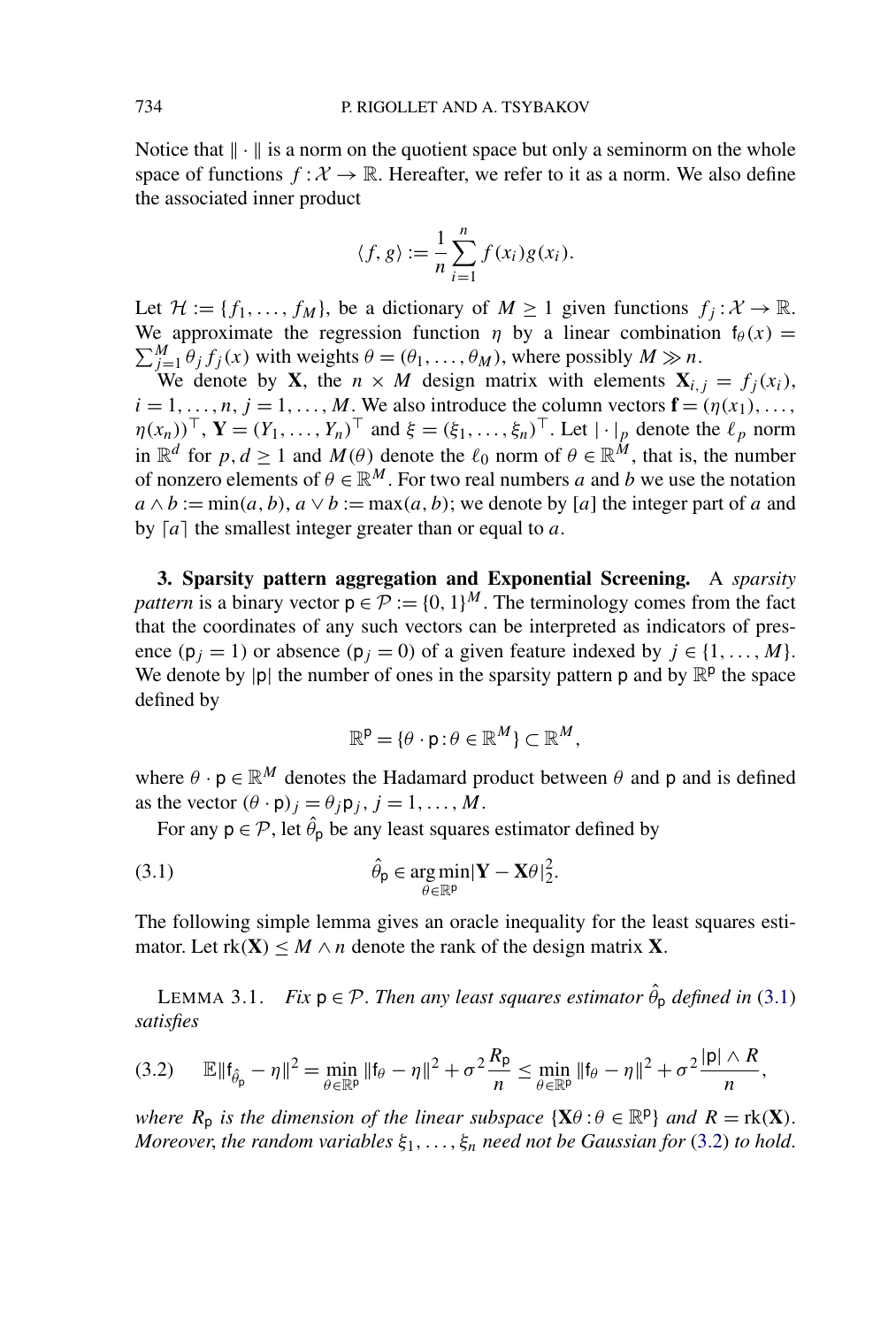<span id="page-4-0"></span>Proof of the lemma is straightforward in view of the Pythagorean theorem.

Let  $\pi = (\pi_p)_p$  be a probability measure on P, which we will further call a prior. The *sparsity pattern aggregate* (SPA) estimator is defined as  $f_{\tilde{\theta}^{\text{SPA}}}$ , where

$$
\tilde{\theta}^{\text{SPA}} := \frac{\sum_{\mathsf{p} \in \mathcal{P}} \hat{\theta}_{\mathsf{p}} \exp((-1/(4\sigma^2)) \sum_{i=1}^n (Y_i - \mathsf{f}_{\hat{\theta}_{\mathsf{p}}}(x_i))^2 - R_{\mathsf{p}}/2)\pi_{\mathsf{p}}}{\sum_{\mathsf{p} \in \mathcal{P}} \exp((-1/(4\sigma^2)) \sum_{i=1}^n (Y_i - \mathsf{f}_{\hat{\theta}_{\mathsf{p}}}(x_i))^2 - R_{\mathsf{p}}/2)\pi_{\mathsf{p}}}.
$$

As shown in [Leung and Barron](#page-39-0) [\(2006\)](#page-39-0), the following oracle inequality holds:

$$
(3.3) \qquad \mathbb{E}\|\mathsf{f}_{\tilde{\theta}^{\text{SPA}}} - \eta\|^2 \leq \min_{\mathsf{p}\in\mathcal{P}: \pi_{\mathsf{p}}\neq 0} \bigg\{\mathbb{E}\|\mathsf{f}_{\hat{\theta}_{\mathsf{p}}} - \eta\|^2 + \frac{4\sigma^2\log(\pi_{\mathsf{p}}^{-1})}{n}\bigg\}.
$$

Now, we consider a specific choice of the prior *π*

(3.4) 
$$
\pi_{p} := \begin{cases} \frac{1}{H} \left( \frac{|p|}{2eM} \right)^{|p|}, & \text{if } |p| < R, \\ \frac{1}{2}, & \text{if } |p| = M, \\ 0, & \text{otherwise}, \end{cases}
$$

where  $R = \text{rk}(\mathbf{X})$ , we use the convention  $0^0 = 1$  and  $H = 2 \sum_{k=0}^{R} {M \choose k} (\frac{k}{2eM})^k$  is a normalization factor. In this paper we study the SPA estimator with the prior defined in (3.4). We call it the *Exponential Screening* (ES) estimator, and denote by  $\tilde{\theta}^{ES}$  the estimator  $\tilde{\theta}^{SPA}$  with the prior (3.4). The ES estimator is a mixture of least squares estimators corresponding essentially to sparsity patterns p with small size and small residual sum of squares. Note that the weight 1*/*2 is assigned to the least squares estimator on the whole space (case where  $|p| = M$ ) and can be changed to any other constant in *(*0*,* 1*)* without modifying the rates presented below, as long as *H* is modified accordingly.

Since  $\binom{M}{k} \leq \left(\frac{eM}{k}\right)^k$ , we obtain that  $H \leq 4$ . Using this and considering separately the cases  $|p| \le 1$  and  $|p| \ge 2$ , we obtain that the remainder term in (3.3) satisfies

(3.5)  
\n
$$
\frac{4\sigma^2 \log(\pi_{p}^{-1})}{n} \le \frac{4\sigma^2}{n} \Big[ |p| \log \Big( \frac{2eM}{|p| \vee 1} \Big) + \log 4 \Big]
$$
\n
$$
\le \frac{8\sigma^2 |p|}{n} \log \Big( 1 + \frac{eM}{|p| \vee 1} \Big)
$$
\n
$$
+ \frac{8\sigma^2}{n} \log 2
$$

for sparsity patterns p such that  $|p| < R$ . Together with (3.3), this inequality yields the following theorem.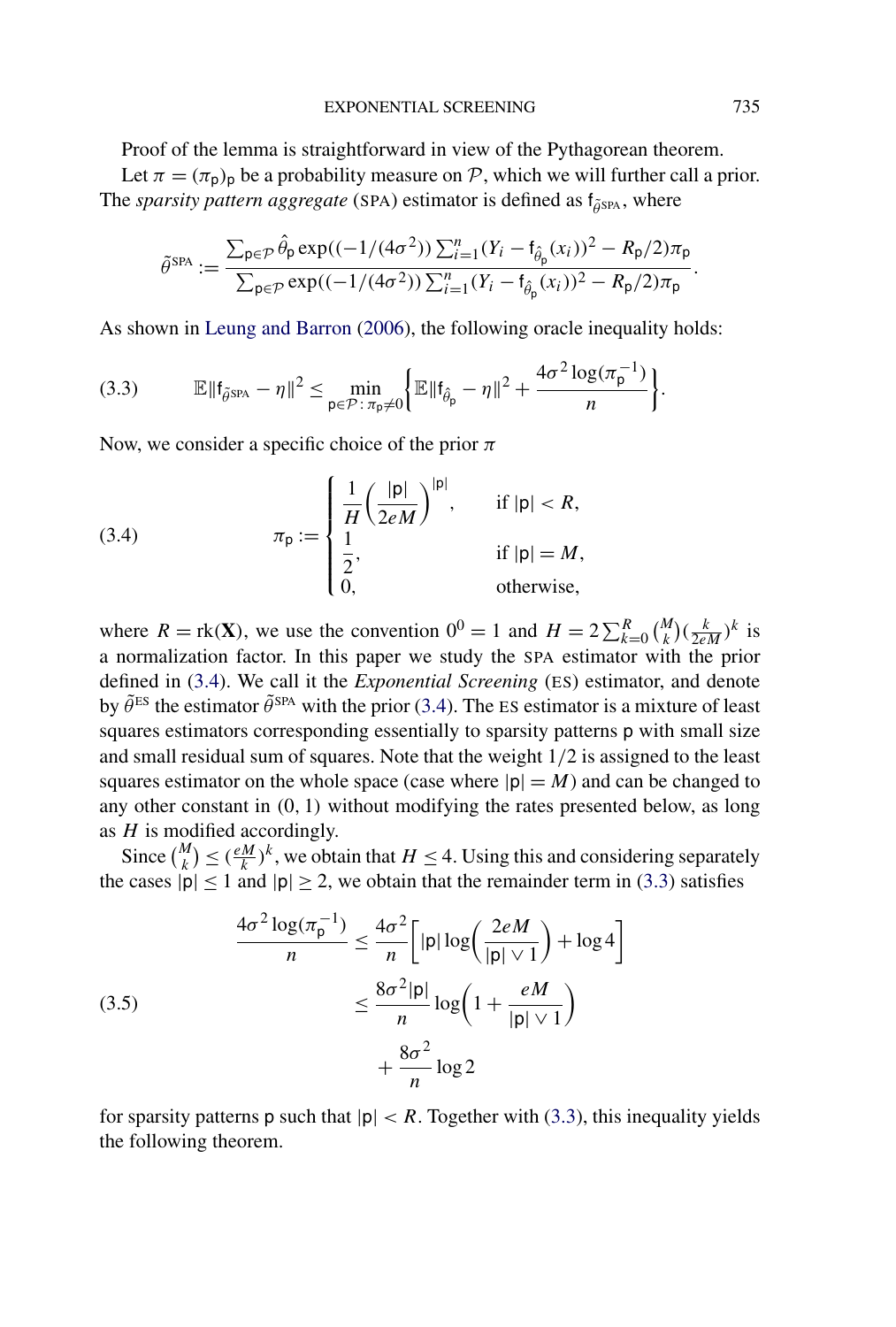<span id="page-5-0"></span>THEOREM 3.1. *For any*  $M \geq 1, n \geq 1$ , the Exponential Screening estimator *satisfies the following sparsity oracle inequality*:

$$
\mathbb{E}||\mathbf{f}_{\tilde{\theta}^{ES}} - \eta||^2 \le \min_{\theta \in \mathbb{R}^M} \left\{ ||\mathbf{f}_{\theta} - \eta||^2 + \frac{\sigma^2 R}{n} \right\}
$$
  
(3.6)  

$$
\wedge \frac{9\sigma^2 M(\theta)}{n} \log \left( 1 + \frac{eM}{M(\theta) \vee 1} \right) \right\}
$$
  

$$
+ \frac{8\sigma^2}{n} \log 2,
$$

*where*  $R \leq M \wedge n$  *denotes the rank of the design matrix* **X**.

PROOF. Combining the result of Lemma [3.1](#page-3-0) and [\(3.3\)](#page-4-0) with the sparsity prior defined in [\(3.4\)](#page-4-0), we obtain that  $\mathbb{E} || \mathbf{f}_{\tilde{\theta}^{ES}} - \eta ||^2$  is bounded from above by

$$
(3.7) \quad \min_{\substack{\theta \in \mathbb{R}^M \\ M(\theta) < R}} \left\{ \|\mathfrak{f}_{\theta} - \eta\|^2 + 9\sigma^2 \frac{M(\theta)}{n} \log \left( 1 + \frac{eM}{M(\theta) \vee 1} \right) \right\} + \frac{8\sigma^2}{n} \log 2
$$

and by

(3.8) 
$$
\min_{\theta \in \mathbb{R}^M} \left\{ \left\| \mathfrak{f}_{\theta} - \eta \right\|^2 + \sigma^2 \frac{R}{n} \right\} + \frac{4\sigma^2}{n} \log 2.
$$

Combining (3.7) and (3.8) concludes the proof.  $\Box$ 

An interesting corollary of Theorem 3.1 is obtained for the linear regression model where it is assumed that  $\eta = \mathfrak{f}_{\theta^*}$  for some  $\theta^* \in \mathbb{R}^M$ . In this case (3.6) yields

$$
\mathbb{E} \|\mathbf{f}_{\tilde{\theta}^{ES}} - \mathbf{f}_{\theta^*}\|^2 \leq \frac{\sigma^2 R}{n} \wedge \frac{9\sigma^2 M(\theta^*)}{n} \log \left(1 + \frac{eM}{M(\theta^*) \vee 1}\right) + \frac{8\sigma^2}{n} \log 2.
$$

However, even in this parametric case, Theorem 3.1 provides a stronger result. Indeed, if there exists  $\theta' \in \mathbb{R}^M$ , such that

(3.9)  

$$
\begin{aligned}\n\|f_{\theta'} - f_{\theta^*}\|^2 + \frac{\sigma^2 R}{n} \wedge \frac{9\sigma^2 M(\theta')}{n} \log \left(1 + \frac{eM}{M(\theta') \vee 1}\right) \\
&\lt \frac{\sigma^2 R}{n} \wedge \frac{9\sigma^2 M(\theta^*)}{n} \log \left(1 + \frac{eM}{M(\theta^*) \vee 1}\right),\n\end{aligned}
$$

then Theorem 3.1 gives a tighter bound on  $\mathbb{E} ||f_{\tilde{\theta}^{ES}} - f_{\theta^*}||^2$ . A vector  $\theta' \in \mathbb{R}^M$  that satisfies (3.9) exists when  $f_{\theta^*}$  can be well approximated by  $f_{\theta}$ , and  $\theta'$  is much sparser than  $\theta^*$ .

While the sparsity oracle inequality (3.6) indicates that the ES estimator adapts to the underlying sparsity when measured in terms of the number of nonzero coefficients  $M(\theta)$ , it is also adaptive to the sparsity when measured in terms of the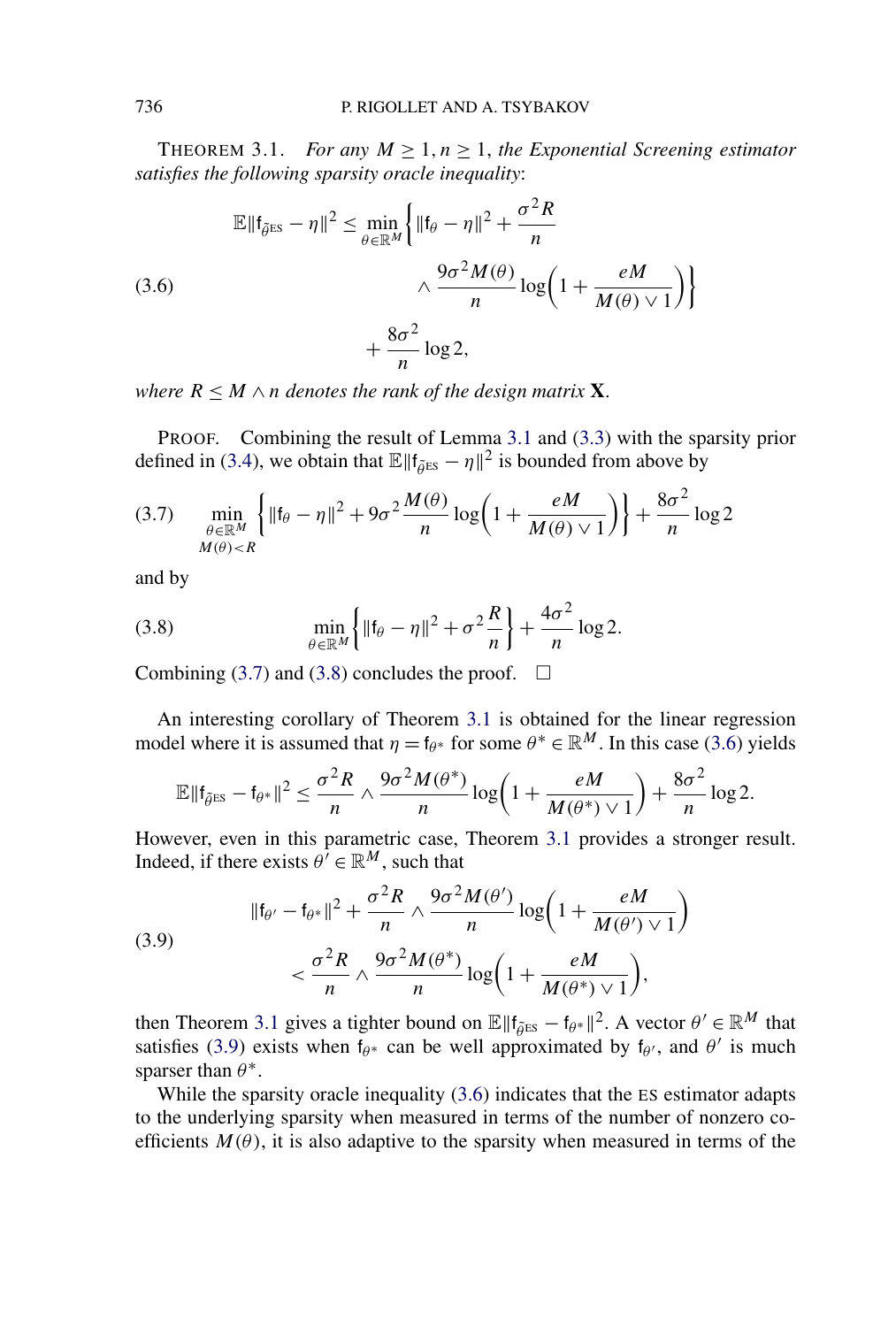<span id="page-6-0"></span> $\ell_1$  norm  $|\theta|_1 = \sum_j |\theta|_j$ . This can become an advantage when  $\theta$  has many small coefficients so that  $|\theta|_1 \ll M(\theta)$ . Indeed, the following theorem shows that the ES estimator also enjoys adaptation in terms of its  $\ell_1$  norm.

THEOREM 3.2. *Assume that*  $\max_{1 \leq j \leq M} ||f_j|| \leq 1$ . *Then for any*  $M \geq 1, n \geq 1$ *the Exponential Screening estimator satisfies*

(3.10)  

$$
\mathbb{E}||\mathbf{f}_{\tilde{\theta}^{ES}} - \eta||^2 \leq \min_{\theta \in \mathbb{R}^M} \{||\mathbf{f}_{\theta} - \eta||^2 + \overline{\varphi}_{n,M}(\theta)\} + \frac{\sigma^2}{n} (9 \log(1 + eM) + 8 \log 2),
$$

*where*  $\varphi_{n,M}(0) := 0$ , *and*, *for*  $\theta \neq 0$ ,

(3.11) 
$$
\varphi_{n,M}(\theta) := \frac{\sigma^2 R}{n} \wedge \frac{9\sigma^2 M(\theta)}{n} \log \left( 1 + \frac{eM}{M(\theta) \vee 1} \right) \wedge \frac{11\sigma |\theta|_1}{\sqrt{n}} \sqrt{\log \left( 1 + \frac{3eM\sigma}{|\theta|_1 \sqrt{n}} \right)}.
$$

*Furthermore, for any*  $\theta \in \mathbb{R}^M$ , *such that*  $\langle f_\theta, \eta \rangle \leq ||f_\theta||^2$ , we have

(3.12) 
$$
\mathbb{E} \|f_{\tilde{\theta}^{ES}} - \eta\|^2 \leq \|f_{\theta} - \eta\|^2 + \psi_{n,M}(\theta) + \frac{8\sigma^2}{n}\log 2,
$$

*where*  $\psi_{n,M}(0) := 0$ , *and*, *for*  $\theta \neq 0$ ,

(3.13) 
$$
\psi_{n,M}(\theta) := \frac{\sigma^2 R}{n} \wedge \frac{9\sigma^2 M(\theta)}{n} \log \left( 1 + \frac{eM}{M(\theta) \vee 1} \right) \wedge \frac{11\sigma |\theta|_1}{\sqrt{n}} \sqrt{\log \left( 1 + \frac{3eM\sigma}{|\theta|_1 \sqrt{n}} \right)} \wedge 4|\theta|_1^2.
$$

*In particular, if there exists*  $\theta^* \in \mathbb{R}^M$  *such that*  $\eta = \mathfrak{f}_{\theta^*}$ *, we have* 

(3.14) 
$$
\mathbb{E}\|\mathbf{f}_{\tilde{\theta}^{ES}} - \mathbf{f}_{\theta^*}\|^2 \leq \psi_{n,M}(\theta^*) + \frac{8\sigma^2}{n}\log 2.
$$

The proof of Theorem 3.2 is obtained by combining Theorem [3.1](#page-5-0) and Lemma [A.2](#page-32-0) in the [Appendix.](#page-30-0) For brevity, the constants derived from Lemma [A.2](#page-32-0) are rounded up to the closest integer.

It is easy to see that in fact Lemma [A.2](#page-32-0) implies a more general result. Not necessarily f<sub> $\tilde{\theta}$ Es, but, in general, any estimator satisfying a SOI of the type [\(3.6\)](#page-5-0) also</sub> obeys the oracle inequality of the form (3.10), that is, enjoys adaptation simultaneously in terms of the  $\ell_0$  and  $\ell_1$  norms. This remains still a theoretical proposal, since we are not aware of estimators satisfying [\(3.6\)](#page-5-0) apart from  $f_{\tilde{\theta}^{ES}}$ . However, there are estimators for which coarser versions of [\(3.6\)](#page-5-0) are available as discussed in the next section.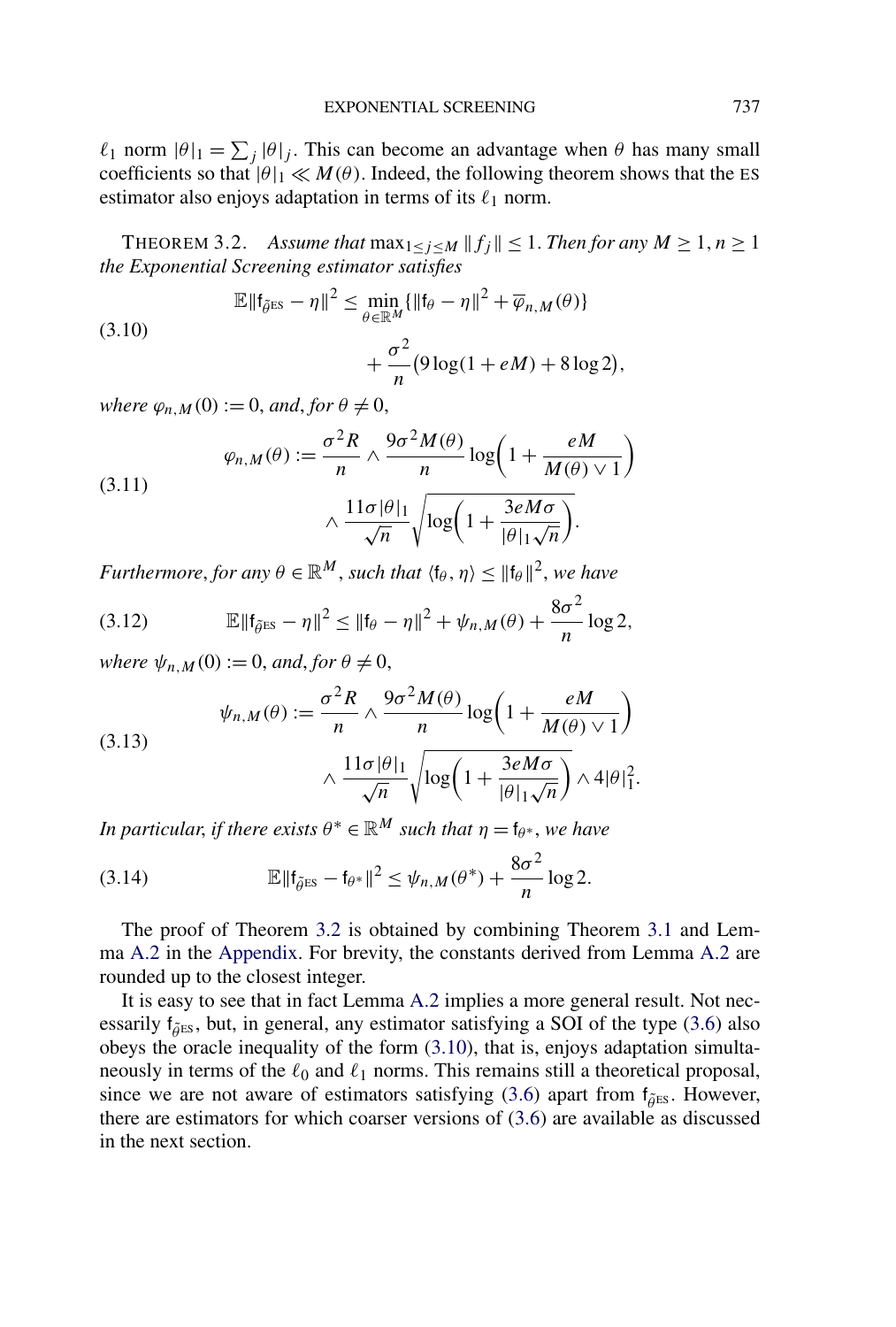<span id="page-7-0"></span>**4. Sparsity oracle inequalities for the BIC and Lasso estimators.** The aim of this section is to put Theorem [3.2](#page-6-0) in perspective by discussing weaker results in the same spirit for two popular estimators, namely, the BIC and the Lasso estimators.

We consider the following version of the BIC estimator [cf. [Bunea, Tsybakov](#page-38-0) [and Wegkamp](#page-38-0) [\(2007b\)](#page-38-0)]:

(4.1) 
$$
\hat{\theta}^{\text{BIC}} \in \underset{\theta \in \mathbb{R}^M}{\arg \min} \left\{ \frac{1}{n} |\mathbf{Y} - \mathbf{X}\theta|_2^2 + \text{pen}(\theta) \right\},
$$

where

pen
$$
pen(\theta) := \frac{2\sigma^2}{n} \left\{ 1 + \frac{2+a}{1+a} \sqrt{L(\theta)} + \frac{1+a}{a} L(\theta) \right\} M(\theta)
$$

with for some  $a > 0$  and  $L(\theta) = 2 \log(\frac{eM}{M(\theta) \vee 1})$ . Combining Theorem 3.1 in [Bunea,](#page-38-0) [Tsybakov and Wegkamp](#page-38-0) [\(2007b\)](#page-38-0) and Lemma [A.2](#page-32-0) in the [Appendix](#page-30-0) we get the following corollary.

COROLLARY 4.1. Assume that  $\max_{1 \leq j \leq M} ||f_j|| \leq 1$ . Then there exists a pos*itive numerical constant C such that for any*  $M \geq 2, n \geq 1$  *and any*  $a > 0$  *the* BIC *estimator satisfies*

$$
(4.2) \qquad \mathbb{E}\|\mathbf{f}_{\hat{\theta}^{\text{BIC}}} - \eta\|^2 \le (1+a) \min_{\theta \in \mathbb{R}^M} \left\{ \|\mathbf{f}_{\theta} - \eta\|^2 + C \frac{1+a}{a} \varphi_{n,M}(\theta) \right\} + \frac{C\sigma^2}{n},
$$

*where*  $\varphi_{n,M}$  *is defined in* [\(3.11\)](#page-6-0).

We note that Theorem 3.1 in [Bunea, Tsybakov and Wegkamp](#page-38-0) [\(2007b\)](#page-38-0) is stated with  $R = M$  and with the additional assumption that all the functions  $f_i$  are uniformly bounded. Nevertheless, this last condition is not used in the proof in [Bunea,](#page-38-0) [Tsybakov and Wegkamp](#page-38-0) [\(2007b\)](#page-38-0), and the result trivially extends to the framework that we consider here. The SOI (4.2) ensures adaptation to sparsity simultaneously in terms of the  $\ell_0$  and  $\ell_1$  norms. However, it is less precise than the SOI in Theo-rem [3.2](#page-6-0) because the leading constant  $(1 + a)$  is strictly greater than 1 and the rate deteriorates as the leading constant approaches 1, that is, as  $a \rightarrow 0$ . Also the computation of the BIC estimator is a hard combinatorial problem, exponential in *M*, and it can be efficiently solved only when the dimension *M* is small.

Consider now the Lasso estimator  $\hat{\theta}^L$ , that is, a solution of the minimization problem

(4.3) 
$$
\hat{\theta}^{L} \in \underset{\theta \in \mathbb{R}^{M}}{\arg \min} \left\{ \frac{1}{n} |\mathbf{Y} - \mathbf{X}\theta|_{2}^{2} + \lambda |\theta|_{1} \right\},
$$

where  $\lambda > 0$  is a tuning parameter. This problem is convex, and there exist several efficient algorithms of computing  $\hat{\theta}^L$  in polynomial time.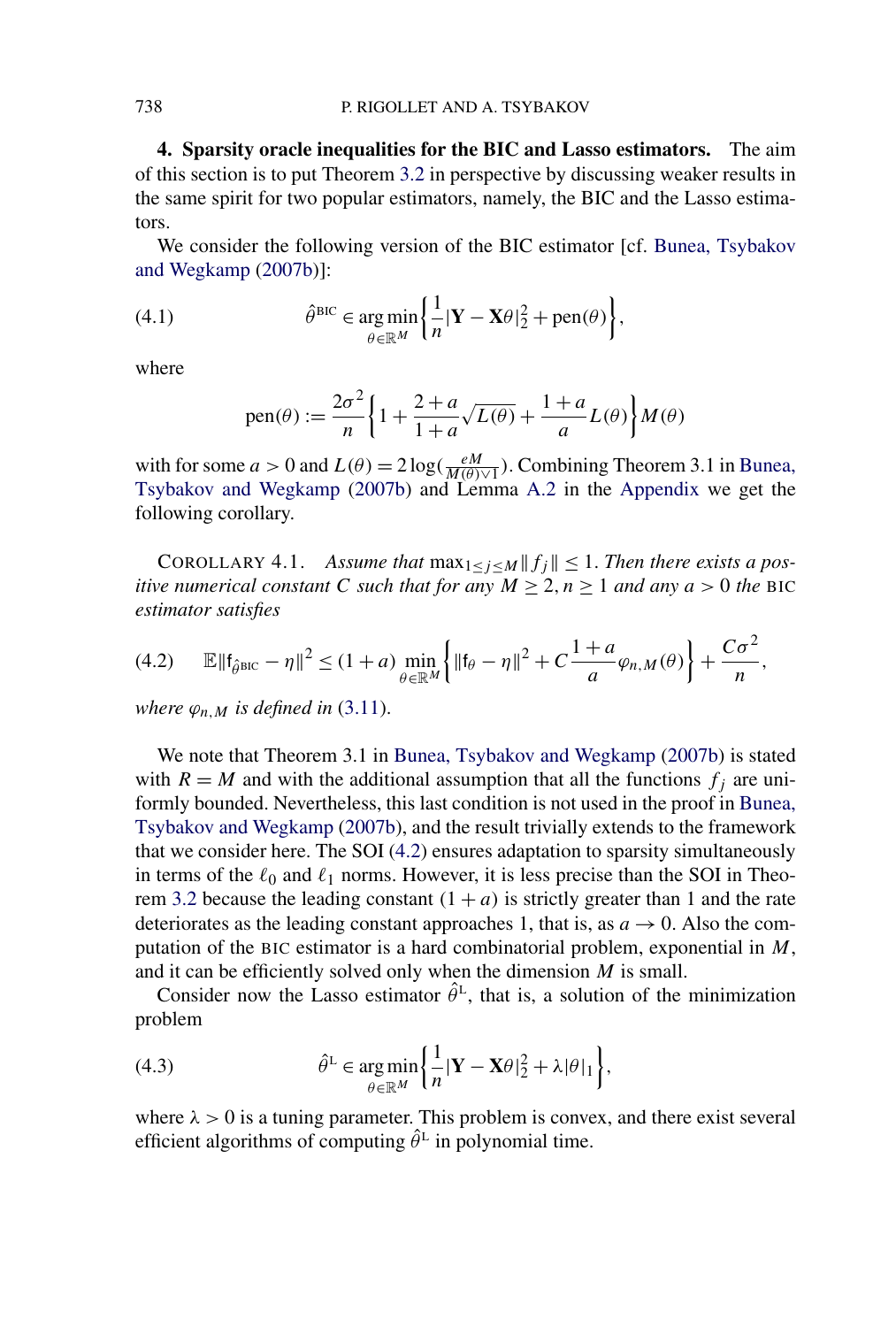<span id="page-8-0"></span>Our aim here is to present results in the spirit of Theorem [3.2](#page-6-0) for the Lasso. They have a weaker form than for the ES estimator and for the BIC. In the next theorem, we give a SOI in terms of the  $\ell_1$  norm that is similar to those that we have presented for the ES and BIC estimators, but it is stated in probability rather than in expectation and the logarithmic factor in the rate is less accurate. Note that it does not require any restrictive condition on the dictionary  $f_1, \ldots, f_M$ .

THEOREM 4.1. Assume that  $\max_{1 \leq j \leq M} ||f_j|| \leq 1$ . Let  $M \geq 2, n \geq 1$  and let *θ*<sup>L</sup> *be the Lasso estimator defined by* [\(4.3\)](#page-7-0) *with*  $\lambda = A\sigma \sqrt{\frac{\log M}{n}}$ , *where*  $A > 2\sqrt{2}$ . *Then with probability at least*  $1 - M^{1-A^2/8}$  *we have* 

(4.4) 
$$
\|f_{\hat{\theta}^L} - \eta\|^2 \leq \min_{\theta \in \mathbb{R}^M} \left\{ \|f_{\theta} - \eta\|^2 + 2A\sigma \frac{|\theta|_1}{\sqrt{n}} \sqrt{\log M} \right\}.
$$

PROOF. From the definition of  $\hat{\theta}^L$  by a simple algebra we get

$$
\|\mathbf{f}_{\hat{\theta}^{\mathrm{L}}} - \eta\|^2 \le \|\mathbf{f}_{\theta} - \eta\|^2 + \frac{2}{n} |(\hat{\theta}^{\mathrm{L}} - \theta)^{\top} \mathbf{X}^{\top} \xi| + \lambda (|\theta|_{1} - |\hat{\theta}^{\mathrm{L}}|_{1}) \qquad \forall \theta \in \mathbb{R}^M.
$$

Next, note that  $P(A) \ge 1 - M^{1-A^2/8}$  for the random event  $A = \left\{ |\frac{2}{n} \mathbf{X}^\top \xi|_{\infty} \le \lambda \right\}$ [cf. [Bickel, Ritov and Tsybakov](#page-38-0) [\(2009\)](#page-38-0), equation (B.4)]. Therefore,

$$
\|\mathbf{f}_{\hat{\theta}^{\mathrm{L}}} - \eta\|^2 \le \|\mathbf{f}_{\theta} - \eta\|^2 + \lambda |\hat{\theta}^{\mathrm{L}} - \theta|_1 + \lambda (|\theta|_1 - |\hat{\theta}^{\mathrm{L}}|_1) \qquad \forall \theta \in \mathbb{R}^M
$$

with probability at least  $1-M^{1-A^2/8}$ . Thus, (4.4) follows by the triangle inequality and the definition of  $\lambda$ .  $\square$ 

The rate  $\frac{|\theta|_1}{\sqrt{n}}$  $\frac{1}{n}\sqrt{\log M}$  in (4.4) is slightly worse than the corresponding  $\ell_1$  term of the rate of ES estimator [cf.  $(3.11)$  and  $(3.13)$ ].

In contrast to Theorem 4.1, a SOI in terms of the  $\ell_0$  norm for the Lasso is available only under strong conditions on the dictionary  $f_1, \ldots, f_M$ . Following [Bickel, Ritov and Tsybakov](#page-38-0) [\(2009\)](#page-38-0), we say that the restricted eigenvalue condition RE(*s*, *c*<sub>0</sub>) is satisfied for some integer *s* such that  $1 \leq s \leq M$ , and a positive number  $c_0$  if we have

$$
\kappa(s, c_0) := \min_{\substack{J_0 \subseteq \{1, \ldots, M\}, \\ |J_0| \le s}} \min_{\substack{\Delta \neq 0, \\ |\Delta_{J_0^c}|_1 \le c_0 |\Delta_{J_0}|_1}} \frac{|\mathbf{X}\Delta|_2}{\sqrt{n} |\Delta_{J_0}|_2} > 0.
$$

Here |*J*| is the cardinality of the index set *J* and we denote by  $\Delta_J$  the vector in  $\mathbb{R}^M$  that has the same coordinates as  $\Delta$  on *J* and zero coordinates on the complement  $J^c$  of *J*. A typical SOI in terms of the  $\ell_0$  norm for the Lasso is given in Theorem 6.1 of [Bickel, Ritov and Tsybakov](#page-38-0) [\(2009\)](#page-38-0). It guarantees that, under the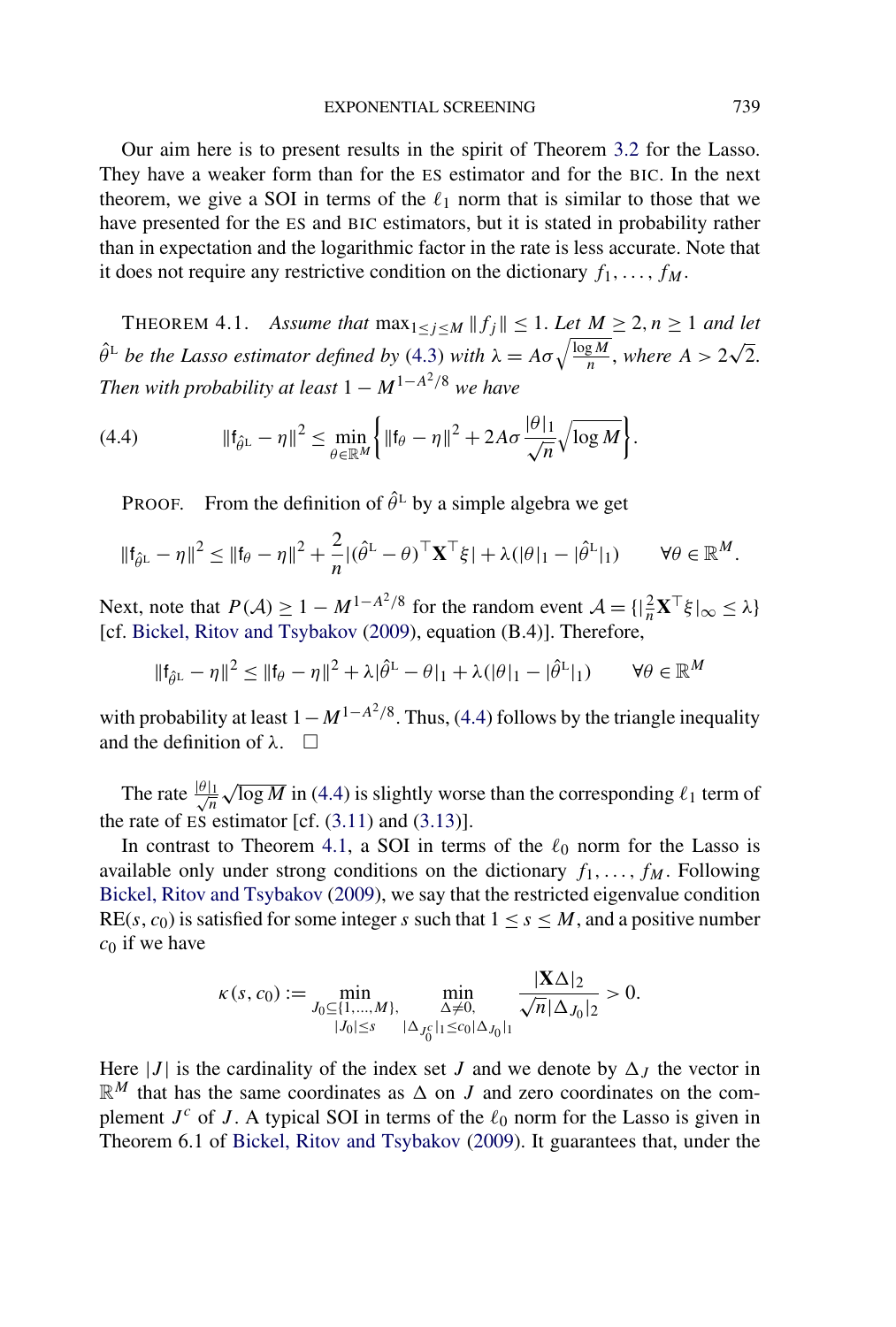<span id="page-9-0"></span>condition  $RE(s, 3 + 4/a)$  and the assumptions of Theorem [4.1,](#page-8-0) with probability at least  $1 - M^{1-A^2/8}$ , we have

(4.5)  
\n
$$
\|\mathbf{f}_{\hat{\theta}^{\mathrm{L}}} - \eta\|^2 \le (1+a)
$$
\n
$$
\times \min_{\theta \in \mathbb{R}^M \colon M(\theta) \le s} \left\{ \|\mathbf{f}_{\theta} - \eta\|^2 + \frac{C(1+a)}{a\kappa^2(s, 3+4/a)} \frac{M(\theta) \log M}{n} \right\}
$$

for all  $a > 0$  and some constant  $C > 0$  depending only on A and  $\sigma$ . This oracle inequality is substantially weaker than [\(3.10\)](#page-6-0) and [\(4.2\)](#page-7-0). Indeed, it is valid under assumption  $RE(s, 3 + 4/a)$ , which is a strong condition. Furthermore, the rank of the matrix  $\bf{X}$  does not appear, the minimum in (4.5) is taken over the set of sparsity *s* linked to the properties of the matrix **X**, and the minimal restricted eigenvalue  $\kappa(s, 3 + 4/a)$  appears in the denominator. This contrasts with inequalities [\(3.10\)](#page-6-0), [\(4.2\)](#page-7-0) and [\(4.4\)](#page-8-0) which hold under no assumption on **X**, except for simple normalization, max<sub>1≤*j*≤*M*  $||f_j|| \le 1$ . Finally, the leading constant in (4.5) is strictly larger</sub> than 1, and the same comments as for the BIC apply in this respect.

### **5. Discussion of the optimality.**

5.1. *Deficiency of the approach based on function normalization*. Section [3](#page-3-0) provides upper bounds on the risk of ES estimator. A natural question is whether these bounds are optimal. At first sight, to show the optimality it seems sufficient to prove that there exists  $\theta \in \mathbb{R}^M$  and  $\eta$  such that, for any estimator *T*,

$$
\mathbb{E} ||T - \eta||^2 \ge ||\mathbf{f}_{\theta} - \eta||^2 + c\psi_{n,M}(\theta),
$$

where  $c > 0$  is some constant independent of *n* and *M*. This can be also written in the form

(5.1) 
$$
\inf_{T} \sup_{\eta} \sup_{\theta \in \mathbb{R}^M} \frac{\mathbb{E} \|T - \eta\|^2 - \|\mathfrak{f}_{\theta} - \eta\|^2}{\psi_{n,M}(\theta)} \geq c,
$$

where  $\inf_{T}$  denotes the infimum over all estimators. We note that it is possible to prove (5.1) under some assumptions on the dictionary  $f_1, \ldots, f_M$ . However, we do not consider these type of results because they do not lead to a valid notion of optimality. Indeed, since the rate  $\psi_{n,M}(\theta)$  is a function of parameter  $\theta$ , there exist infinitely many different rate functions  $\psi_{n,M}(\cdot)$  for which (5.1) can be proved and complemented by the corresponding upper bounds. To illustrate this point, consider a basic example defined by the following conditions:

- (i)  $M = n$ ;
- (ii)  $\eta = \mathfrak{f}_{\theta^*}$  for some  $\theta^* \in \mathbb{R}^n$ ;
- (iii) the Gram matrix  $\Psi = \mathbf{X}^\top \mathbf{X}/n$  is equal to the  $n \times n$  identity matrix;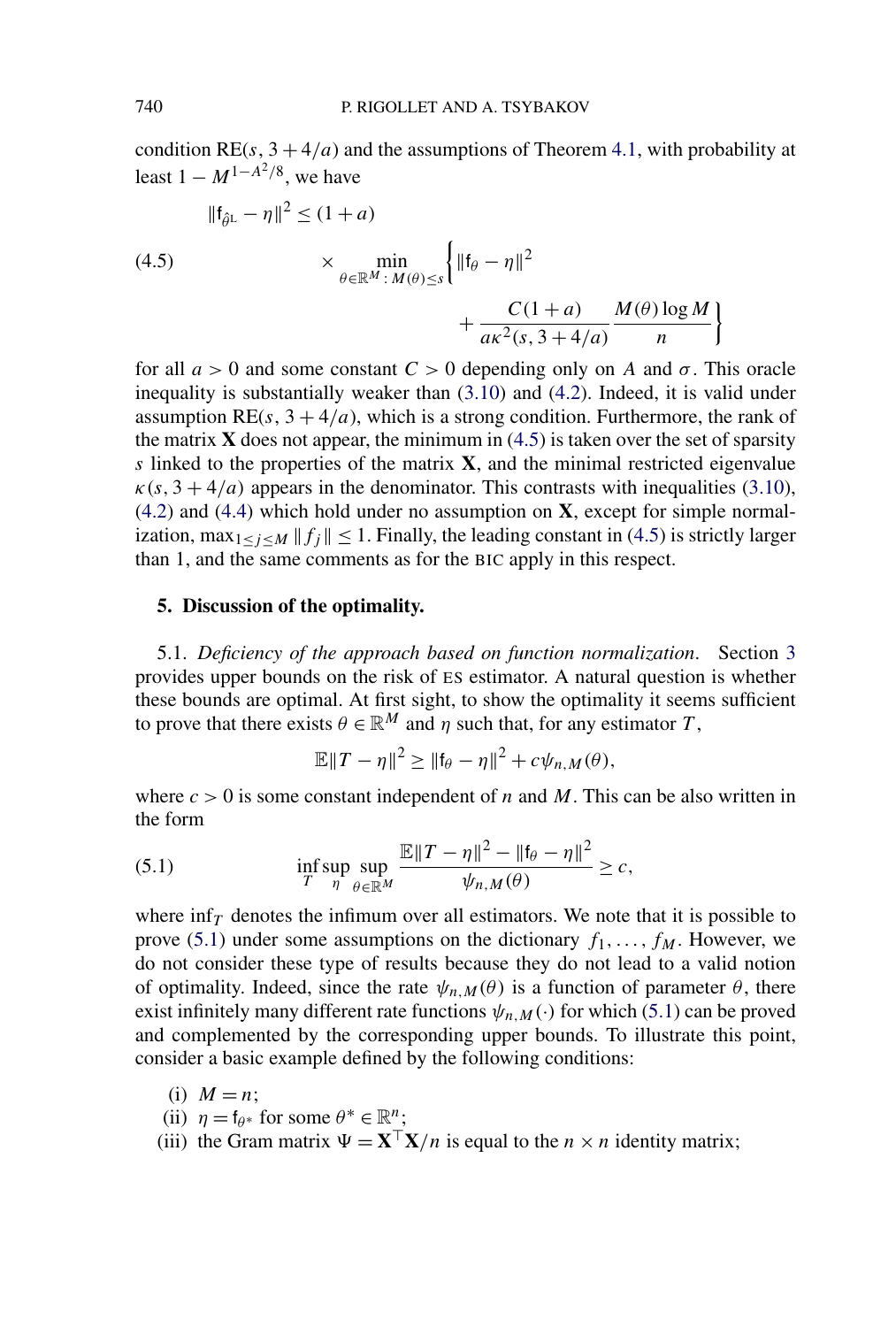<span id="page-10-0"></span>(iv)  $\sigma^2 = 1$ .

This will be further referred to as the *diagonal model*. It can be equivalently written as a Gaussian sequence model,

(5.2) 
$$
y_i = \theta_i + \frac{1}{\sqrt{n}} \varepsilon_i, \qquad i = 1, \dots, n,
$$

where  $(y_1, \ldots, y_n)^\top = \mathbf{X}^\top \mathbf{Y}/n$  and  $\varepsilon_1, \ldots, \varepsilon_n$  are i.i.d. standard Gaussian random variables.

Clearly, estimation of  $\eta$  in the diagonal model is equivalent to estimation of  $\theta^*$ in model (5.2), and we have the isometry  $||f_{\theta} - \eta|| = |\theta - \theta^*|_2$ . Moreover, it is easy to see that we can consider w.l.o.g. only estimators *T* of the form  $T = f_{\hat{\theta}}$  for some statistic  $\hat{\theta}$ , and that [\(5.1\)](#page-9-0) for the diagonal model follows from a simplified bound

(5.3) 
$$
\inf_{\hat{\theta}} \sup_{\theta \in \mathbb{R}^n} \frac{E_{\theta}|\hat{\theta} - \theta|_2^2}{\psi_n(\theta)} \geq c,
$$

where we write  $E_{\theta}$  to specify the dependence of the expectation upon  $\theta$ , inf<sub> $\hat{\theta}$ </sub> denotes the infimum over all estimators, and for brevity  $\psi_n(\theta) = \psi_{n,n}(\theta)$ .

Results such as (5.3) are available in [Donoho and Johnstone](#page-38-0) [\(1994a\)](#page-38-0) where it is proved that, for the diagonal model,

(5.4) 
$$
\inf_{\hat{\theta}} \sup_{\theta \in \mathbb{R}^n} \frac{E_{\theta} |\hat{\theta} - \theta|_2^2}{\psi_n^{01}(\theta)} = 1 + o(1)
$$

as  $n \to \infty$ , where

(5.5) 
$$
\psi_n^{01}(\theta) = 2 \log n \left\{ \frac{1}{n} + \sum_{i=1}^n \min \left( \theta_i^2, \frac{1}{n} \right) \right\}.
$$

The expression in curly brackets in (5.5) is the risk of 0–1 (or "keep-or-kill") oracle, that is, the minimal risk of the estimators  $\hat{\theta}$  whose components  $\hat{\theta}_j$  are either equal to  $y_i$  or to 0. A relation similar to (5.4), with the infimum taken over a class of thresholding rules, is proved in [Foster and George](#page-39-0) [\(1994\)](#page-39-0).

Result  $(5.4)$  is often wrongly interpreted as the fact that the factor  $2 \log n$  is the "unavoidable" price to pay for sparse estimation. In reality this is not true, and (5.4) cannot be considered as a basis of valid notion of optimality. Indeed, using the results of Section [3,](#page-3-0) we are going to construct an estimator whose risk is  $O(\psi_n^{01}(\theta))$  for all  $\theta$ , and is of order  $o(\psi_n^{01}(\theta))$  for some  $\theta$  (cf. Theorem [5.2](#page-12-0) below). So, this estimator improves upon (5.4) not only in constants but in the rate; in particular, the exact asymptotic constant appearing in (5.4) is of no importance. The reason is that the lower bound for (5.4) in [Donoho and Johnstone](#page-38-0) [\(1994a\)](#page-38-0) is proved by restricting  $\theta$  to a small subset of  $\mathbb{R}^n$ , and the behavior of the risk on other subsets of  $\mathbb{R}^n$  can be much better.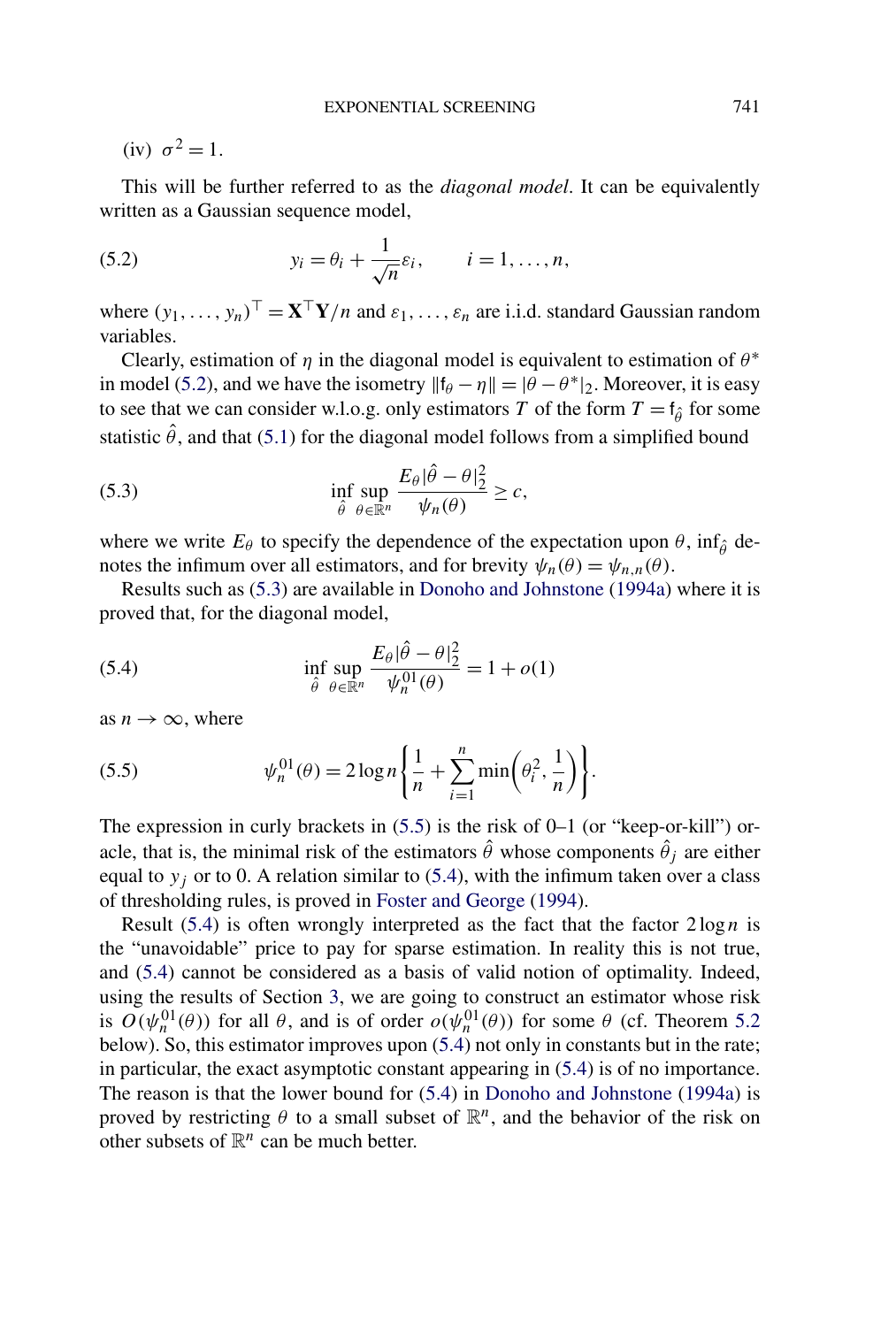Define the rate

$$
\psi_n^*(\theta) = \min\left[\frac{M(\theta)\log n}{n}, |\theta|_1\sqrt{\frac{\log n}{n}}, |\theta|_1^2\right] + \frac{1}{n},
$$

which is an asymptotic upper bound on the rate in [\(3.13\)](#page-6-0) for  $M = n, n \to \infty$ .

THEOREM 5.1. *Consider the diagonal model*. *Then the Exponential Screening estimator satisfies*

(5.6) 
$$
\limsup_{n \to \infty} \sup_{\theta \in \mathbb{R}^n} \frac{E_{\theta} |\tilde{\theta}^{ES} - \theta|_2^2}{\psi_n^{01}(\theta)} \le 2
$$

*and*

(5.7) 
$$
\liminf_{n \to \infty} \inf_{\theta \in \mathbb{R}^n} \frac{E_{\theta} |\tilde{\theta}^{ES} - \theta|_2^2}{\psi_n^{01}(\theta)} = 0.
$$

*Furthermore*,

(5.8) 
$$
\lim_{n \to \infty} \inf_{\theta \in \mathbb{R}^n} \frac{\psi_n^*(\theta)}{\psi_n^{01}(\theta)} = 0.
$$

PROOF. We first prove  $(5.6)$ . From  $(3.3)$ , Lemma [3.1](#page-3-0) and  $(3.5)$  we obtain

$$
E_{\theta}|\tilde{\theta}^{ES} - \theta^*|_2^2 \le \min_{\theta \in \mathbb{R}^n} \left\{ |\theta - \theta^*|_2^2 + \frac{M(\theta)}{n} \left( 1 + 4\log(2en) \right) \right\} + \frac{4\log 2}{n}
$$

for any  $\theta^* \in \mathbb{R}^n$ . Let  $\overline{\theta} \in \mathbb{R}^n$  be the vector with components  $\overline{\theta}_j = \theta_j^* I(|\theta_j^*| >$  $1/\sqrt{n}$ ) where  $I(\cdot)$  denotes the indicator function. Then

$$
|\overline{\theta} - \theta^*|_2^2 = \sum_{j=1}^n |\theta_j^*|^2 I(|\theta_j^*| \le 1/\sqrt{n})
$$

and

$$
\frac{M(\overline{\theta})}{n} = \sum_{j=1}^{n} \frac{1}{n} I(|\theta_j^*| > 1/\sqrt{n}).
$$

Therefore,

$$
E_{\theta}|\tilde{\theta}^{ES} - \theta^*|_2^2 \le (1 + 4\log(2en)) \sum_{j=1}^n \min\left(|\theta_j^*|^2, \frac{1}{n}\right) + \frac{4\log 2}{n},
$$

which implies (5.6). Next, (5.7) is an immediate consequence of (5.8). To prove (5.8) we consider, for example, the set  $\Theta_n = {\theta \in \mathbb{R}^n : a/\sqrt{n} \leq |\theta_j| \leq b/\sqrt{n}}$  for all  $\theta_i \neq 0$ } where  $0 < a < b < \infty$  are constants. For all  $\theta \in \Theta_n$  we have

$$
\psi_n^*(\theta) \le |\theta|_1 \sqrt{\frac{\log n}{n}} + \frac{1}{n} \le bM(\theta) \frac{\sqrt{\log n}}{n} + \frac{1}{n}
$$

<span id="page-11-0"></span>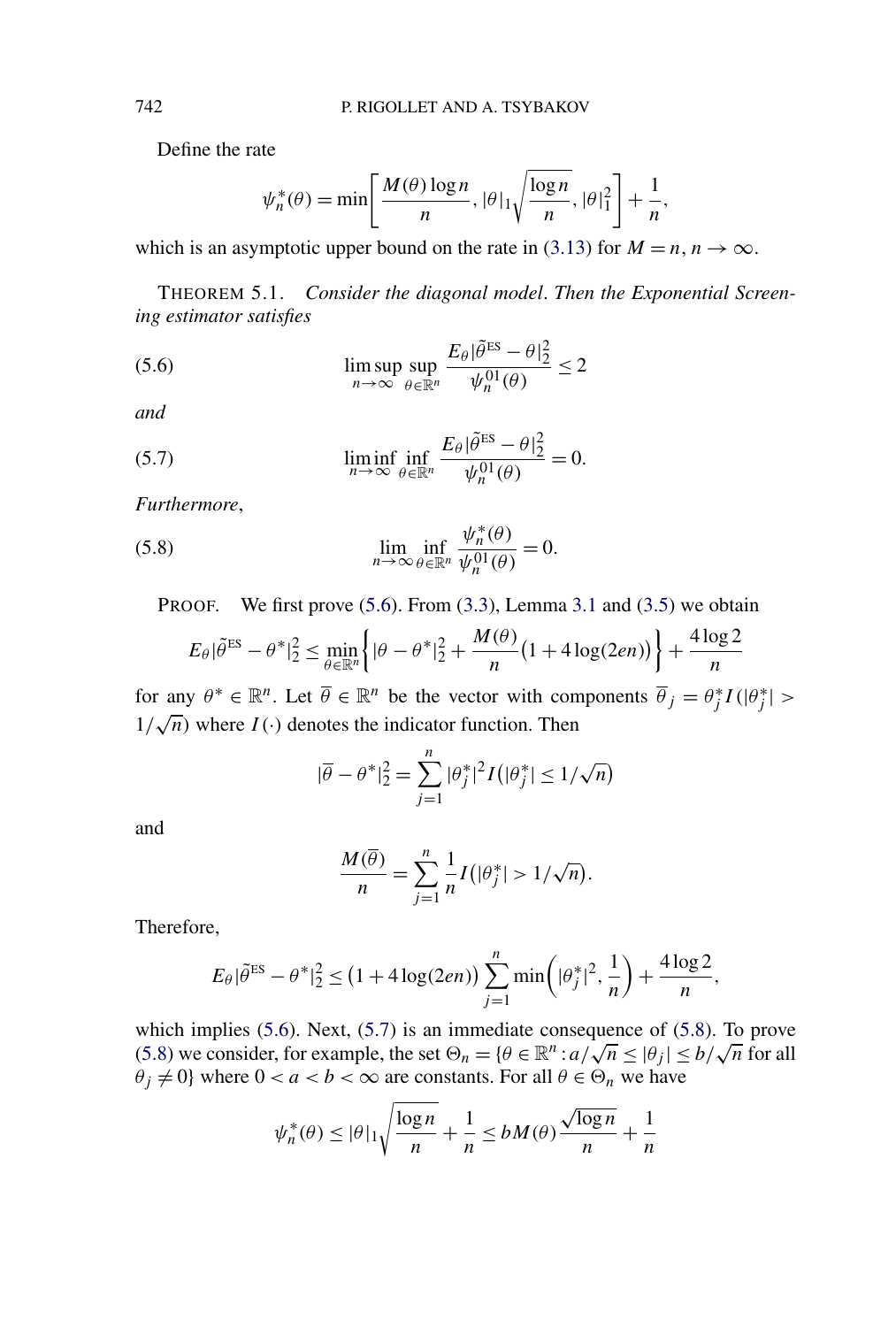<span id="page-12-0"></span>and

$$
\psi_n^{01}(\theta) \ge 2(\min(a^2, 1)M(\theta) + 1)\frac{\log n}{n},
$$

so that

(5.9) 
$$
\lim_{n \to \infty} \sup_{\theta \in \Theta_n} \frac{\psi_n^*(\theta)}{\psi_n^{01}(\theta)} = 0.
$$

Hence,  $(5.8)$  follows.  $\Box$ 

Theorem [5.1](#page-11-0) shows that the normalizing function (rate)  $\psi_n^{01}(\theta)$  and the result [\(5.4\)](#page-10-0) cannot be considered as a benchmark. Indeed, the risk of the ES estimator is strictly below this bound. It attains the rate  $\psi_n^{01}(\theta)$  everywhere on  $\mathbb{R}^n$  [cf. [\(5.6\)](#page-11-0)] and has strictly better rate on some subsets of  $\mathbb{R}^n$  [cf. [\(5.8\)](#page-11-0), (5.9)]. In particular, the ES estimator improves upon the soft thresholding estimator, which is known to asymptotically attain the bound [\(5.4\)](#page-10-0) [cf. [Donoho and Johnstone](#page-38-0) [\(1994a\)](#page-38-0)]. This is a kind of inadmissibility statement for the rate  $\psi_n^{01}(\theta)$ .

Observe also that the improvement that we obtain is not a "marginal" effect regarding signals *θ* with small intensity. Indeed, (5.9) is stronger than [\(5.8\)](#page-11-0), and the set  $\Theta_n$  is rather massive. In particular, the  $\ell_0$  norm  $M(\theta)$  in the definition of  $\Theta_n$  can be arbitrary, so that  $\Theta_n$  contains elements  $\theta$  with the whole spectrum of  $\mathcal{O}_n$  can be arourary, so that  $\mathcal{O}_n$  comains elements  $\theta$  with the whole spectrum of  $\ell_1$  norms, from small  $|\theta|_1 = a/\sqrt{n}$  to very large  $|\theta|_1 = bM/\sqrt{n} = b\sqrt{n}$ . Various other examples of  $\Theta_n$  satisfying (5.9) can be readily constructed.

So far, we were interested only in the rates. The fact that the constant in [\(5.6\)](#page-11-0) is equal to 2 was of no importance in this argument since on some subsets of  $\mathbb{R}^n$  we can improve the rate. Notice that one can construct estimators having the same properties as those proved for  $\tilde{\theta}^{ES}$  in Theorem [5.1](#page-11-0) with constant 1 instead of 2 in [\(5.6\)](#page-11-0). In other words, one can construct an estimator *θ*˜∗ whose risk is at least as small as  $\psi_n^{01}(\theta)(1 + o(1))$  everywhere on  $\mathbb{R}^n$  and attains strictly faster rate  $o(\psi_n^{01}(\theta))$  on some subsets of  $\mathbb{R}^n$ . Such an estimator  $\tilde{\theta}^*$  can be obtained by aggregating  $\tilde{\theta}^{ES}$  with the soft thresholding estimator, as shown in the next theorem.

THEOREM 5.2. *Consider the diagonal model*. *Then there exists a randomized estimator θ*˜∗ *such that*

(5.10) 
$$
\limsup_{n \to \infty} \sup_{\theta \in \mathbb{R}^n} \frac{E_{\theta} |\tilde{\theta}^* - \theta|_2^2}{\tilde{\psi}_n(\theta)} \le 1,
$$

*where the expectation includes that over the randomizing distribution*, *and where the normalizing functions*  $\psi_n$  *satisfy* 

(5.11) 
$$
\liminf_{n \to \infty} \inf_{\theta \in \mathbb{R}^n} \frac{\psi_n^{01}(\theta)}{\tilde{\psi}_n(\theta)} \ge 1
$$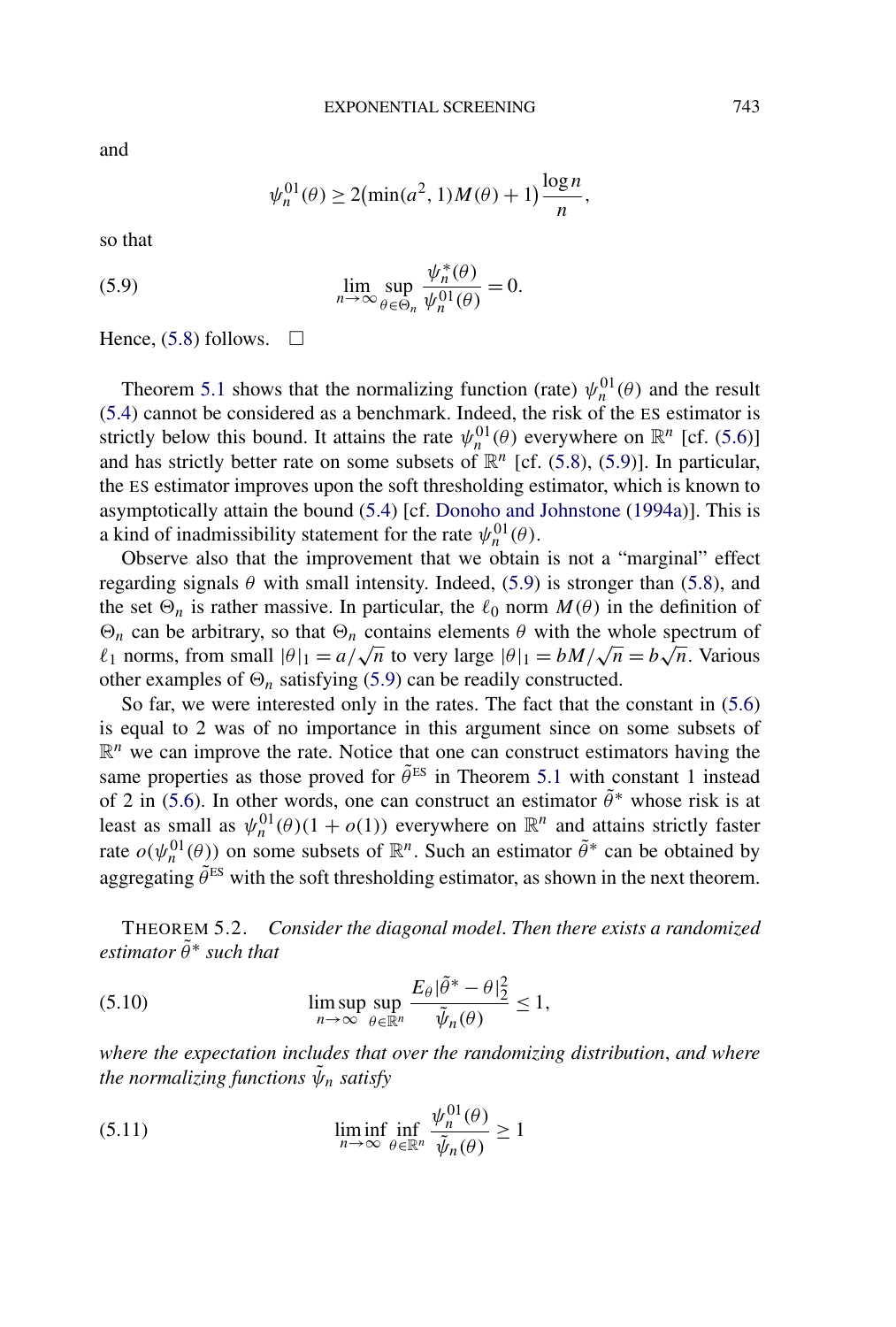*and*

(5.12) 
$$
\liminf_{n \to \infty} \sup_{\theta \in \mathbb{R}^n} \frac{\psi_n^{01}(\theta)}{\tilde{\psi}_n(\theta)} = \infty.
$$

The proof of this theorem is given in the [Appendix.](#page-30-0)

5.2. *Minimax optimality on the intersection of*  $\ell_0$  *and*  $\ell_1$  *balls*. The rate in the upper bound of Theorem [3.2](#page-6-0) is the minimum of terms depending on the  $\ell_0$  norm  $M(\theta)$  and on the  $\ell_1$  norm  $|\theta|_1$  [cf. [\(3.13\)](#page-6-0)]. We would like to derive a corresponding lower bound, that is, to show that this rate of convergence cannot be improved in a minimax sense. Since both  $\ell_0$  and  $\ell_1$  norms are present in the upper bound, a natural approach is to consider minimax lower bounds on the intersection of  $\ell_0$ and  $\ell_1$  balls. Here we prove such a lower bound under some assumptions on the dictionary  $\mathcal{H} = \{f_1, \ldots, f_M\}$  or, equivalently, on the matrix **X**. Along with the lower bound for one "worst case" dictionary  $H$ , we also state it uniformly for all dictionaries in a certain class.

5.2.1. *Assumptions on the dictionary*. Recall first that all the results from Sec-tion [3](#page-3-0) hold under the only condition that the dictionary  $H$  is composed of functions  $f_j$  such that  $||f_j|| \leq 1$ . This condition is very mild compared to the assumptions that typically appear in the literature on sparse recovery using  $\ell_1$  penalization such as the Lasso or the Dantzig selector. [Bühlmann and van de Geer](#page-38-0) [\(2009\)](#page-38-0) review a long list of such assumptions, including the restricted isometry (RI) property given, for example, in [Candes](#page-38-0) [\(2008\)](#page-38-0) and the restricted eigenvalue (RE) condition of [Bickel, Ritov and Tsybakov](#page-38-0) [\(2009\)](#page-38-0) described in Section [4.](#page-7-0) We call them for brevity the *L*-conditions. Loosely speaking, they ensure that for some integer  $S \leq M$ , the design matrix **X** forms a quasi-isometry from a suitable subset  $\mathcal{A}_p$  of  $\mathbb{R}^p$  into  $\mathbb{R}^n$  for any p such that  $|p| \leq S$ . Here "quasi-isometry" means that there exist two positive constants  $\kappa$  and  $\bar{\kappa}$  such that

(5.13) 
$$
\underline{\kappa}|\theta|_2^2 \leq \frac{|\mathbf{X}\theta|_2^2}{n} \leq \overline{\kappa}|\theta|_2^2 \qquad \forall \theta \in \mathcal{A}_p.
$$

While the general thinking is that a design matrix **X** satisfying an *L*-condition is favorable, we establish below that, somewhat surprisingly, such matrices correspond to the least favorable case.

We now formulate a weak version of the RI condition. For any integer  $M \geq 2$ and any  $0 < u \leq M$  let  $\mathcal{P}_u$  denote the set of vectors  $\theta \in \{-1, 0, 1\}^M$  such that  $M(\theta) \le u$ . For any constants  $0 < \kappa \le 1$  and  $0 < t \le (M \wedge n)/2$  let  $\mathcal{D}(t, \kappa)$  be the class of design matrices **X** defined by the following conditions:

(i) max<sub>1≤*j*≤*M*</sub>  $||f_j|| \leq 1$ ;

<span id="page-13-0"></span>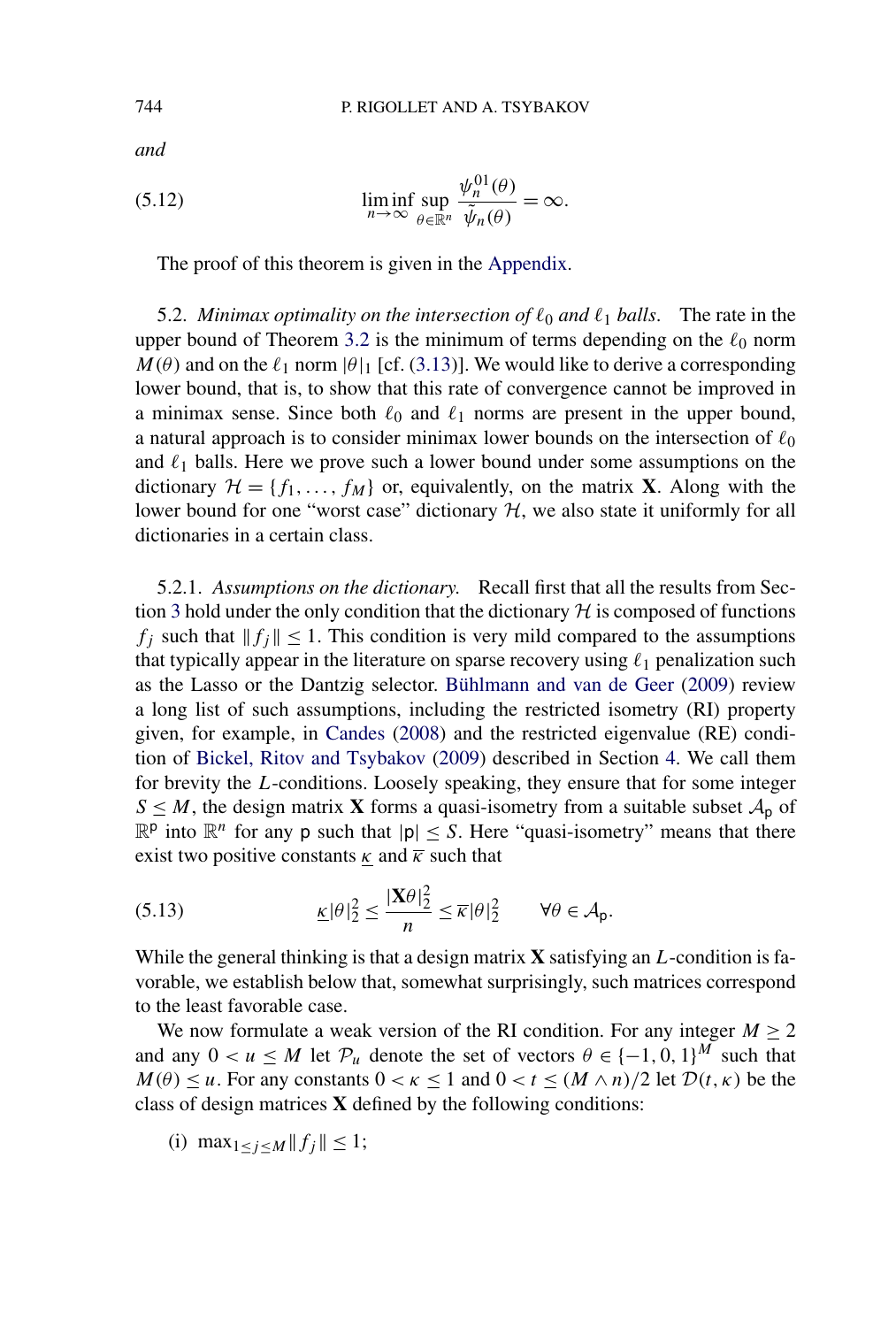<span id="page-14-0"></span>(ii) there exist  $\kappa, \bar{\kappa} > 0$ , such that  $\frac{\kappa}{\kappa} \geq \kappa$  and

(5.14) 
$$
\underline{\kappa}|\theta|_2^2 \leq \frac{|\mathbf{X}\theta|_2^2}{n} \leq \overline{\kappa}|\theta|_2^2 \qquad \forall \theta \in \mathcal{P}_{2t}.
$$

Note that  $t \leq t'$  implies  $\mathcal{D}(t', \kappa) \leq \mathcal{D}(t, \kappa)$ . Examples of matrices **X** that satisfy (5.14) are given in the next subsection.

In the next subsection we show that the upper bound of Theorem [3.2](#page-6-0) matches a minimax lower bound which holds uniformly over the class of design matrices  $\mathcal{D}(S,\kappa)$ .

5.2.2. *Minimax lower bound*. Denote by  $P_\eta$  the distribution of  $(Y_1, \ldots, Y_n)$ where  $Y_i = \eta(x_i) + \xi_i$ ,  $i = 1, ..., n$ , and by  $E_\eta$  the corresponding expectation. For any  $\delta > 0$  and any integers  $S \geq 1, n \geq 1, M \geq 1, R \geq 1$  such that  $R \leq M \wedge n$ , define the quantity

(5.15) 
$$
\zeta_{n,M,R}(S,\delta) := \frac{\sigma^2 R}{n} \wedge \frac{\sigma^2 S}{n} \log\left(1 + \frac{eM}{S}\right) \wedge \frac{\sigma \delta}{\sqrt{n}} \sqrt{\log\left(1 + \frac{eM\sigma}{\delta\sqrt{n}}\right)} \wedge \delta^2.
$$

Note that  $\zeta_{n,M,R}(S,\delta) = \psi_{n,M}(\theta)$  where  $\psi_{n,M}$  is the function [\(3.13\)](#page-6-0) with  $M(\theta) =$ *S* and  $|\theta|_1 = \delta$ . Let  $m \ge 1$  be the largest integer satisfying

(5.16) 
$$
m \leq \frac{\delta \sqrt{n}}{\sigma \sqrt{\log(1 + eM/m)}},
$$

if such an integer exists. If there is no  $m \ge 1$  such that (5.16) holds, we set  $m = 0$ . If such an integer exist.<br>Note that *m* ≤  $\delta\sqrt{n}/\sigma$ .

THEOREM 5.3. *Fix*  $\delta > 0$  *and integers*  $n \geq 1, M \geq 2, 1 \leq S \leq M$ . *Fix*  $\kappa > 0$ *and let* H *be any dictionary with design matrix*  $\mathbf{X} \in \mathcal{D}(S \wedge \overline{m}, \kappa)$ *, where*  $\overline{m} = m \vee 1$ *and m* is defined in (5.16). Then, for any estimator  $T_n$ , possibly depending on *δ,S,n,M and* <sup>H</sup>, *there exists a numerical constant <sup>c</sup>*<sup>∗</sup> *<sup>&</sup>gt;* 0, *such that*

(5.17) 
$$
\sup_{\substack{\theta \in \mathbb{R}_+^M \setminus \{0\} \\ M(\theta) \le S}} \sup_{\eta} \{ E_{\eta} \| T_n - \eta \|^2 - \| f_{\theta} - \eta \|^2 \} \ge c^* \kappa \zeta_{n,M,\text{rk}}(\mathbf{x}) (S, \delta),
$$

*where*  $\mathrm{rk}(\mathbf{X})$  *denotes the rank of*  $\mathbf{X}$  *and*  $\mathbb{R}^M_+$  *is the positive cone of*  $\mathbb{R}^M$  . Moreover,

(5.18) 
$$
\sup_{\substack{\theta \in \mathbb{R}_+^M \setminus \{0\} \\ M(\theta) \le S \\ |\theta|_1 \le \delta}} E_{f_\theta} \|T_n - f_\theta\|^2 \ge c^* \kappa \zeta_{n,M,\text{rk}}(\mathbf{X})(S,\delta).
$$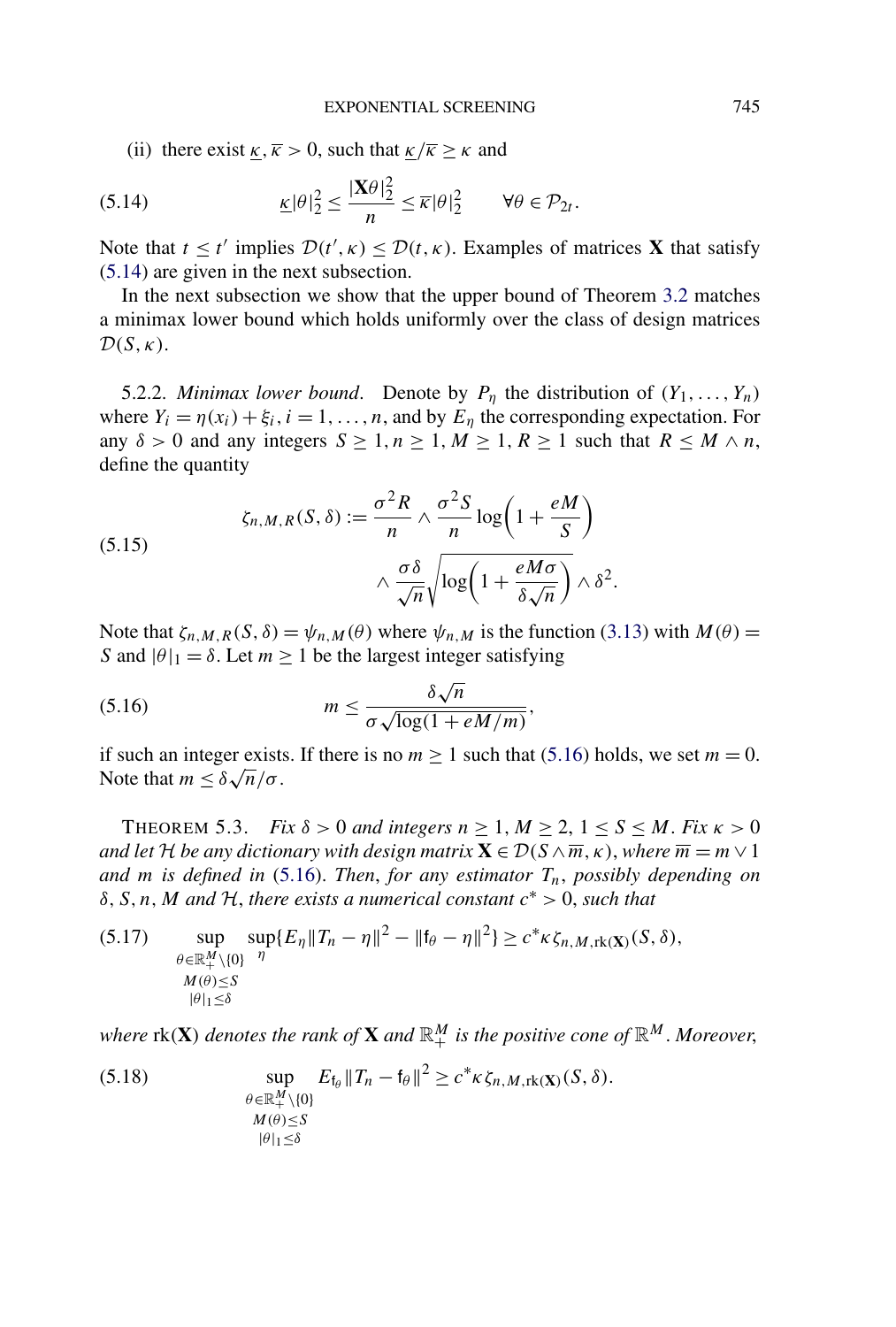<span id="page-15-0"></span>The proof of this theorem is given in Section [A.3](#page-35-0) of the [Appendix.](#page-30-0) It is worth mentioning that the result of Theorem [5.3](#page-14-0) is stronger than the minimax lower bounds discussed in Section [5.1](#page-9-0) [cf. [\(5.3\)](#page-10-0)] in the sense that even if  $\eta = f_{\theta^*}$ ,  $\theta^* \in \mathbb{R}^M$ , where  $M(\theta^*)$  and  $|\theta^*|_1$  are known a priori, the rate cannot be improved.

Let us fix some positive constant  $\kappa \le 1$  and define  $\overline{R} = 1 + \left[\frac{R}{C_0}\log(1 + \frac{eM}{R})\right]$ for some constant  $C_0 > 0$  to be chosen small enough. We now show that for each choice of  $R \ge 1$  such that  $R \le M \wedge n$ , there exists at least one matrix  $\mathbf{X} \in \mathcal{D}(R/2, \kappa)$  such that  $R \leq \text{rk}(\mathbf{X}) \leq \tilde{R}$ . A basic example is the following. Take the elements  $\mathbf{X}_{i,j} = f_j(x_i)$ ,  $i = 1, \ldots, n, j = 1, \ldots, M$ , of matrix **X** as

(5.19) 
$$
\mathbf{X}_{i,j} = \begin{cases} \varepsilon_{i,j} \sqrt{\frac{n}{\tilde{R}}}, & \text{if } i \leq \tilde{R}, \\ 0, & \text{otherwise}, \end{cases}
$$

where  $e_{i,j}$ ,  $1 \le i \le n$ ,  $1 \le j \le M$  are i.i.d. Rademacher random variables, that is, random variables taking values 1 and −1 with probability 1*/*2. First, it is clear that then  $||f_j|| \leq 1, j = 1, \ldots, M$ . Next, condition (ii) in the definition of  $D(R/2, \kappa)$ follows from the results on RI properties of Rademacher matrices. Many such results have been derived and we focus only on that of [Baraniuk et al.](#page-38-0) [\(2008\)](#page-38-0) because of its simplicity. Indeed, Theorem 5.2 in [Baraniuk et al.](#page-38-0) [\(2008\)](#page-38-0) ensures not only that for an integer  $S' \leq M \wedge n$  there exist design matrices in  $D(S'/2, \kappa)$ but also that most of the design matrices **X** with i.i.d. Rademacher entries  $e_{i,j}$  are in  $D(S'/2, \kappa)$  for some  $\kappa > 0$  as long as there exists a constant  $C_0$  small enough such that the condition

$$
(5.20)\qquad \qquad \frac{S'}{M \wedge n} \log \left(1 + \frac{eM}{S'}\right) < C_0
$$

is satisfied. Specifically, Theorem 5.2 in [Baraniuk et al.](#page-38-0) [\(2008\)](#page-38-0) ensures that if **X** is the  $\overline{R} \times M$  matrix composed of the first  $\overline{R}$  rows of **X** with elements as defined in (5.19), and

$$
(5.21)\qquad \qquad \frac{R}{\tilde{R}}\log\left(1+\frac{eM}{R}\right)\leq C_0
$$

holds for small enough  $C_0$ , then

$$
\frac{\kappa}{\tilde{R}}|\theta|_2^2 \le \frac{|\mathbf{X}'\theta|_2^2}{\tilde{R}} \le \overline{\kappa} \frac{n}{\tilde{R}}|\theta|_2^2 \qquad \forall \theta : M(\theta) \le R
$$

with probability close to 1 which in turn implies (ii) with  $t = R/2$ . As a result, the above construction yields  $\mathbf{X} \in \mathcal{D}(R/2, \kappa)$  that has rank bracketed by *R* and *R* since  $(5.21)$  holds by our definition of *R*.

In what follows,  $C_0$  is the constant in  $(5.20)$  small enough to ensure that Theo-rem 5.2 in [Baraniuk et al.](#page-38-0) [\(2008\)](#page-38-0) holds, and we assume w.l.o.g. that  $C_0 < 1$ .

Using the above remarks and Theorem [5.3](#page-14-0) we obtain the following result.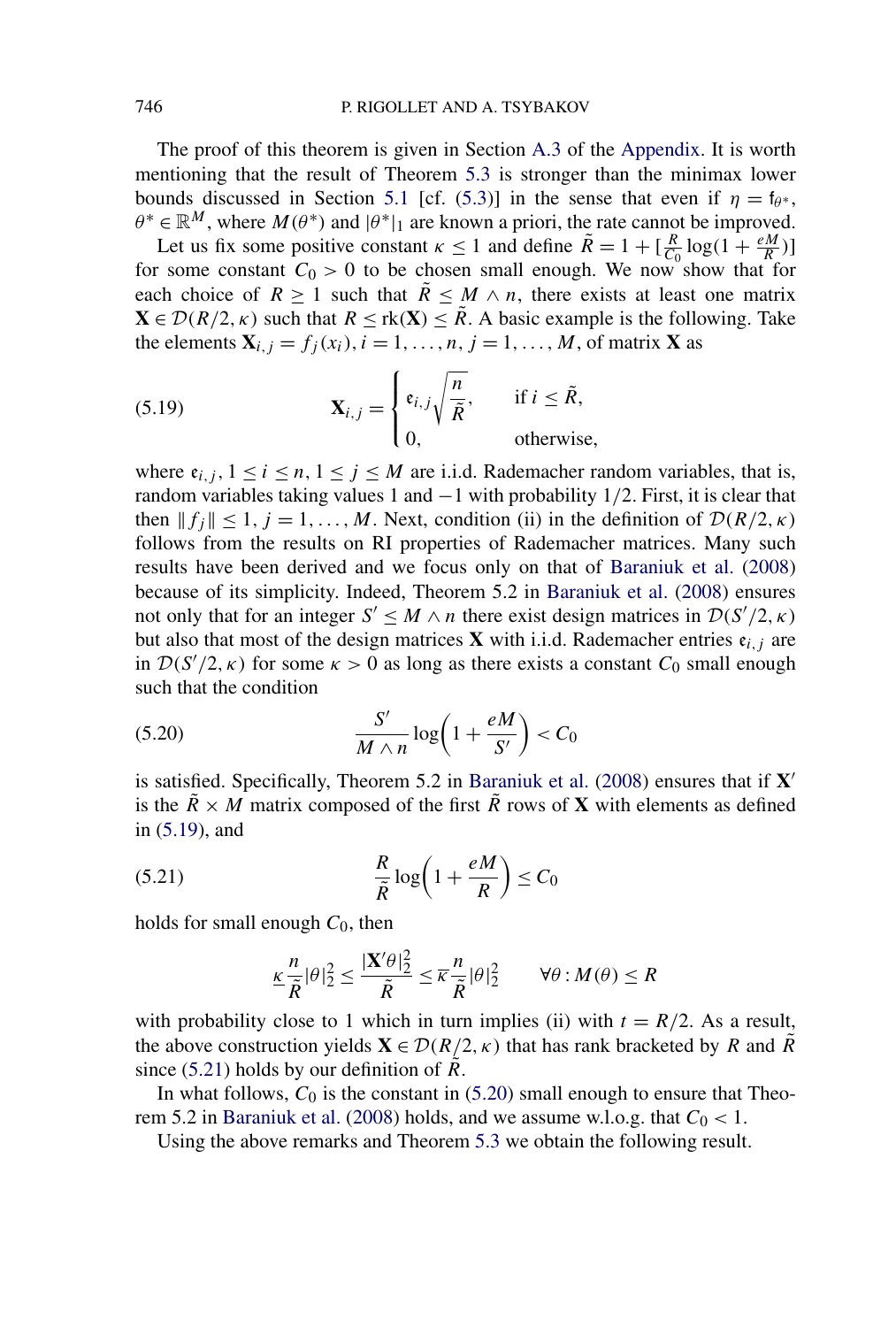<span id="page-16-0"></span>THEOREM 5.4. *Fix*  $\delta > 0$  *and integers*  $n \geq 1, M \geq 2, 1 \leq S \leq M, R \geq 1$ . *Moreover, assume that*  $1 + \frac{R}{C_0} \log(1 + eM/R) \leq M \wedge n$ . *Then there exists a dictionary* H *composed of functions*  $f_j$  *with*  $\max_{1 \le j \le M} ||f_j|| \le 1$ ,  $R \le \text{rk}(\mathbf{X}) \le$  $1 + \frac{R}{C_0} \log(1 + eM/R)$ , *and a constant*  $c_* > 0$  *such that* 

(5.22) 
$$
\inf_{T_n} \sup_{\substack{\theta \in \mathbb{R}_+^M \setminus \{0\} \\ M(\theta) \le S}} \sup_{\eta} \{ E_\eta \| T_n - \eta \|^2 - \| f_\theta - \eta \|^2 \} \ge c_* \zeta_{n,M,\mathrm{rk}(X)}(S,\delta),
$$

*where the infimum is taken over all estimators*. *Moreover*,

(5.23) 
$$
\inf_{T_n} \sup_{\substack{\theta \in \mathbb{R}_+^M \setminus \{0\} \\ M(\theta) \le S}} E_{f_\theta} || T_n - f_\theta ||^2 \ge c_* \zeta_{n,M,\text{rk}}(\mathbf{x})(S,\delta).
$$

**PROOF.** Fix a positive constant  $\kappa \leq 1$  and let **X** be a random matrix con-structed as in [\(5.19\)](#page-15-0) so that the rank of **X** is bracketed by *R* and *R* and **X** ∈  $\mathcal{D}(R/2, \kappa)$ . We consider two cases. Assume first that *S*  $\leq R/2$  so that **X**  $\in$  $\mathcal{D}(R/2, \kappa) \subset \mathcal{D}(S, \kappa) \subseteq \mathcal{D}(S \wedge \overline{m}, \kappa)$  and the result follows trivially from The-orem [5.3.](#page-14-0) Next, if  $S \ge R/2$ , observe that

$$
rk(\mathbf{X}) \le \tilde{R} \le 1 + \frac{R}{C_0} \log \left( 1 + \frac{eM}{R} \right) \le \frac{2}{C_0} R \log \left( 1 + \frac{2eM}{R} \right)
$$

(we used here that  $C_0 < 1$ ), so that

$$
rk(\mathbf{X}) \wedge S \log \bigg(1 + \frac{eM}{S}\bigg) \leq rk(\mathbf{X}) \leq \frac{2}{C_0} \bigg(rk(\mathbf{X}) \wedge R \log \bigg(1 + \frac{2eM}{R}\bigg)\bigg).
$$

It yields  $\zeta_{n,M,\text{rk}}(\mathbf{X})$ (S,  $\delta$ )  $\leq C\zeta_{n,M,\text{rk}}(\mathbf{X})$  (R/2,  $\delta$ ) and the result follows from Theorem [5.3,](#page-14-0) which ensures that

$$
\inf_{T_n} \sup_{\theta \in \mathbb{R}_+^M \setminus \{0\}} \sup_{\eta} \{E_{\eta} ||T_n - \eta||^2 - ||f_{\theta} - \eta||^2\}
$$
\n
$$
\lim_{\substack{M(\theta) \le S \\ |\theta|_1 \le \delta}} \le c^* \kappa \zeta_{n,M,\text{rk}}(\mathbf{X}) (R/2, \delta) \ge c_* \zeta_{n,M,\text{rk}}(\mathbf{X}) (S, \delta).
$$

As a consequence of Theorem 5.4 we get a lower bound on the  $\ell_0$  ball  $B_0(S)$  =  $\{\theta : M(\theta) \le S\}$  by formally setting  $\delta = \infty$  in (5.22)

$$
\sup_{\eta} \sup_{\theta \in \mathbb{R}^M \atop M(\theta) \le S} \{E_{\eta} ||T_n - \eta||^2 - ||f_{\theta} - \eta||^2\}
$$
\n
$$
\ge c_* \frac{\sigma^2}{n} \Big[ \text{rk}(\mathbf{X}) \wedge S \log \Big(1 + \frac{eM}{S}\Big) \Big]
$$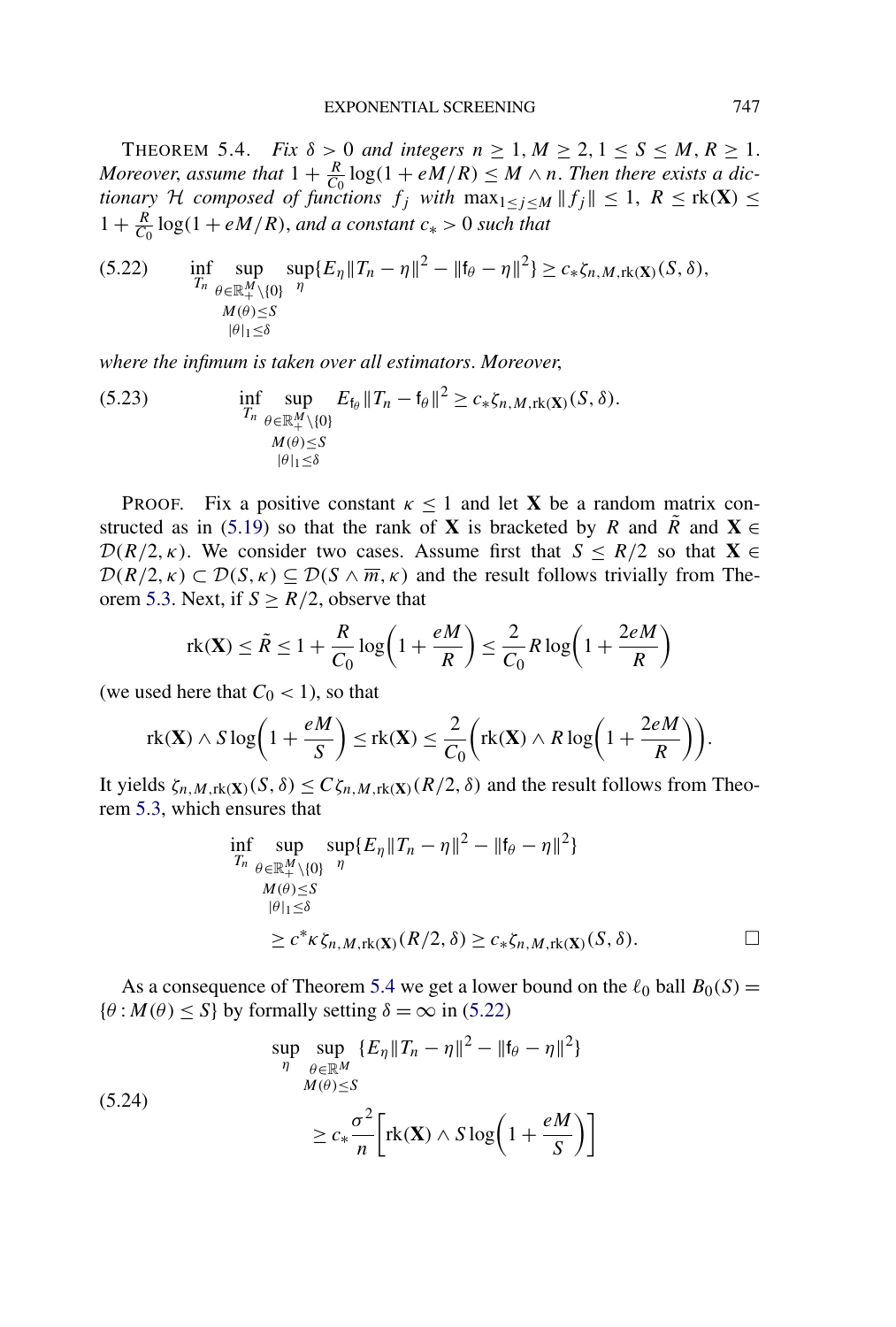<span id="page-17-0"></span>and the same type of bound can be derived from [\(5.23\)](#page-16-0). Analogous considerations lead to the following lower bound on the  $\ell_1$  ball  $B_1(\delta) = {\theta : |\theta|_1 \leq \delta}$  when setting  $S = M$ :

$$
\sup_{\eta} \sup_{\theta \in \mathbb{R}^M} \{E_{\eta} \|T_n - \eta\|^2 - \|f_{\theta} - \eta\|^2 \}
$$
\n(5.25)\n
$$
\geq c_* \left( \frac{\sigma^2 \text{rk}(\mathbf{X})}{n} \wedge \frac{\sigma \delta}{\sqrt{n}} \sqrt{\log \left( 1 + \frac{eM\sigma}{\delta \sqrt{n}} \right)} \wedge \delta^2 \right),
$$
\nand the same time of bound can be derived from (5.23).

and the same type of bound can be derived from [\(5.23\)](#page-16-0).

Consider now the linear regression, that is, assume that there exists  $\theta^*$  such Consider now the inear regression, that is, assume that there exists  $\theta$  such that  $\eta = f_{\theta^*}$ . Comparing [\(3.14\)](#page-6-0) with [\(5.18\)](#page-14-0) we find that for  $\delta \ge 1/\sqrt{n}$  the rate  $\zeta_{n,M,\text{rk}}(\mathbf{X})(S,\delta)$  is the minimax rate of convergence on  $B_0(S) \cap B_1(\delta)$  and that the ES estimator is rate optimal. Moreover, it is rate optimal separately on  $B_0(S)$  and  $B_1(\delta)$ , and the minimax rates on these sets are given by the right-hand sides of  $(5.24)$  and  $(5.25)$ , respectively.

For the *diagonal model* (cf. Section [5.1\)](#page-9-0), asymptotic lower bounds and exact asymptotics of the minimax risk on  $\ell_q$  balls were studied by [Donoho et al.](#page-39-0) [\(1992\)](#page-39-0) for  $q = 0$  and by [Donoho and Johnstone](#page-38-0) [\(1994b\)](#page-38-0) for  $0 < q < \infty$ . These results were further refined by [Abramovich et al.](#page-38-0)  $(2006)$ . In the  $\ell_0$  case, [Donoho et al.](#page-39-0) [\(1992\)](#page-39-0) exhibit a minimax rate over  $B_0(S)$  that is asymptotically equivalent to

$$
2\sigma^2 \frac{S}{n} \log\left(\frac{n}{S}\right) \qquad \text{as } M = n \to \infty.
$$

In the  $\ell_1$  case, [Donoho and Johnstone](#page-38-0) [\(1994b\)](#page-38-0) prove that the minimax rate over an  $\ell_1$  ball with radius  $\delta$  is asymptotically equivalent to

$$
\frac{\delta \sigma}{\sqrt{n}} \sqrt{2 \log \left( \frac{\sigma \sqrt{n}}{\delta} \right)}
$$
 as  $M = n \to \infty$ .

In both cases, the above rates are equivalent, up to a numerical constant, to the asymptotics of the right-hand sides of [\(5.24\)](#page-16-0) and (5.25) under the diagonal model. We note that the results of those papers are valid under some restrictions on asymptotical behavior of *S* (resp.,  $\delta$ ) as a function of *n*.

Recently [Raskutti, Wainwright and Yu](#page-39-0) [\(2009\)](#page-39-0) extended the study of asymptotic lower bounds on  $\ell_q$  balls ( $0 \le q \le 1$ ) to the nondiagonal case with  $M \ne n$ . Their results hold under some restrictions on the joint asymptotic behavior of  $n$ ,  $M$  and *S* (resp.,  $\delta$ ). The minimax rates on the  $\ell_0$  and  $\ell_1$  balls obtained in Raskutti, Wainwright and Yu [[\(2009\)](#page-39-0), Theorem 3] are similar to [\(5.24\)](#page-16-0) and (5.25) but, because of the specific asymptotics, some effects are wiped out there. For example, the  $\ell_1$  rate in [Raskutti, Wainwright and Yu](#page-39-0) [\(2009\)](#page-39-0) is *δ* <sup>√</sup>*(*log*M)/n*, whereas (5.25) reveals an In Raskutti, wantwright and *τ*u (2009) is *δ* $\sqrt{(\log M)/n}$ , whereas (3.25) reveats an elbow effect that translates into different rates for *σ* rk(**X**) ≤ *δ* $\sqrt{n}$ . Furthermore, the dependence on the rank of **X** does not appear in [Raskutti, Wainwright and](#page-39-0)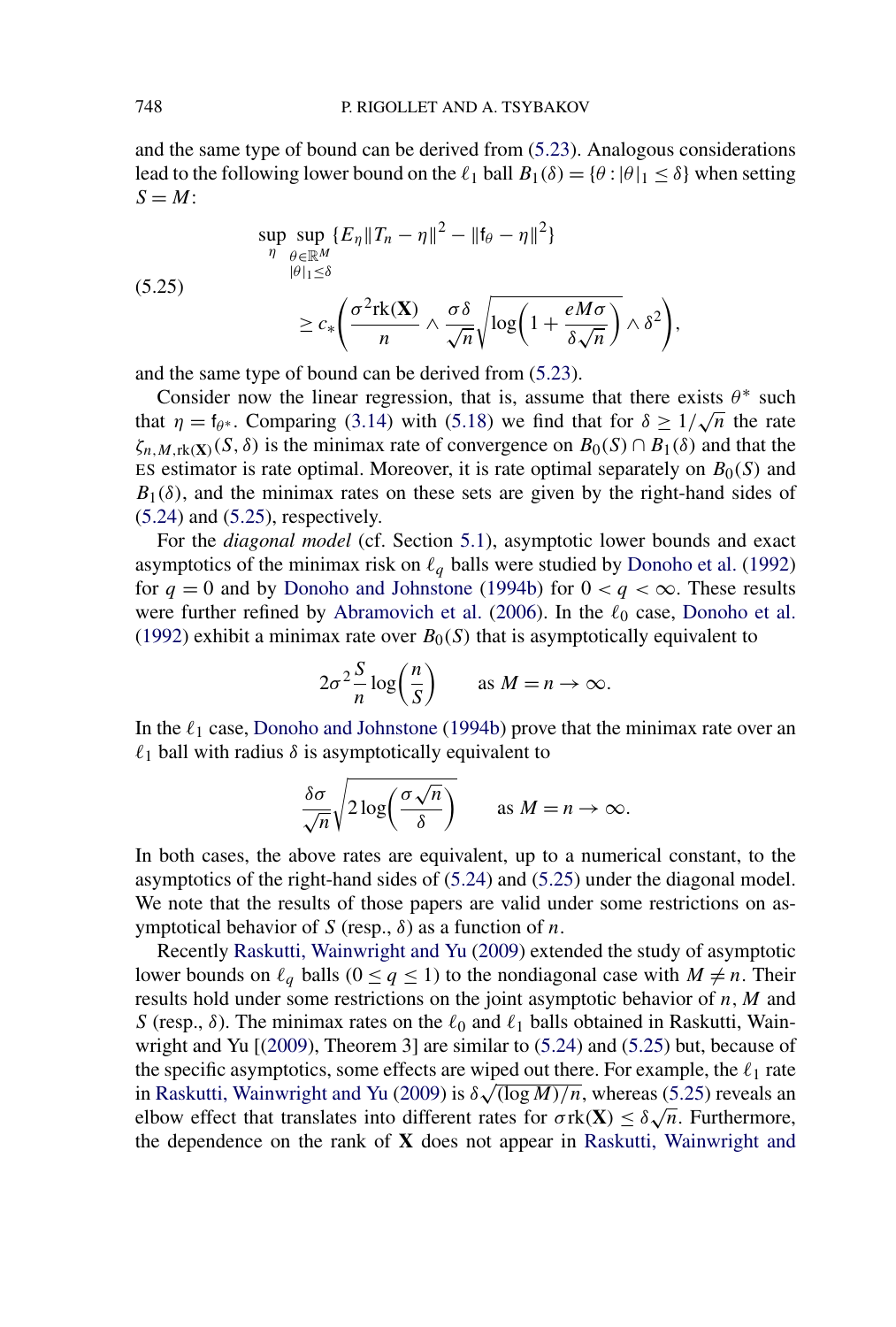<span id="page-18-0"></span>[Yu](#page-39-0) [\(2009\)](#page-39-0), since under their assumptions  $rk(X) = n$ . Theorem [5.3](#page-14-0) above gives a stronger result since it is (i) nonasymptotic, (ii) it explicitly depends on the rank rk(**X**) of the design matrix and (iii) it holds on the intersection of the  $\ell_0$  and  $\ell_1$ balls. Moreover, Theorem [3.2](#page-6-0) shows that the  $\ell_0 - \ell_1$  lower bound is attained by one single estimator: the Exponential Screening estimator. Alternatively, [Raskutti,](#page-39-0) [Wainwright and Yu](#page-39-0) [\(2009\)](#page-39-0) treat the two cases separately, providing two lower bounds and two different estimators that attain them in some specific asymptotics.

**6. Universal aggregation.** Combining the elements of a dictionary  $H =$ {*f*1*,...,fM*} to estimate a regression function *η* originates from the problem of aggregation introduced by [Nemirovski](#page-39-0) [\(2000\)](#page-39-0). It can be generally described as follows. Given  $\Theta \subset \mathbb{R}^M$ , the goal of aggregation is to construct an estimator  $\hat{f}_n$ that satisfies an oracle inequality of the form

(6.1) 
$$
\mathbb{E} \|\hat{f}_n - \eta\|^2 \leq \min_{\theta \in \Theta} \|f_\theta - \eta\|^2 + C \Delta_{n,M}(\Theta), \qquad C > 0,
$$

with the smallest possible (in a minimax sense) remainder term  $\Delta_{n,M}(\Theta)$ , in which case  $\Delta_{n,M}(\Theta)$  is called optimal rate of aggregation [cf. [Tsybakov](#page-39-0) [\(2003\)](#page-39-0)]. [Nemirovski](#page-39-0) [\(2000\)](#page-39-0) identified three types of aggregation: (MS) for *model selection*, (C) for *convex* and (L) for *linear*. [Bunea, Tsybakov and Wegkamp](#page-38-0) [\(2007b\)](#page-38-0) also considered another collection of aggregation problems, denoted by (L*D*) for *subset selection* and indexed by  $D \in \{1, ..., M\}$ . To each of these problems corresponds a given set  $\Theta \subset \mathbb{R}^M$  and an optimal remainder term  $\Delta_{n,M}(\Theta)$ . For (MS) aggregation,  $\Theta = \Theta_{\text{(MS)}} = B_0(1) \cap B_1(1) = \{e_1, \ldots, e_M\}$ , where  $e_j$  is the *j*th vector of the canonical basis of  $\mathbb{R}^M$ . For (C) aggregation,  $\Theta = \Theta_{(C)}$  is a convex compact subset of the simplex  $B_1(1) = \{ \theta \in \mathbb{R}^M : |\theta|_1 \leq 1 \}$ . The main example of  $\{f_\theta, \theta \in \Theta_{(C)}\}$  is the set of all convex combinations of the  $f_i$ 's. For (L) aggregation,  $\Theta = \Theta_{(L)} = \mathbb{R}^M = B_0(M)$ , so that  $\{f_\theta, \theta \in \Theta_{(L)}\}$  is the set of all linear combinations of the *f<sub>j</sub>*'s. Given an integer  $D \in \{1, ..., M\}$ , for  $(L_D)$  aggregation,  $\Theta = \Theta_{(L_D)} = B_0(D) = {\theta \in \mathbb{R}^M : M(\theta) \leq D}$ . For this problem,  ${\{\mathfrak{f}_{\theta}, \theta \in \Theta_{(L_D)}\}}$  is the set of all linear combinations of at most *D* of the  $f_i$ 's.

Note that all these sets  $\Theta$  are of the form  $B_0(S) \cap B_1(\delta)$  for specific values of *S* and  $\delta$ . This allows us to apply the previous theory.

Table [1](#page-19-0) presents the four different choices for  $\Theta$  together with the optimal remainder terms given by [Bunea, Tsybakov and Wegkamp](#page-38-0) [\(2007b\)](#page-38-0). For (MS), (C) and (L) aggregation they coincide with optimal rates of aggregation originally proved in [Tsybakov](#page-39-0) [\(2003\)](#page-39-0) for the regression model with i.i.d. random design and integral *L*<sup>2</sup> norm in the risk. A fifth type of aggregation called the *Dconvex* aggregation, which we denote by  $(C_D)$  was studied by [Lounici](#page-39-0) [\(2007\)](#page-39-0). In this case,  $\Theta = \Theta_{(L_p)}$  is a convex compact subset of  $B_1(1) \cap B_0(D)$ , so that  ${f_{\theta}, \theta \in \Theta_{(L_n)}}$  can be, as a typical example, the set of convex combinations of at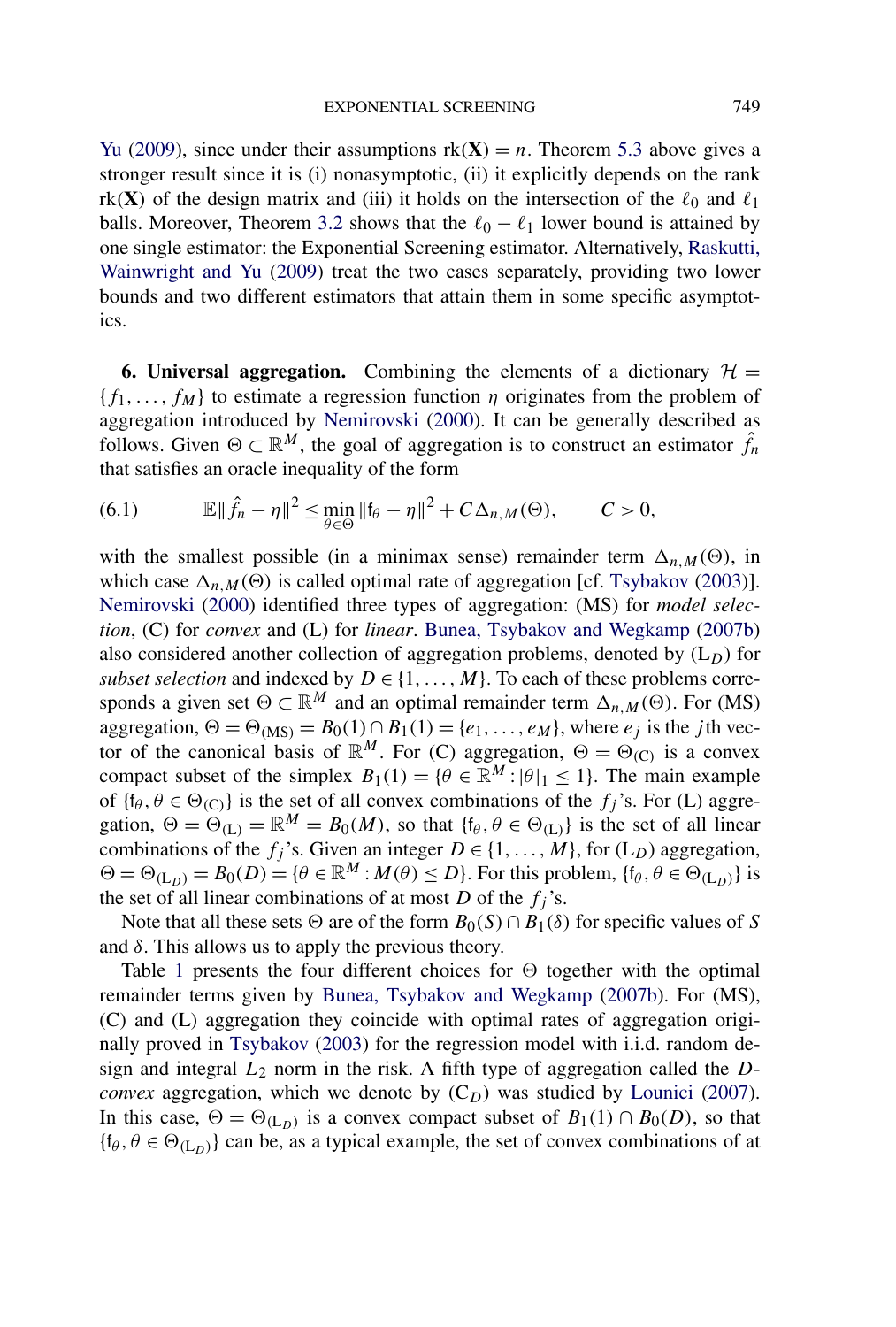#### TABLE 1

<span id="page-19-0"></span>*Sets of parameters*  $\Theta_{(MS)}, \Theta_{(C)}, \Theta_{(L)}$  *and*  $\Theta_{(L_D)}$  *and corresponding optimal rates of aggregation presented in Bunea*, *Tsybakov and Wegkamp* [\(2007b\)](#page-38-0). *Note that Bunea*, *Tsybakov and Wegkamp* [\(2007b\)](#page-38-0) *considered a slightly different definition in the*  $(C)$  *case*:  $\Theta$ <sub>(C)</sub> =  $B_1(1) \cap \mathbb{R}$ <sup>*M*</sup><sub>+</sub> *leading to the same rate* 

| <b>Problem</b> | Θ                                    | $\Delta_{n,M}(\Theta)$                                                |
|----------------|--------------------------------------|-----------------------------------------------------------------------|
| (MS)           | $\Theta_{(MS)} = B_0(1) \cap B_1(1)$ | $\log M$                                                              |
| (C)            | $\Theta_{\text{(C)}} = B_1(1)$       | $\frac{M}{n} \wedge \sqrt{\frac{1}{n} \log(1 + \frac{eM}{\sqrt{n}})}$ |
| (L)            | $\Theta_{(L)} = B_0(M)$              | <u>M</u>                                                              |
| $(L_D)$        | $\Theta(\mathsf{L}_D) = B_0(D)$      | $\frac{D}{n} \log(1 + \frac{eM}{D})$                                  |

most *D* of the  $f_j$ 's. [Lounici](#page-39-0) [\(2007\)](#page-39-0) proves minimax lower bounds together with an upper bound that departs from the lower bound by logarithmic terms. However, the results hold in the i.i.d. random design setting and do not extend to our setup. While several papers use different estimators for different aggregation problems [see [Tsybakov](#page-39-0) [\(2003\)](#page-39-0), [Rigollet](#page-39-0) [\(2009\)](#page-39-0)], one contribution of [Bunea, Tsybakov and](#page-38-0) [Wegkamp](#page-38-0) [\(2007b\)](#page-38-0) was to show that the BIC estimator defined in Section [4](#page-7-0) satisfies oracle inequalities of the form

(6.2) 
$$
\mathbb{E} \|f_{\hat{\theta}^{BIC}} - \eta\|^2 \le (1+a) \min_{\theta \in \Theta} \|f_{\theta} - \eta\|^2 + C \frac{1+a}{a^2} \Delta_{n,M}(\Theta),
$$

simultaneously for all the sets  $\Theta$  presented in Table 1. Here *a* and *C* are positive constants. Moreover, for the Lasso estimator defined in [\(4.3\)](#page-7-0), [Bunea, Tsybakov](#page-38-0) [and Wegkamp](#page-38-0) [\(2007b\)](#page-38-0) show less precise inequalities under the assumption the matrix  $X^{\top}X$  is positive definite, where X is the design matrix defined in Section [2.](#page-2-0) Note that these oracle inequalities are not sharp since the leading constant is  $1 + a$ and not 1, whereas letting  $a \rightarrow 0$  results in blowing up the remainder term. The following theorem shows that the Exponential Screening estimator satisfies sharp oracle inequalities (i.e., with leading constant 1) that hold simultaneously for the five problems of aggregation.

THEOREM 6.1. Assume that  $\max_{1 \leq j \leq M} ||f_j|| \leq 1$ . Then for any  $M \geq 2$ ,  $n \geq 1$ ,  $D \leq M$  *and*  $\Theta \in {\Theta_{(MS)}}, {\Theta_{(C)}}, {\Theta_{(L)}}, {\Theta_{(L_D)}}, {\Theta_{(L_D)}}$  *the Exponential Screening estimator satisfies the following oracle inequality*:

$$
\mathbb{E} \|\mathsf{f}_{\tilde{\theta}^{\text{ES}}} - \eta\|^2 \le \min_{\theta \in \Theta} \|\mathsf{f}_{\theta} - \eta\|^2 + C\Delta_{n,M}^*(\Theta),
$$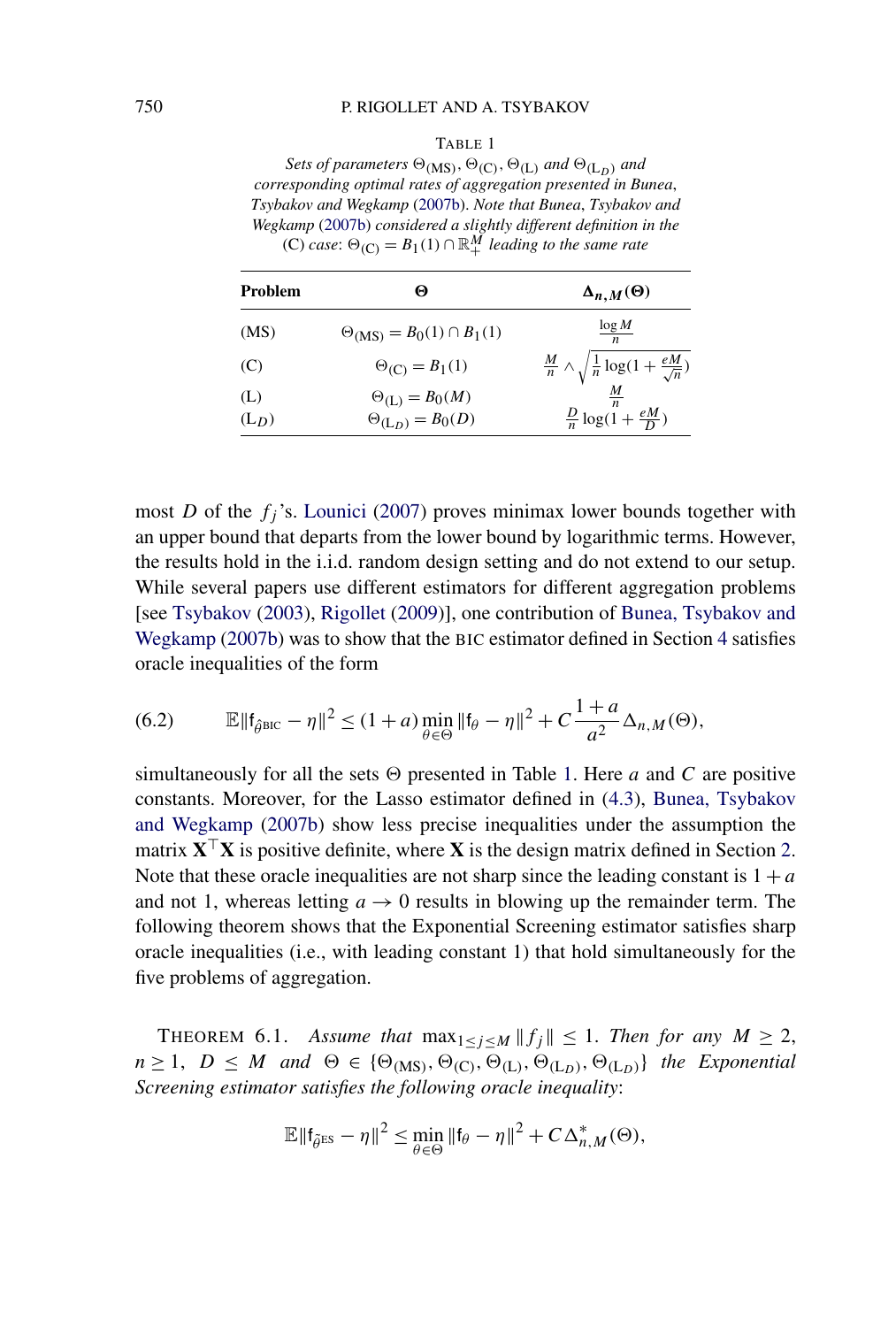*where C >* 0 *is a numerical constant and*

$$
\Delta_{n,M}^{*}(\Theta) = \begin{cases}\n\frac{\sigma^{2}R}{n} \wedge \frac{\sigma^{2}\log M}{n}, & \text{if } \Theta = \Theta_{(MS)}, \\
\frac{\sigma^{2}R}{n} \wedge \sqrt{\frac{\sigma^{2}}{n}\log\left(1 + \frac{eM\sigma}{\sqrt{n}}\right)}, & \text{if } \Theta = \Theta_{(C)}, \\
\frac{\sigma^{2}R}{n}, & \text{if } \Theta = \Theta_{(L)}, \\
\frac{\sigma^{2}R}{n} \wedge \frac{\sigma^{2}D}{n}\log\left(1 + \frac{eM}{D}\right), & \text{if } \Theta = \Theta_{(L_{D})}, \\
\frac{\sigma^{2}R}{n} \wedge \sqrt{\frac{\sigma^{2}}{n}\log\left(1 + \frac{eM\sigma}{\sqrt{n}}\right)} \\
\wedge \frac{\sigma^{2}D}{n}\log\left(1 + \frac{eM}{D}\right), & \text{if } \Theta = \Theta_{(L_{D})}.\n\end{cases}
$$

The proof of Theorem [6.1](#page-19-0) follows directly from [\(3.10\)](#page-6-0) and [\(3.11\)](#page-6-0).

We also observe that  $\Delta_{n,M}^*(\Theta)$  is to within a constant factor of  $\Delta_{n,M}^*(\Theta) \wedge 1$  $\frac{\sigma^2 R}{n} \leq \frac{\sigma^2 (M \wedge n)}{n} \leq \sigma^2$ .

Using Theorems [5.3](#page-14-0) and [5.4](#page-16-0) it is not hard to show that the rates  $\Delta_{n,M}^*(\Theta) \wedge 1$ for  $\Delta_{n,M}^*(\Theta)$  listed in Theorem [6.1](#page-19-0) are *optimal rates of aggregation* in the sense of [Tsybakov](#page-39-0) [\(2003\)](#page-39-0). Indeed, it means to prove that there exists a dictionary  $H$ satisfying the assumptions of Theorem [5.4,](#page-16-0) and a constant  $c > 0$  such that the following lower bound holds:

(6.3) 
$$
\inf_{T_n} \sup_{\eta} \Bigl\{ E_{\eta} ||T_n - \eta||^2 - \min_{\theta \in \Theta} ||f_{\theta} - \eta||^2 \Bigr\} \geq c(\Delta_{n,M}^*(\Theta) \wedge 1),
$$

where the infimum is taken over all estimators. An important observation here is that the left-hand side of (6.3) is greater than or equal to

(6.4) 
$$
\inf_{T_n} \sup_{\theta \in \Theta} E_{\mathfrak{f}_{\theta}} || T_n - \mathfrak{f}_{\theta} ||^2.
$$

It remains to note that a lower bound for (6.4) with the rate  $\Delta_{n,M}^*(\Theta) \wedge 1$  follows directly from Theorem [5.4](#page-16-0) [cf. also [\(5.24\)](#page-16-0) and [\(5.25\)](#page-17-0)] applied with the values *S* and  $\delta$  corresponding to the definition of  $\Theta$ .

Interestingly, the rates given in Theorem [6.1](#page-19-0) are different from those in Table [1,](#page-19-0) and also from those for the regression model with i.i.d. random design established in [Tsybakov](#page-39-0) [\(2003\)](#page-39-0) and [Lounici](#page-39-0) [\(2007\)](#page-39-0). Indeed, they depend on the rank *R* of the regression matrix **X**, and the bounds are better when the rank is smaller. This is quite natural since the distance  $||f_{\hat{\theta}^{ES}} - \eta||$  is the "empirical distance" depending on **X**. One can easily understand it from the analogy with the behavior of the ordinary least squares estimator [cf. Lemma [3.1\]](#page-3-0). Alternatively, the distance used in [Tsybakov](#page-39-0) [\(2003\)](#page-39-0) and [Lounici](#page-39-0) [\(2007\)](#page-39-0) for the i.i.d. random design setting is the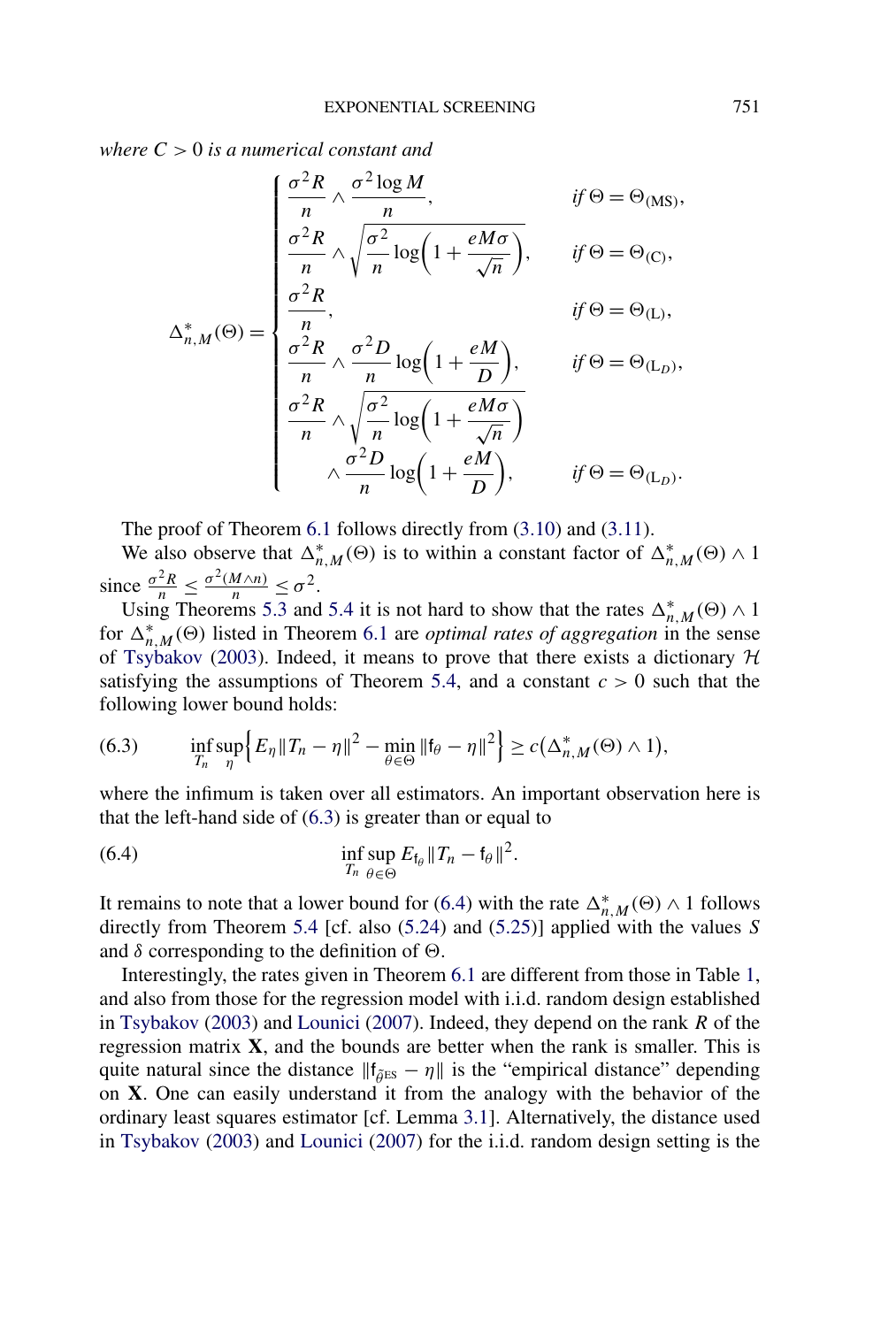$L_2(P_X)$ -distance where  $P_X$  is the marginal distribution of  $X_i$ 's, and no effects related to the rank can occur. As concerns Table [1,](#page-19-0) the optimality of the rates given there is proved in [Bunea, Tsybakov and Wegkamp](#page-38-0) [\(2007b\)](#page-38-0) only for  $M \le n$  and  $X^{\top}X/n$  equal to the identity matrix, in which case  $R = M$  and thus the effect of *R* is not visible.

**7. Implementation and numerical illustration.** In this section, we propose an implementation of the ES estimator together with a numerical experiment both on artificial and real data. We suppose throughout that the sample is fixed, so that the least squares estimators  $\theta_p$ ,  $p \in \mathcal{P}$ , are fixed vectors.

7.1. *Implementation via Metropolis approximation*. Recall that the ES estimator  $\tilde{\theta}^{ES}$  is the following mixture of least squares estimators:

$$
(7.1) \quad \tilde{\theta}^{\text{ES}} := \frac{\sum_{\mathsf{p}\in\mathcal{P}} \hat{\theta}_{\mathsf{p}} \exp((-1/(4\sigma^2)) \sum_{i=1}^n (Y_i - \mathsf{f}_{\hat{\theta}_{\mathsf{p}}}(x_i))^2 - R_{\mathsf{p}}/2)\pi_{\mathsf{p}}}{\sum_{\mathsf{p}\in\mathcal{P}} \exp((-1/(4\sigma^2)) \sum_{i=1}^n (Y_i - \mathsf{f}_{\hat{\theta}_{\mathsf{p}}}(x_i))^2 - R_{\mathsf{p}}/2)\pi_{\mathsf{p}}},
$$

where  $P := \{0, 1\}^M$ ,  $\pi$  is the prior [\(3.4\)](#page-4-0), and  $\hat{\theta}_p$  is the least squares estimator on  $\mathbb{R}^p$ .

Recall also that the prior  $\pi$  defined in [\(3.4\)](#page-4-0) assigns weight  $1/2$  to the ordinary least squares estimator  $\hat{\theta}_1$ , where  $\mathbf{1} = (1, \ldots, 1) \in \mathcal{P}$ . It is not hard to check from the proof of Theorem [3.1](#page-5-0) that it allows us to cap the rates by  $\sigma^2 R/n$ . While this upper bound has important theoretical consequences, in the examples that we consider in this section, we typically have  $R = n$  so that the dependence of the rates in *R* is inconsequential. As a result, in the rest of the section, we consider the following simpler prior:

(7.2) 
$$
\tilde{\pi}_{p} := \begin{cases} \frac{2}{H} \left( \frac{|p|}{2eM} \right)^{|p|}, & \text{if } |p| < R, \\ 0, & \text{otherwise.} \end{cases}
$$

*Exact* computation of  $f_{\tilde{\theta}^{ES}}$  requires the computation of  $2^{R-1}$  least squares estimators. In many applications this number is prohibitively large and we need to resort to a numerical approximation. Notice that  $\tilde{\theta}^{ES}$  is obtained as the expectation of the random variable  $\hat{\theta}_P$  where P is a random variable taking values in P with probability mass function *ν* given by

$$
\nu_{\mathsf{p}} \propto \exp\left(-\frac{1}{4\sigma^2} \sum_{i=1}^n (Y_i - \mathsf{f}_{\hat{\theta}_{\mathsf{p}}}(x_i))^2 - \frac{R_{\mathsf{p}}}{2}\right) \tilde{\pi}_{\mathsf{p}}, \qquad \mathsf{p} \in \mathcal{P}.
$$

This Gibbs-type distribution can be expressed as the stationary distribution of the Markov chain generated by the Metropolis–Hastings (MH) algorithm [see, e.g., [Robert and Casella](#page-39-0) [\(2004\)](#page-39-0), Section 7.3]. We now describe the MH algorithm employed here. Consider the *M*-hypercube graph G with vertices given by  $P$ . For

<span id="page-21-0"></span>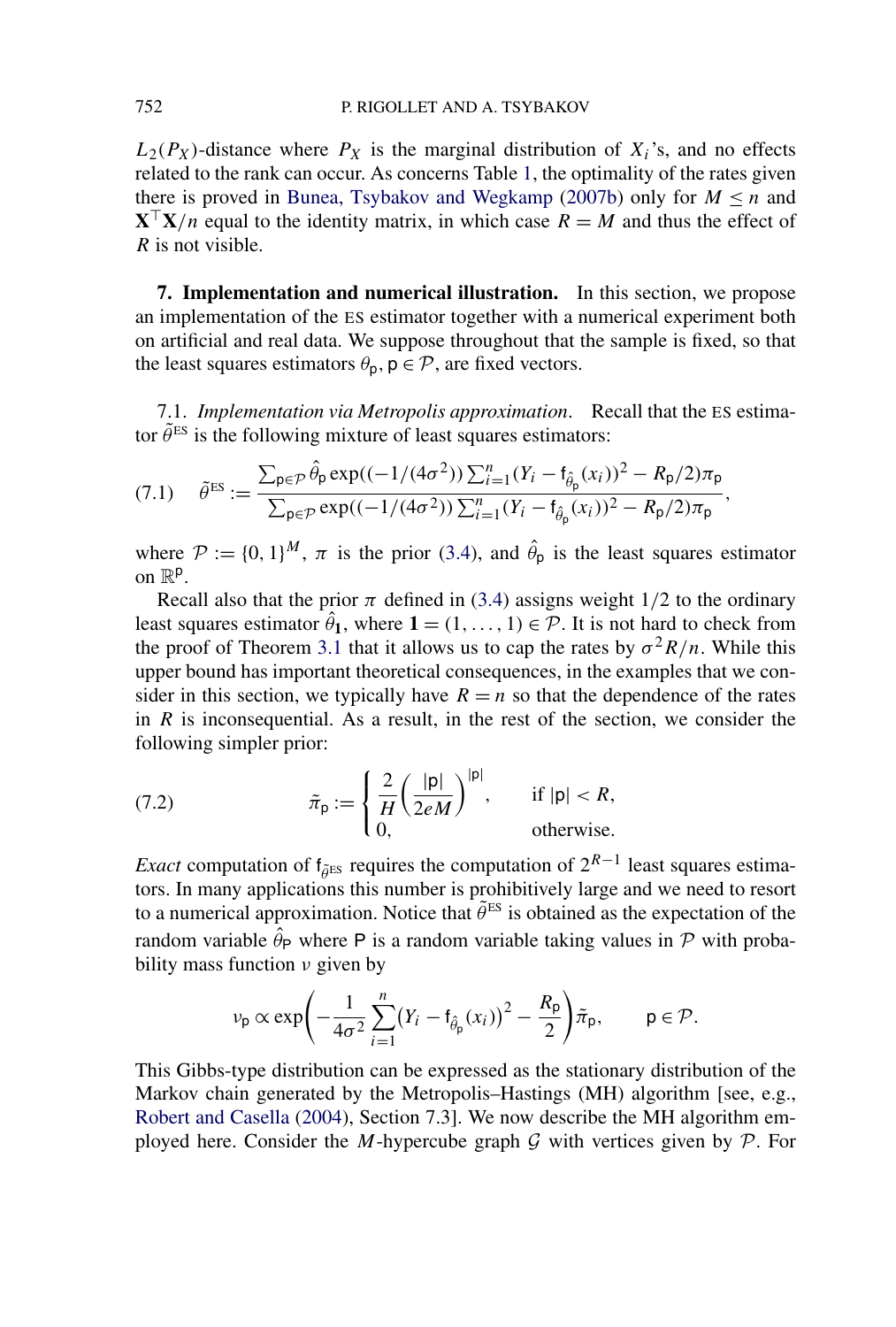Fix  $p_0 = 0 \in \mathbb{R}^M$ . For any  $t \ge 0$ , given  $p_t \in \mathcal{P}$ , 1. Generate a random variable  $Q_t$  with distribution  $q(\cdot|\mathsf{p}_t)$ . 2. Generate a random variable  $P_{t+1} = \begin{cases} Q_t, & \text{with probability } r(p_t, Q_t), \\ n, & \text{with probability } 1 - r(p_t) \end{cases}$  $p_t$ , with probability  $1 - r(p_t, Q_t)$ , where  $r(p, q) = \min\left(\frac{v_q}{q}\right)$  $\frac{\nu_{\mathbf{q}}}{\nu_{\mathbf{p}}}, 1$ . 3. Compute the least squares estimator  $\hat{\theta}_{P_{t+1}}$ .

FIG. 1. *The Metropolis–Hastings algorithm on the M-hypercube*.

any  $p \in \mathcal{P}$ , define the instrumental distribution  $q(\cdot|p)$  as the uniform distribution on the neighbors of  $p$  in  $G$ , and notice that since each vertex has the same number of neighbors, we have  $q(\mathsf{p}|\mathsf{q}) = q(\mathsf{q}|\mathsf{p})$  for any  $\mathsf{p}, \mathsf{q} \in \mathcal{P}$ . The MH algorithm is defined in Figure 1. We use here the uniform instrumental distribution for the sake of simplicity. Our simulations show that it yields satisfactory results both in performance and in the speed. Another choice of  $q(\cdot|\cdot)$  can potentially further accelerate the convergence of the MH algorithm.

The following theorem ensures the ergodicity of the Markov chain generated by the MH algorithm.

THEOREM 7.1. *For any function*  $p \mapsto \theta_p \in \mathbb{R}^M$ , the Markov chain  $(P_t)_{t \geq 0}$ *defined by the MH algorithm satisfies*

$$
\lim_{T \to \infty} \frac{1}{T} \sum_{t=T_0+1}^{T_0+T} \theta_{\mathsf{P}_t} = \sum_{\mathsf{p} \in \mathcal{P}} \theta_{\mathsf{p}} \nu_{\mathsf{p}}, \qquad \nu\text{-almost surely},
$$

*where*  $T_0 \geq 0$  *is an arbitrary integer.* 

PROOF. The chain is clearly *ν*-irreducible, so the result follows from [Robert](#page-39-0) [and Casella](#page-39-0) [\(2004\)](#page-39-0), Theorem 7.4, page 274.  $\Box$ 

In view of this result, we approximate  $\tilde{\theta}^{ES} = \sum_{p \in \mathcal{P}} \theta_p v_p$  by

$$
\tilde{\tilde{\theta}}_T^{\text{ES}} = \frac{1}{T} \sum_{t=T_0+1}^{T_0+T} \hat{\theta}_{\mathsf{P}_t},
$$

which is close to  $\tilde{\theta}^{ES}$  for sufficiently large *T*. One salient feature of the MH algorithm is that it involves only the ratios  $v_q/v_p$  where p and q are two neighbors in  $\mathcal{G}$ . Since

$$
\frac{\nu_{\mathbf{q}}}{\nu_{\mathbf{p}}} = \exp\left(\frac{1}{4\sigma^2} \sum_{i=1}^n \left[ \left(Y_i - \mathbf{f}_{\hat{\theta}_{\mathbf{p}}}(x_i)\right)^2 - \left(Y_i - \mathbf{f}_{\hat{\theta}_{\mathbf{q}}}(x_i)\right)^2 \right] + \frac{R_{\mathbf{p}} - R_{\mathbf{q}}}{2} \right) \frac{\tilde{\pi}_{\mathbf{q}}}{\tilde{\pi}_{\mathbf{p}}},
$$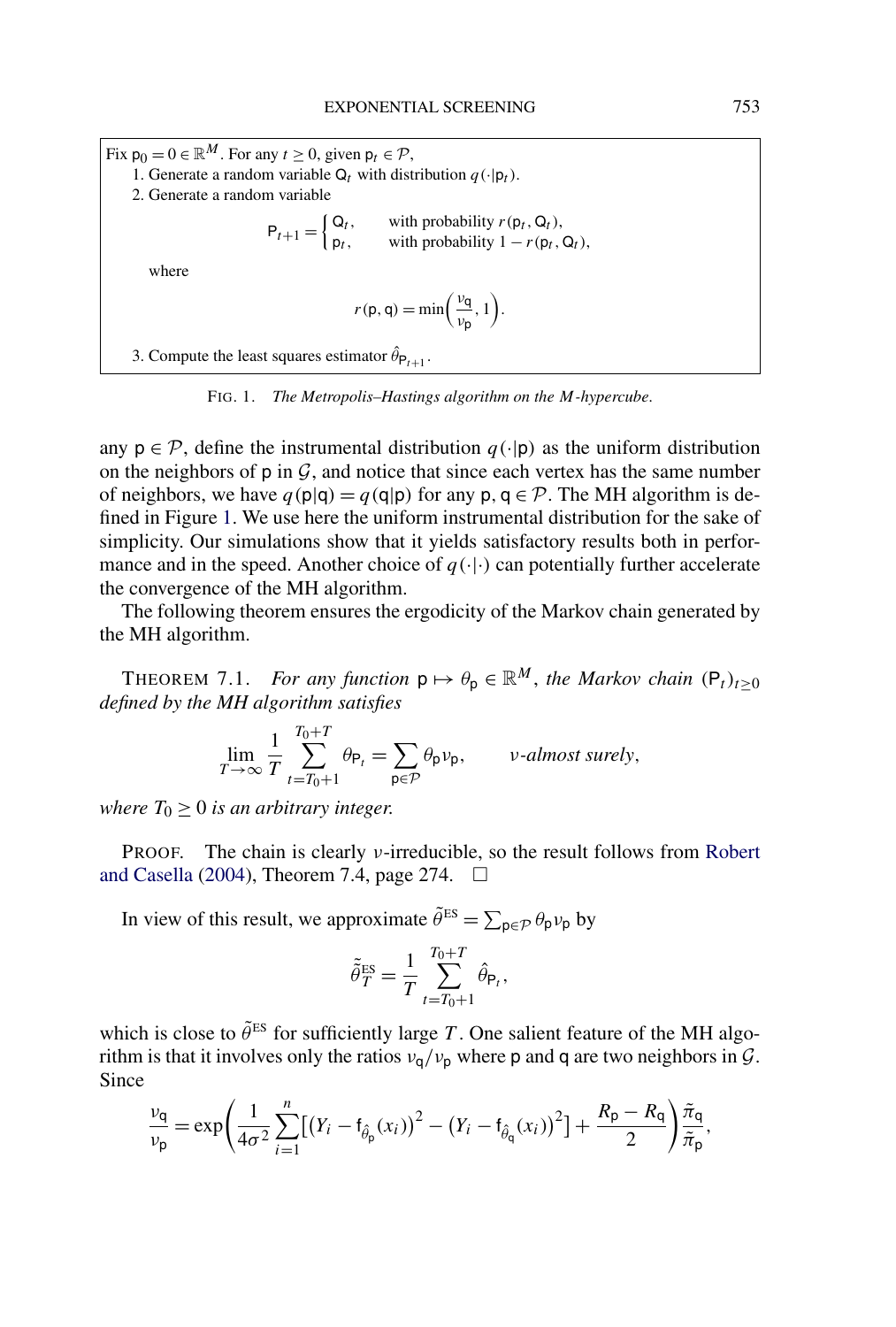the MH algorithm benefits from the choice [\(7.2\)](#page-21-0) of the prior  $\tilde{\pi}$  in terms of speed. Indeed, for this prior, we have

$$
\frac{\tilde{\pi}_{\mathbf{q}}}{\tilde{\pi}_{\mathbf{p}}} = \left(1 + \frac{\omega}{|\mathbf{p}|}\right)^{|\mathbf{q}|} \left(\frac{|\mathbf{p}|}{2eM}\right)^{\omega},
$$

and  $\omega = |q| - |p| \in \{-1, 1\}$  when p and q are two neighbors in G. In this respect, the choice of the prior  $\tilde{\pi}$  as in [\(7.2\)](#page-21-0) is better than the suggestions in [Leung and](#page-39-0) [Barron](#page-39-0) [\(2006\)](#page-39-0) and [Giraud](#page-39-0) [\(2008\)](#page-39-0) who consider priors that require the computation of the combinatoric quantity  $\binom{M}{|p|}$ . Moreover, the choice [\(7.2\)](#page-21-0) yields slightly better constants and improves the remainder terms in the oracle inequalities of Section [3,](#page-3-0) as compared to what would be obtained with those priors.

As a result, the MH algorithm in this case takes the form of a stochastic greedy algorithm with averaging, which measures a tradeoff between sparsity and prediction to decide whether to add or remove a variable. In all subsequent examples, we use a pure MATLAB implementation of the ES estimator. While the benchmark estimators considered below employ a C-based code optimized for speed, we observed that a safe implementation of the MH algorithm (three time more iterations than needed) exhibited an increase of computation time of at most a factor two.

### 7.2. *Numerical experiments*.

7.2.1. *Sparse recovery*. While our results for the ES estimator hold under no assumption on the dictionary, we first compare the behavior of our algorithm in a well-known example where the *L*-conditions on the dictionary are satisfied and therefore sparse recovery by  $\ell_1$ -penalized techniques is theoretically achievable.

Consider the model  $Y = X\theta^* + \sigma\xi$ , where X is an  $n \times M$  matrix with independent Rademacher or standard Gaussian entries and *ξ* ∈  $\mathbb{R}^n$  is a vector of independent standard Gaussian random variables and is independent of **X**. The vector  $\hat{\theta}^*$  is given by  $\theta_j^* = \mathbb{1}(j \leq S)$  for some fixed *S* so that  $\hat{M}(\theta^*) = S$ . The variance is chosen as  $\sigma^2 = S/9$  following the numerical experiments of [Candes and Tao](#page-38-0) [\(2007\)](#page-38-0), Section 4. For different values of  $(n, M, S)$ , we run the ES algorithm on 500 replications of the problem and compare our results with several other popular estimators in the sparse recovery literature. We limit our choice to estimators that are readily implemented in R or MATLAB. The considered estimators are:

- 1. the Lasso estimator with regularization parameter  $\sigma \sqrt{8(\log M)/n}$  as indicated in [Bickel, Ritov and Tsybakov](#page-38-0) [\(2009\)](#page-38-0);
- 2. the cross-validated Lasso estimator (LassoCV) with regularization parameter obtained by ten-fold cross-validation;
- 3. the Lasso–Gauss estimator (Lasso–G) corresponding to the Lasso estimator  $\alpha$  Lasso–Gauss esumator (Lasso–G) corresponding to the computed in 1 and threshold value given by  $\sigma \sqrt{(2 \log M)/n}$ ;
- 4. the cross-validated Lasso–Gauss estimator (LassoCV–G) corresponding to the Lasso estimator computed in 2 and threshold value given by *σ* <sup>√</sup>*(*2 log*M)/n*;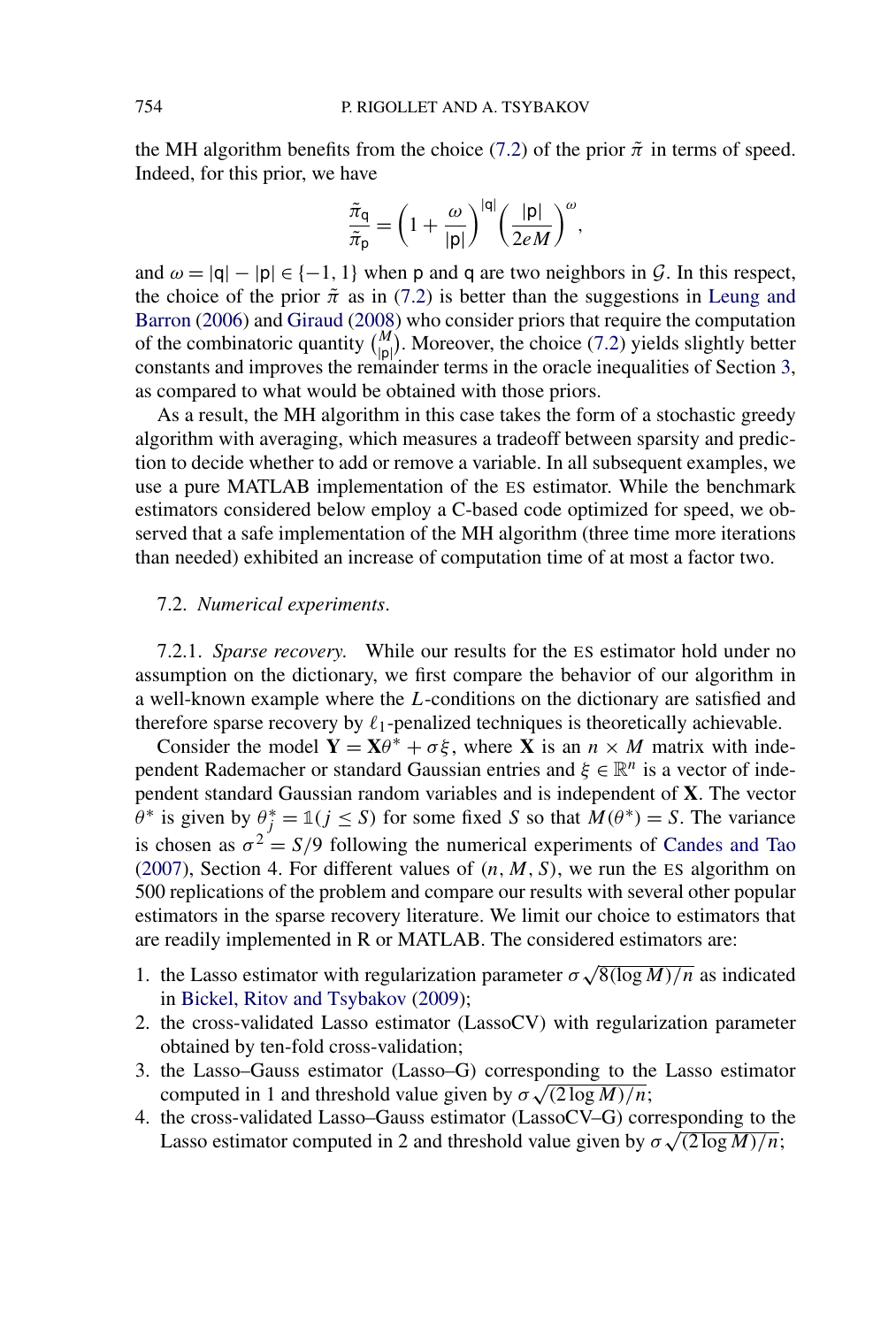- 5. the MC+ estimator of [Zhang](#page-39-0) [\(2010\)](#page-39-0) with regularization parameter  $\sigma \times$  $\sqrt{(2 \log M)/n}$ ;
- 6. the SCAD estimator of [Fan and Li](#page-39-0) [\(2001\)](#page-39-0) with regularization parameter  $σ$   $\sqrt{(2 \log M)/n}$ .

The Lasso–Gauss estimators in 3 and 4 are obtained using the following two-step procedure. In the first step, a Lasso estimator (Lasso or LassoCV) is computed and procedure. In the first step, a Lasso estimator (Lasso or LassoC v) is computed and<br>only coordinates larger than the threshold  $\sigma \sqrt{2(\log M)/n}$  are retained in a set  $\mathcal{J}$ . In the second step, the Lasso–Gauss estimators are obtained by constrained least squares under the constraint that coordinates  $\hat{\beta}_j \notin \mathcal{J}$  are equal to 0. Indeed, it is usually observed that the Lasso estimator induces a strong bias by over-shrinking large coefficients and the Lasso–Gauss procedure is a practically efficient remedy to this issue. By construction, the SCAD and MC+ estimators should not suffer from such a shrinkage. The Lasso estimators are based on the l1-ls package in MATLAB [\[Koh, Kim and Boyd](#page-39-0) [\(2008\)](#page-39-0)]. The MC+ and SCAD estimators are implemented in the plus package in R [\[Zhang and Melnik](#page-40-0) [\(2009\)](#page-40-0)].

The performance of each of the seven estimators generically denoted by  $\hat{\theta}$  is measured by its prediction error  $|\mathbf{X}(\hat{\theta} - \theta^*)|^2/2/n = ||\mathbf{f}_{\hat{\theta}} - \mathbf{f}_{\theta^*}||^2$ . Moreover, even though the estimation error  $|\hat{\theta} - \theta^*|_2^2$  is not studied above, we also report its values in Table [3,](#page-28-0) for a better comparison with other simulation studies. We considered the cases *(n,M,S)* ∈ {*(*100*,* 200*,* 10*),(*200*,* 500*,* 20*)*}. The Metropolis approximation  $\tilde{\hat{\theta}}_T^{\text{ES}}$  was computed with  $T_0 = 3000$ ,  $T = 7000$ , which should be in the asymptotic regime of the Markov chain since Figure [3](#page-25-0) shows that on a typical example, the right sparsity pattern is recovered after about 2000 iterations.

Figure [2](#page-25-0) displays comparative boxplots for both Gaussian and Rademacher design matrix. In particular, it shows that ES outperforms all six other estimators and has less variability across repetitions.

Figure [3](#page-25-0) illustrates a typical behavior of the ES estimator for one particular realization of **X** and  $\xi$ . For better visibility, both displays represent only the 50 first coordinates of  $\tilde{\tilde{\theta}}_T^{\text{ES}}$ , with  $T = 7000$  and  $T_0 = 3000$ . The left-hand side display shows that the sparsity pattern is well recovered and the estimated values are close to one. The right-hand side display illustrates the evolution of the intermediate parameter  $\hat{\theta}_{P_t}$  for  $t = 1, ..., 5000$ . It is clear that the Markov chain that runs on the *M*-hypercube graph gets *trapped* in the vertex that corresponds to the sparsity pattern of  $\theta^*$  after only 2000 iterations. As a result, while the ES estimator is not sparse itself, the MH approximation to the ES estimator may output a sparse solution. A covariate  $X_j$  is considered to be *selected* by an estimator  $\hat{\theta}$ , if  $|\hat{\theta}_j| > 1/n$ . Hence, for any two vectors  $\theta^{(1)}$ ,  $\theta^{(2)} \in \mathbb{R}^M$  define  $\theta^{(1)} \triangle \theta^{(2)} \in \{0, 1\}^M$  as the binary vector with *j* th coordinate given by

$$
(\theta^{(1)} \triangle \theta^{(2)})_j = \mathbb{1}(|\theta_j^{(1)}| > 1/n, \theta_j^{(2)} = 0) + \mathbb{1}(\theta_j^{(1)} = 0, |\theta_j^{(2)}| > 1/n).
$$

The performance of an estimator  $\hat{\theta}$  in terms of model selection is measured by the number  $M(\hat{\theta} \triangle \theta^*)$  of variables that are incorrectly selected or incorrectly left out of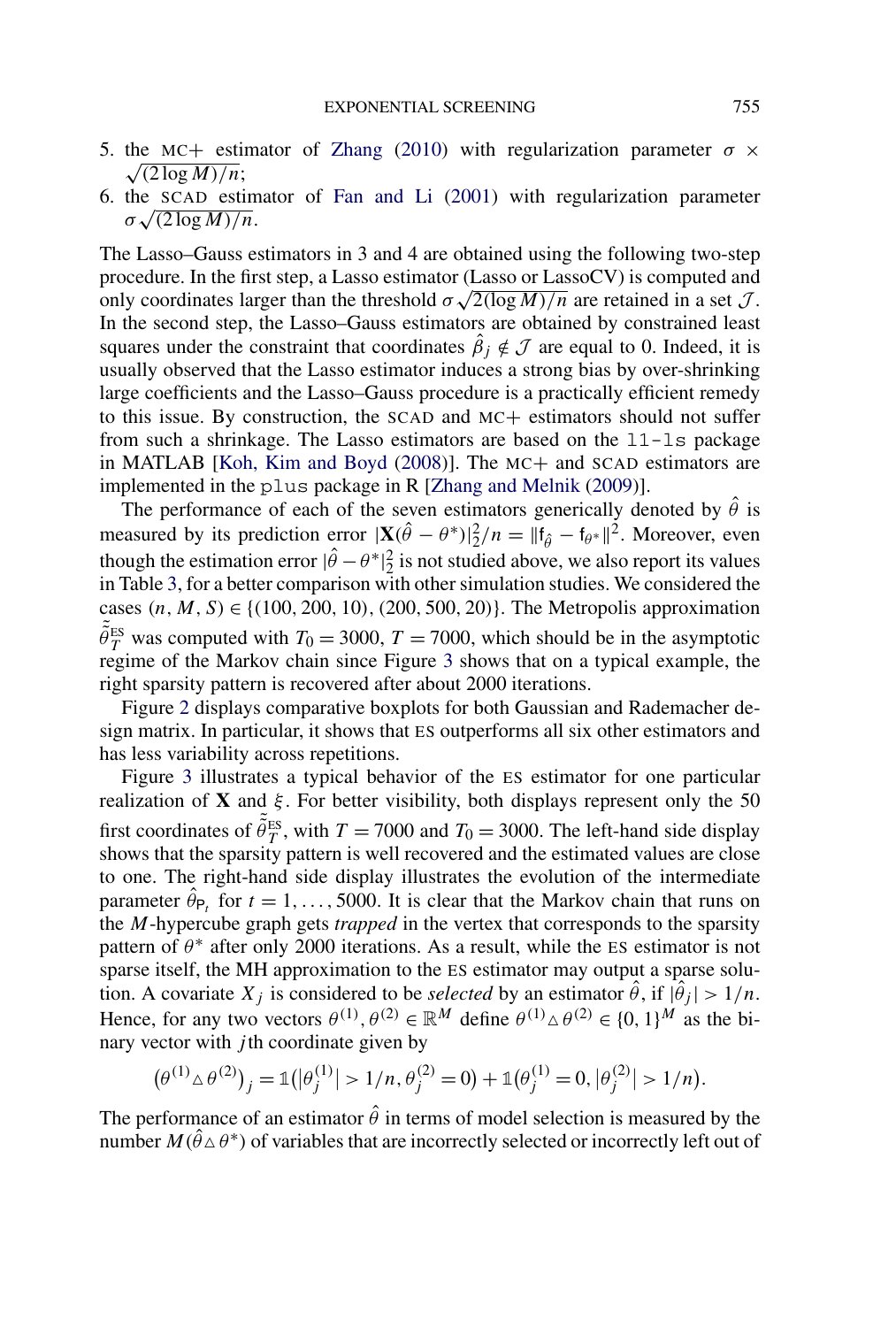<span id="page-25-0"></span>

FIG. 2. *Boxplots of*  $|\mathbf{X}(\hat{\theta} - \theta^*)|^2$  *n* over 500 *realizations for the* ES, *Lasso*, *cross-validated Lasso* (*LassoCV*), *Lasso–Gauss* (*Lasso–G*), *cross-validated Lasso–Gauss* (*LassoCV–G*), MC+ *and* SCAD *estimators*. Left: *(n,M,S)* = *(*100*,* 200*,* 10*)*, right: *(n,M,S)* = *(*200*,* 500*,* 20*)*, top: *Gaussian design*, bottom: *Rademacher design*.



FIG. 3. *Typical realization for (M,n,S)* = *(*500*,* 200*,* 20*) and Gaussian design*. Left: *value of the*  $\tilde{\hat{\theta}}_T^{\text{ES}}, T = 7000, T_0 = 3000$ . Right: *value of*  $\hat{\theta}_{\text{P}_t}$  *for*  $t = 1, ..., 5000$ . *Only the first* 50 *coordinates are shown for each vector*.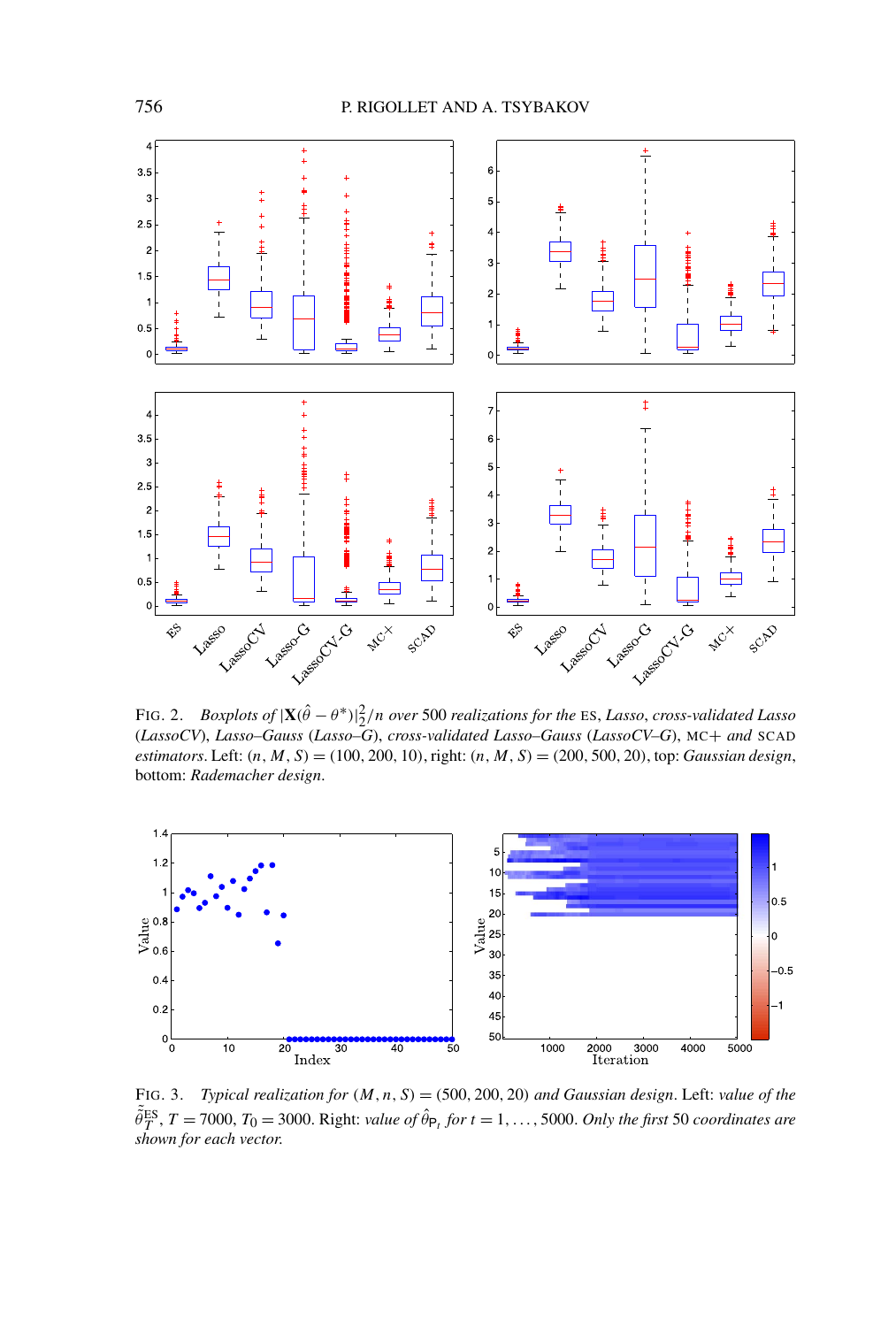<span id="page-26-0"></span>the model. Among the four procedures considered here, MC+ uniformly dominates the other three in terms of model selection. Table [4](#page-28-0) displays the relative average model selection error (RAMS) over 500 repetitions of each of the experiments described above

(7.3) 
$$
\text{RAMS}(\hat{\theta}) = \frac{\sum_{i=1}^{500} M(\hat{\theta}^{(i)} \Delta \theta^*)}{\sum_{i=1}^{500} M(\hat{\theta}^{(i)}, \text{MC} + \Delta \theta^*)},
$$

where for each repetition *i* of the experiment,  $\hat{\theta}^{(i),\text{MC+}}$  denotes the MC+ estimator and  $\hat{\theta}^{(i)}$  is one of the four estimators: ES, Lasso, MC+ or SCAD.

While MC+ uniformly dominates the three other procedures, the model selection properties of ES are better than Lasso but not as good as SCAD and the relative performance of ES improves when the problem size increases. The superiority of MC+ and SCAD does not come as a surprise as these procedures are designed for variable selection. However, ES makes up for this deficiency by having much better estimation and prediction properties.

To conclude this numerical experiment in the linear regression model, notice that we used the knowledge of the variance parameter  $\sigma^2$  to construct the estimators, except for those based on cross-validation. In particular, ES depends on  $\sigma^2$ and it is necessary to be able to implement it without such a knowledge. While an obvious solution consists in resorting to cross-validation or bootstrap, such procedures tend to become computationally burdensome. We propose the following estimator for  $\sigma^2$ . Let  $\overline{\theta}^{ES}(\overline{\sigma}^2)$  denote the estimator obtained by replacing  $\sigma^2$  with any upper bound  $\overline{\sigma}^2 > \sigma^2$  in the definition [\(7.1\)](#page-21-0) of the ES estimator. Define

$$
\hat{\sigma}^2 = \inf \left\{ s^2 : \left| \frac{|\mathbf{Y} - \mathbf{X} \overline{\theta}^{\text{ES}}(s^2)|_2^2}{n - M_n(\overline{\theta}^{\text{ES}}(s^2))} - s^2 \right| > \alpha \right\},\,
$$

where  $\alpha > 0$  is a tolerance parameter and for any  $\theta \in \mathbb{R}^M$ ,  $M_n(\theta) = \sum_{j=1}^M \mathbb{1}(|\theta_j| >$  $1/n$ ). As a result, the proposed estimator  $\hat{\sigma}^2$  is the smallest positive value that departs from the usual estimator for the variance by more than *α*. The motivation for this estimator comes from the following heuristics, which is loosely inspired by [Zhang](#page-39-0) [\(2010\)](#page-39-0), Section 5.2. It follows from the results of [Leung and Barron](#page-39-0) [\(2006\)](#page-39-0) that  $\bar{\theta}^{\text{ES}}(\bar{\sigma}^2)$  satisfies the oracle inequalities of Section [3](#page-3-0) and thus of Section [6](#page-18-0) with  $\sigma^2$  replaced by  $\overline{\sigma}^2$ . As a consequence, we can use any upper bound  $\overline{\sigma}^2 \ge \sigma^2$ to compute an estimator  $\overline{\theta}^{ES}(\overline{\sigma}^2)$  and thus, an estimator of the variance based on the residuals. Our heuristics consists in choosing the smallest upper bound that is inconsistent with the estimator based on the residuals. Figure [4](#page-27-0) and Table [5](#page-28-0) summarize the performance of the variance estimator  $\hat{\sigma}^2$  and the corresponding ES estimator  $\overline{\theta}^{\text{ES}}(\hat{\sigma}^2)$  for  $\alpha = 1$ .

Note that in Table [5,](#page-28-0) the obtained values are comparable to those in Tables [2](#page-27-0) and [3.](#page-28-0) In particular, it is remarkable that the ES estimator with estimated variance still has smaller prediction and estimation errors in these experiments than the other six estimators considered methods.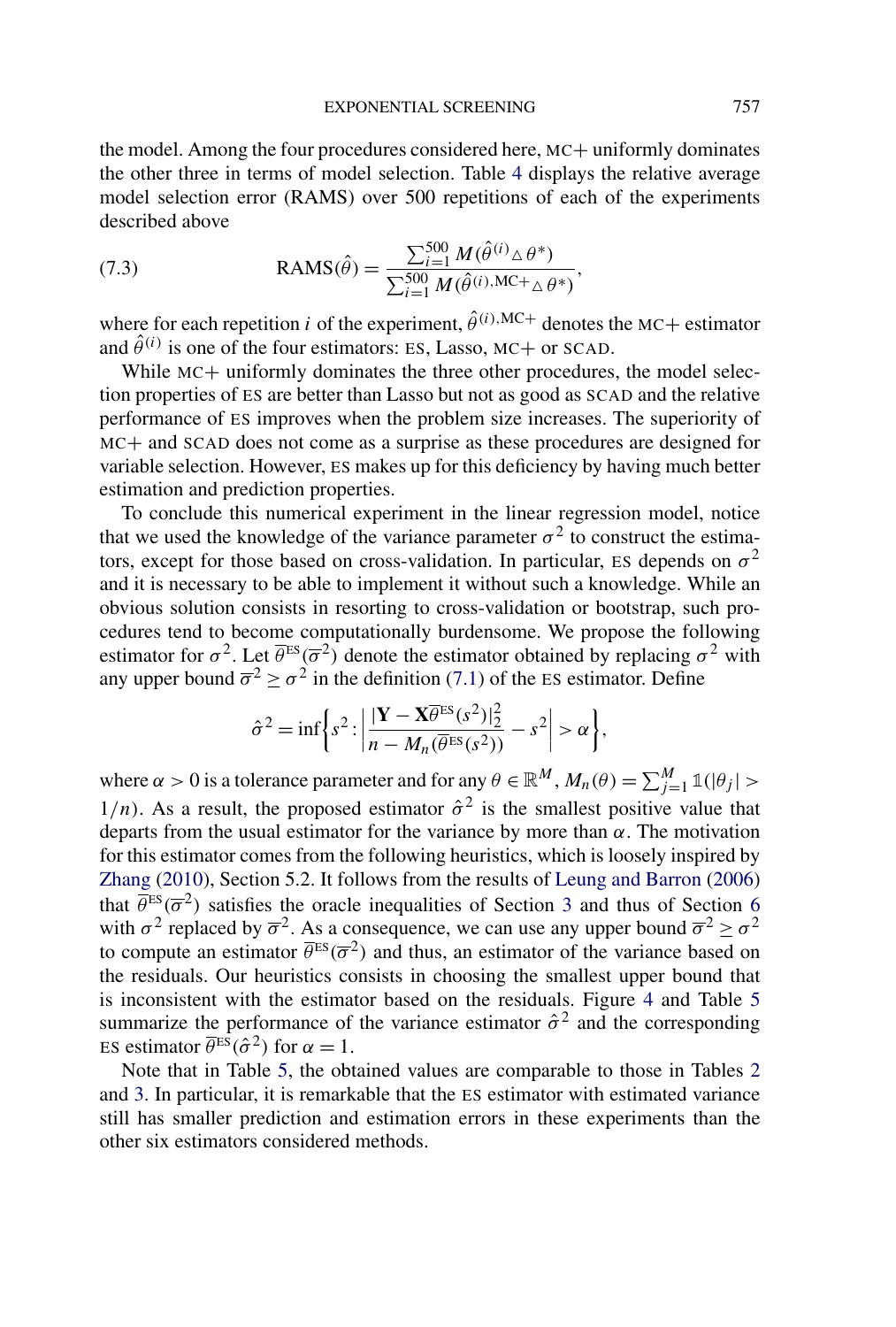<span id="page-27-0"></span>

FIG. 4. *Boxplots of the estimated variance*  $\hat{\sigma}^2$  *based on* 500 *replications of each of the four experiments described above*. *The horizontal dashed lines indicate the value of the true parameter*  $\sigma^2 = S/9$ . Left:  $\sigma^2 = 1.11$ . Right:  $\sigma^2 = 2.22$ .

7.2.2. *Handwritten digits dataset*. The aim of this subsection is to illustrate the performance of the ES algorithm on a real dataset and to compare it with the state-of-the-art procedure in sparse estimation, namely the Lasso. While sparse estimation is the object of many recent statistical studies, it is still hard to find a freely available benchmark dataset where  $M \gg n$ . We propose the following real dataset originally introduced in [LeCun et al.](#page-39-0) [\(1990\)](#page-39-0) and, in the particular instance of this paper, obtained from the webpage of the book by [Hastie, Tibshirani and](#page-39-0) [Friedman](#page-39-0) [\(2001\)](#page-39-0). We observe a grayscale image of size  $16 \times 16$  pixels of the handwritten digit "6" (see Figure [6\)](#page-29-0) which is artificially corrupted by a Gaussian noise. Formally, we can write

$$
Y = \mu + \sigma \xi,
$$

## TABLE 2

*Means and standard deviations of*  $|X(\hat{\theta} - \theta^*)|^2$  *(n over* 500 *realizations for the* ES, *Lasso*, *cross-validated Lasso* (*LassoCV*), *Lasso–Gauss* (*Lasso–G*), *cross-validated Lasso–Gauss* (*LassoCV–G*), MC+ *and* SCAD *estimators*. Top: *Gaussian design*, bottom: *Rademacher design*

| (M, n, S)      | ES     | Lasso  | <b>LassoCV</b> | Lasso-G | LassoCV-G | $MC+$  | <b>SCAD</b> |
|----------------|--------|--------|----------------|---------|-----------|--------|-------------|
| (100, 200, 10) | 0.12   | 1.47   | 0.99           | 0.75    | 0.35      | 0.41   | 0.86        |
|                | (0.07) | (0.31) | (0.40)         | (0.77)  | (0.53)    | (0.20) | (0.40)      |
| (200, 500, 20) | 0.24   | 3.39   | 1.81           | 2.55    | 0.70      | 1.07   | 2.37        |
|                | (0.10) | (0.50) | (0.50)         | (1.45)  | (0.76)    | (0.35) | (0.64)      |
| (100, 200, 10) | 0.12   | 1.48   | 0.99           | 0.70    | 0.30      | 0.39   | 0.83        |
|                | (0.06) | (0.31) | (0.38)         | (0.79)  | (0.47)    | (0.19) | (0.39)      |
| (200, 500, 20) | 0.24   | 3.32   | 1.76           | 2.34    | 0.66      | 1.05   | 2.37        |
|                | (0.09) | (0.49) | (0.49)         | (1.44)  | (0.74)    | (0.33) | (0.61)      |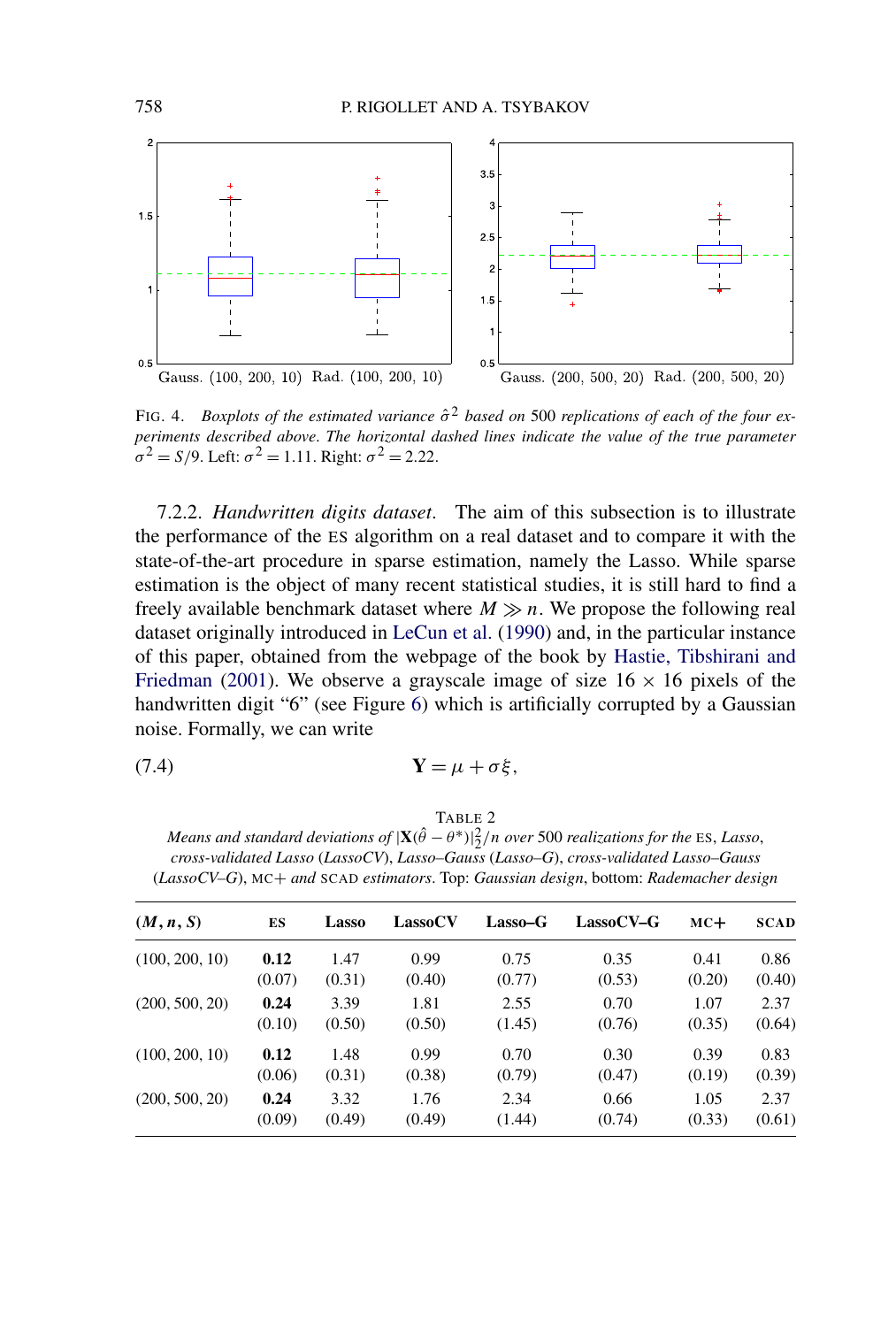<span id="page-28-0"></span>

| TABLE 3                                                                              |
|--------------------------------------------------------------------------------------|
| Means and standard deviations of $ \hat{\theta} - \theta^* $ , over 500 realizations |
| for the ES, Lasso, cross-validated Lasso (LassoCV), Lasso–Gauss (Lasso–G),           |
| cross-validated Lasso–Gauss (LassoCV–G), $MC + and SCAD$ estimators.                 |
| Top: Gaussian design, bottom: Rademacher design                                      |

| (M, n, S)      | ES     | Lasso  | <b>LassoCV</b> | Lasso-G | LassoCV-G | $MC+$  | <b>SCAD</b> |
|----------------|--------|--------|----------------|---------|-----------|--------|-------------|
| (100, 200, 10) | 0.14   | 2.06   | 1.42           | 1.08    | 0.48      | 0.56   | 1.30        |
|                | (0.12) | (0.72) | (0.66)         | (1.22)  | (0.84)    | (0.34) | (0.81)      |
| (200, 500, 20) | 0.27   | 4.72   | 2.73           | 3.62    | 0.93      | 1.45   | 3.51        |
|                | (0.13) | (1.24) | (0.88)         | (2.29)  | (1.13)    | (0.63) | (1.33)      |
| (100, 200, 10) | 0.13   | 1.99   | 1.37           | 0.94    | 0.38      | 0.51   | 1.21        |
|                | (0.07) | (0.71) | (0.60)         | (1.19)  | (0.68)    | (0.35) | (0.81)      |
| (200, 500, 20) | 0.26   | 4.50   | 2.60           | 3.20    | 0.82      | 1.38   | 3.44        |
|                | (0.11) | (1.14) | (0.80)         | (2.20)  | (1.00)    | (0.56) | (1.22)      |

TABLE 4

*Relative average model selection error* (*RAMS*) *defined in* [\(7.3\)](#page-26-0) *over* 500 *realizations for the* ES, *Lasso*, MC+ *and* SCAD *estimators*. Top: *Gaussian design*, bottom: *Rademacher design*

| Design $(M, n, S)$                         | ES             | Lasso          | $MC+$        | <b>SCAD</b>  |
|--------------------------------------------|----------------|----------------|--------------|--------------|
| Gauss. (100, 200, 10)                      | 10.54          | 12.43          | 1.00         | 3.56         |
| Gauss. (200, 500, 20)                      | 9.26           | 15.81          | 1.00         | 6.04         |
| Rad. (100, 200, 10)<br>Rad. (200, 500, 20) | 13.18<br>10.07 | 15.80<br>16.18 | 1.00<br>1.00 | 3.59<br>6.18 |

TABLE 5

*Means and standard deviations of prediction error*  $|\mathbf{X}(\overline{\theta}^{ES}(\hat{\sigma}^2) - \theta^*)|^2_2/n$  *and estimation error* |*θ*ES*(σ*ˆ <sup>2</sup>*)* − *θ*∗| 2 <sup>2</sup> *over* <sup>500</sup> *realizations for the* ES *estimator <sup>θ</sup>*ES*(σ*<sup>ˆ</sup> <sup>2</sup>*) with estimated variance*

| Design $(M, n, S)$    | $ X(\overline{\theta}^{ES}(\hat{\sigma}^2)-\theta^*) ^2_2/n$ | $ \overline{\theta}^{\text{ES}}(\hat{\sigma}^2) - \theta^* _2^2$ |
|-----------------------|--------------------------------------------------------------|------------------------------------------------------------------|
| Gauss. (100, 200, 10) | 0.12                                                         | 0.14                                                             |
|                       | (0.09)                                                       | (0.14)                                                           |
| Gauss. (200, 500, 20) | 0.26                                                         | 0.31                                                             |
|                       | (0.19)                                                       | (0.32)                                                           |
| Rad. (100, 200, 10)   | 0.12                                                         | 0.13                                                             |
|                       | (0.07)                                                       | (0.08)                                                           |
| Rad. (200, 500, 20)   | 0.25                                                         | 0.28                                                             |
|                       | (0.11)                                                       | (0.14)                                                           |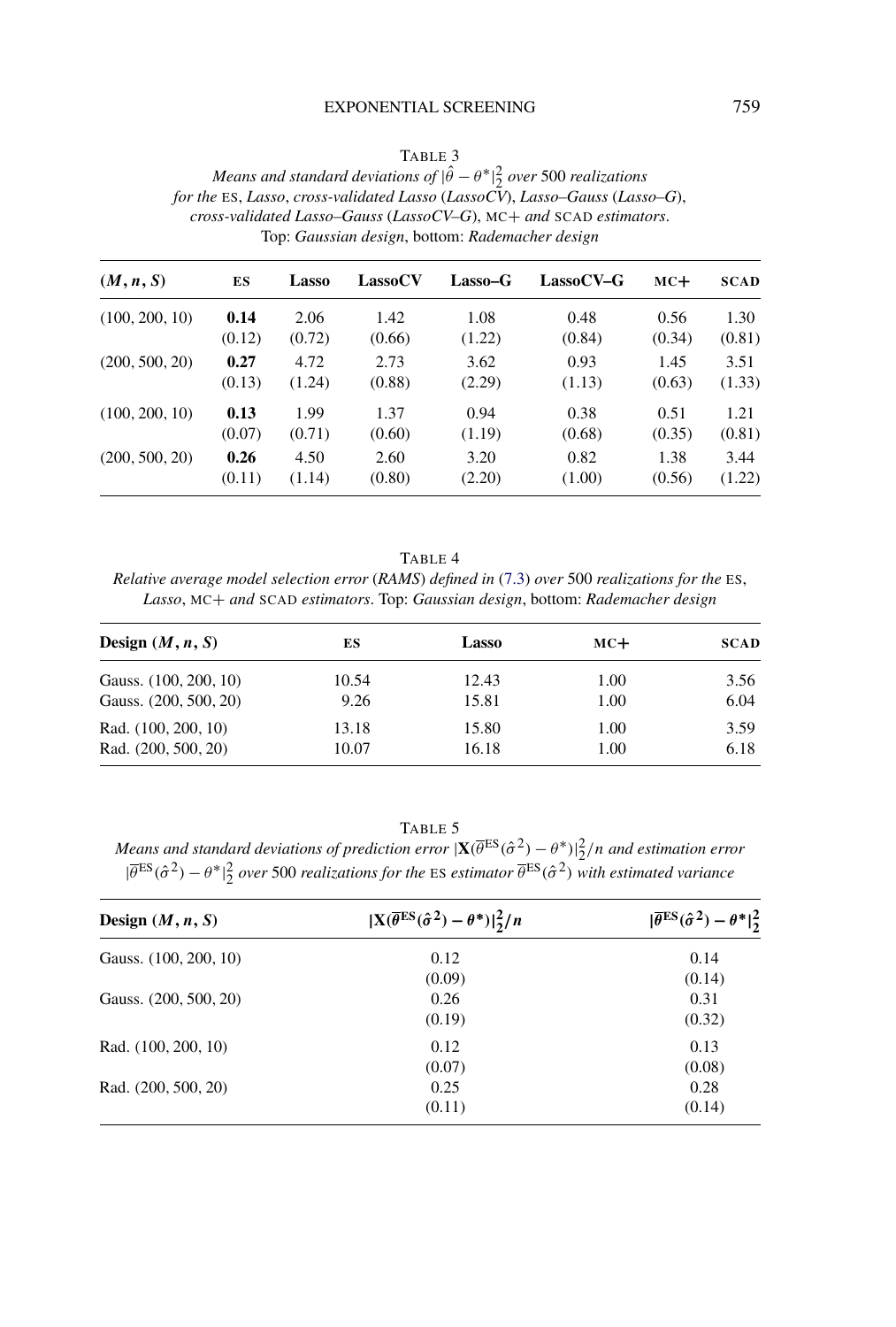<span id="page-29-0"></span>

FIG. 5. Left: *histogram of the M(M* −1*)/*2 *correlation coefficients between different images in the database*. Right: *the upper left corner of size* 200 × 200 *of the full correlation matrix*. *Notice that only the absolute value of the correlation coefficients is discriminative in terms of color*. *The dark*, *off-diagonal regions are characteristic of correlated features*.

where  $Y \in \mathbb{R}^{256}$  is the observed image,  $\mu \in [0, 1]^{256}$  is the true image,  $\sigma > 0$  and *ξ* ∈ R<sup>256</sup> is a standard Gaussian vector. Therefore the number of observations is equal to the number of pixels:  $n = 256$ . The goal is to reconstruct  $\mu$  using linear combinations of vectors  $x_1, \ldots, x_M \in [0, 1]^{256}$  that form a dictionary of size  $M =$ 7290. Each vector  $x_j$  is a 16  $\times$  16 grayscale image of a handwritten digit from 0 to 9. As a result,  $x_i$ 's are strongly correlated as illustrated by the correlation matrix displayed in Figure 5. The digit "6" is a notably hard instance due to its similarity with the digits "0" and with some instances of the digit "5" (see Figure [9\)](#page-31-0). Given an estimator  $\hat{\theta}$ , the performance is measured by the prediction error  $|\mu - \mathbf{X}\hat{\theta}|_2^2$ , where **X** is the  $n \times M$  design matrix formed by horizontal concatenation of the column vectors  $x_1, \ldots, x_M \in \mathbb{R}^n$ .

Figures 6 and [7](#page-30-0) illustrate the reconstruction of this digit by the ES, Lasso and Lasso–Gauss estimators for  $\sigma = 0.5$  and  $\sigma = 1$ , respectively. The latter two estimators were computed with fixed regularization parameter equal to *σ*  $\sqrt{8(\log M)/n}$  and the threshold for the Lasso–Gauss estimator was taken equal to  $\sigma\sqrt{8(\log M)/n}$  and the threshold for the Lasso–Gauss estimator was taken equal  $\sigma \sqrt{\delta(\log M)/n}$  and the threshold for the Lasso-Gauss estimator was taken equal to  $\sigma \sqrt{2(\log M)/n}$ . It is clear from those figures that the Lasso estimator reconstructs the noisy image and not the true one indicating that the regularization pastructs the noisy image and not the true one indicating that<br>rameter  $\sigma \sqrt{8(\log M)/n}$  may be too small for this problem.



FIG. 6. *Reconstruction of the digit* "6" with  $\sigma = 0.5$ .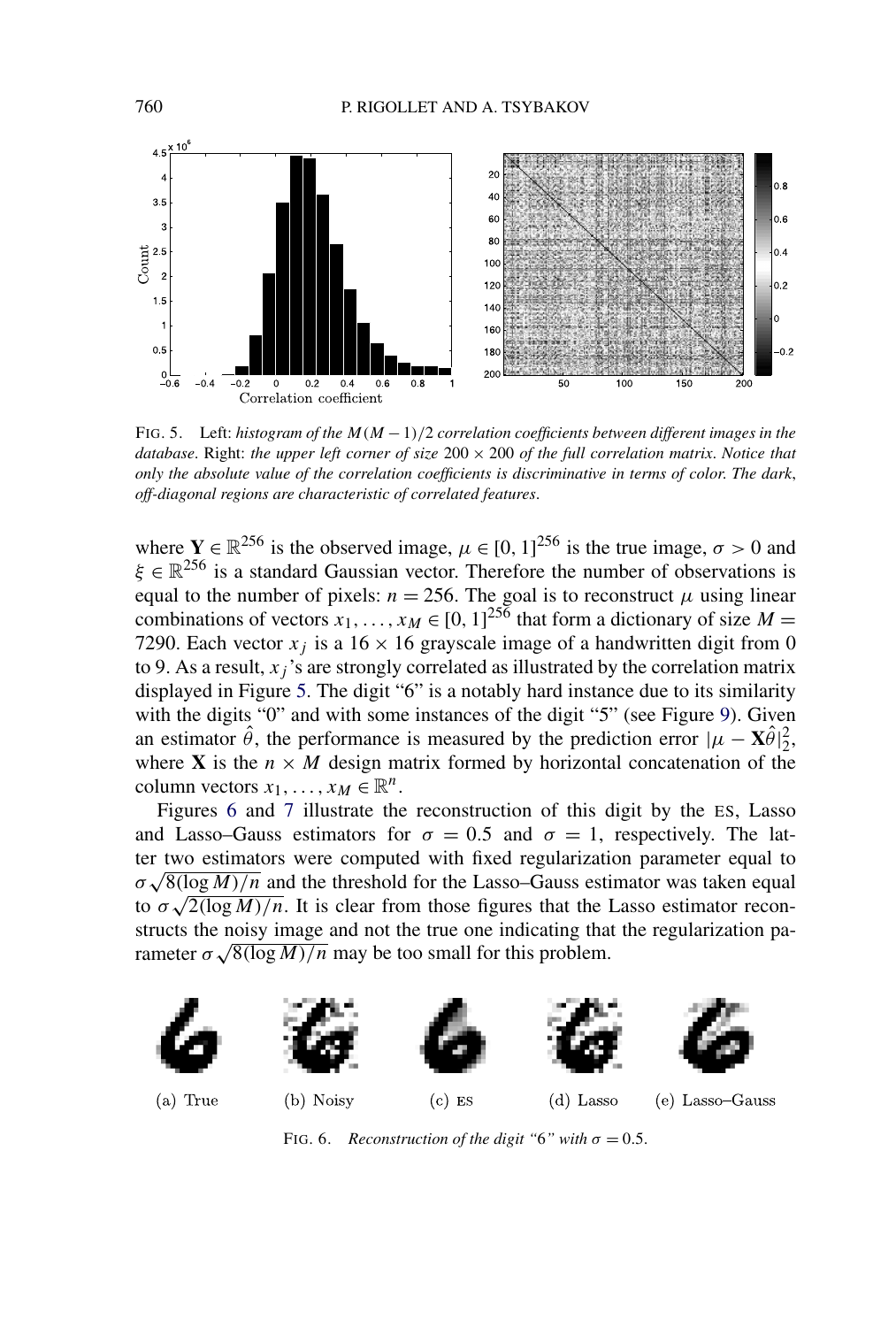<span id="page-30-0"></span>

FIG. 7. *Reconstruction of the digit* "6" with  $\sigma = 1.0$ .

For both  $\sigma = 0.5$  and  $\sigma = 1$ , the experiment was repeated 250 times and the predictive performance of ES was compared with that of the Lasso and Lasso– Gauss estimators. The results are represented in Figure 8 and Table [6.](#page-31-0)

To conclude, we mention a byproduct of this simulation study. The coefficients of  $\tilde{\theta}^{ES}$  can be used to perform multi-class classification following the idea of [Wright et al.](#page-39-0) [\(2009\)](#page-39-0). The procedure consists of performing a majority vote on the features  $x_j$  that are positively weighted by  $\tilde{\theta}^{ES}$ , that is, such that  $\tilde{\theta}^{ES}_j > 0$ . For the particular instance illustrated in Figure  $6(c)$  $6(c)$ , we see in Figure [9](#page-31-0) that only a few features  $x_j$  receive a large positive weight and that a majority of those correspond to the digit "6."

### APPENDIX

**A.1. Lemmas for the upper bound.** The following lemma is obtained by a variant of the "Maurey argument" [cf. also [Barron](#page-38-0) [\(1993\)](#page-38-0), [Bunea, Tsybakov and](#page-38-0) [Wegkamp](#page-38-0) [\(2007b\)](#page-38-0), [Bickel, Ritov and Tsybakov](#page-38-0) [\(2008\)](#page-38-0) for similar but somewhat different results].



FIG. 8. *Boxplots of the predictive performance*  $|\mu - \mathbf{X}\hat{\theta}|_2^2$  *of the* ES, *Lasso and Lasso–Gauss* (*Lasso–G*) *estimators computed from* 250 *replications of the model* [\(7.4\)](#page-27-0) *with μ corresponding to the digit "6."* Left:  $\sigma = 0.5$ . Right:  $\sigma = 1$ . *Notice that each graph uses a different scale.*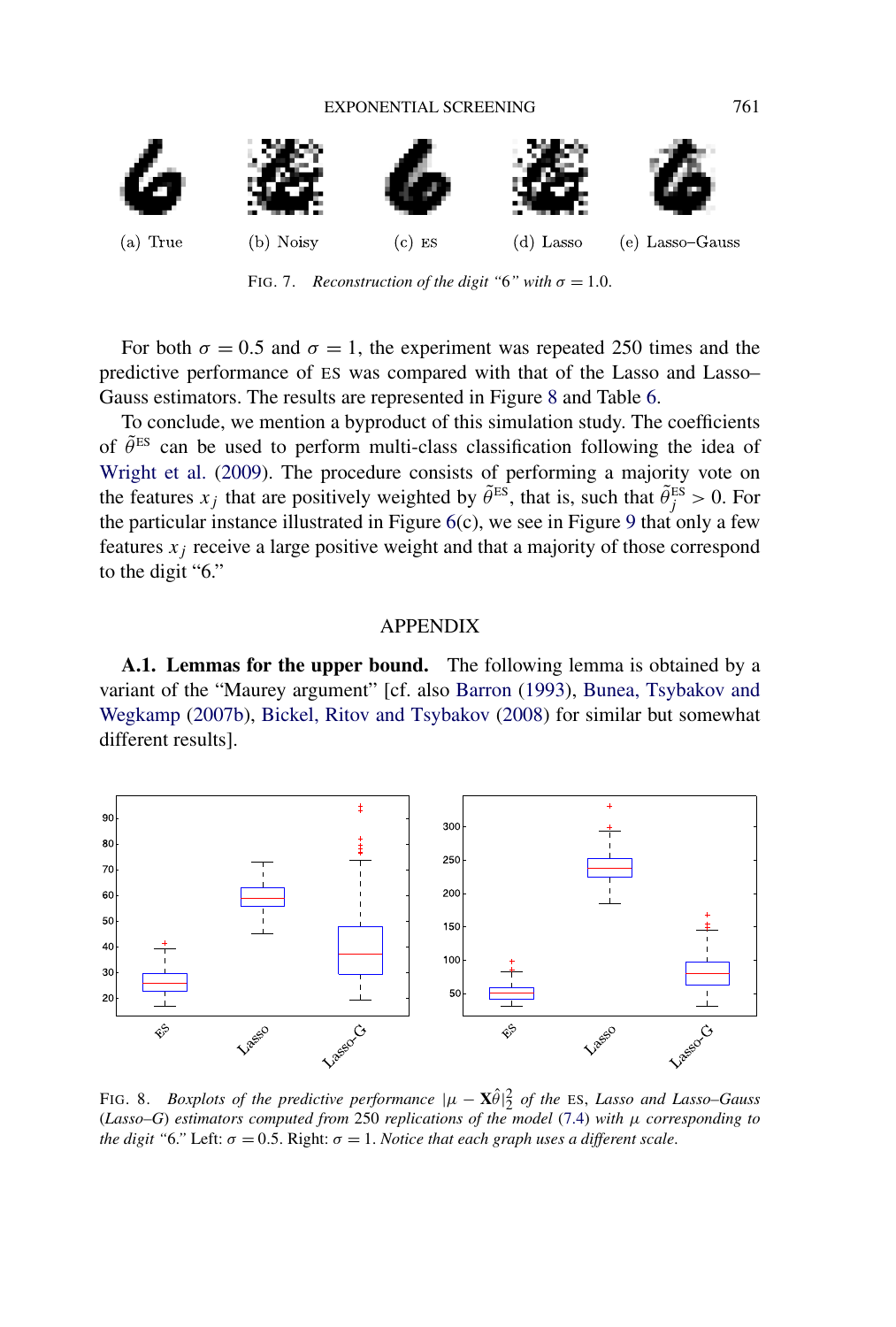|                | ES      | Lasso   | Lasso-Gauss |
|----------------|---------|---------|-------------|
| $\sigma = 0.5$ | 26.57   | 59.49   | 40.55       |
|                | (4.57)  | (5.28)  | (14.58)     |
| $\sigma = 1.0$ | 51.70   | 239.39  | 82.95       |
|                | (12.32) | (22.12) | (24.40)     |

<span id="page-31-0"></span>TABLE 6 *Means and standard deviations for* |*μ* − **X***θ*ˆ| 2 <sup>2</sup> *over* 250 *realizations of the* ES, *Lasso and Lasso–Gauss estimators to reconstruct the digit "*6*"*

LEMMA A.1. *For any*  $\theta^* \in \mathbb{R}^M \setminus \{0\}$ , *any integer*  $k \ge 1$  *and any function*  $f$ *we have*

$$
\min_{\substack{\theta : \|\theta\|_1 = \|\theta^*\|_1 \\ M(\theta) \le k}} \|f - f_{\theta}\|^2 \le \|f - f_{\theta^*}\|^2 + \frac{|\theta^*\|_1^2}{\min(k, M(\theta^*))}.
$$

PROOF. Fix  $\theta^* \in \mathbb{R}^M \setminus \{0\}$  and an integer  $k \ge 1$ . Set  $K = \min(k, M(\theta^*))$ . Consider the multinomial parameter  $p = (p_1, \ldots, p_M)^\top \in [0, 1]^M$  with  $p_j =$  $|\theta_j^*|/|\theta^*|_1, j = 1, \ldots, M$ , where  $\theta_j^*$  are the components of  $\theta^*$ . Let  $\kappa = (\kappa_1, \ldots, \kappa_m)$  $(kM)^{\top} \in \{0, 1, \ldots, M\}^M$  be the random vector with multinomial distribution  $\mathcal{M}(K, p)$ , that is, let  $\kappa_j = \sum_{s=1}^K \mathbb{1}(I_s = j)$  where  $I_1, \ldots, I_K$  are i.i.d. random variables taking value  $j \in \{1, \ldots, M\}$  with probability  $p_j$ ,  $j = 1, \ldots, M$ . In particular, we have  $\mathcal{E}(\kappa_j) = Kp_j$ ,  $j = 1, ..., M$ , where  $\mathcal E$  denotes the expectation with respect to the multinomial distribution. As a result, for the random vector  $\overline{\theta}$  ∈  $\mathbb{R}^M$  with the components  $\overline{\theta}_j = \kappa_j \text{ sign}(\theta_j^*)|\theta^*|_1/K$  we have  $\mathcal{E}(\overline{\theta}_j) = \theta_j^*$  for  $j = 1, \ldots, M$  with the convention that sign(0) = 0. Moreover, using the fact that  $Var(\kappa_i) = Kp_i(1 - p_i)$  and  $Cov(\kappa_i, \kappa_l) = -np_i p_l$  for  $j \neq l$  [see, e.g., [Bickel and](#page-38-0)



FIG. 9. *Coefficients of*  $\tilde{\tilde{\theta}}_T^{\text{ES}}, T = 10,000$  *and the corresponding image.*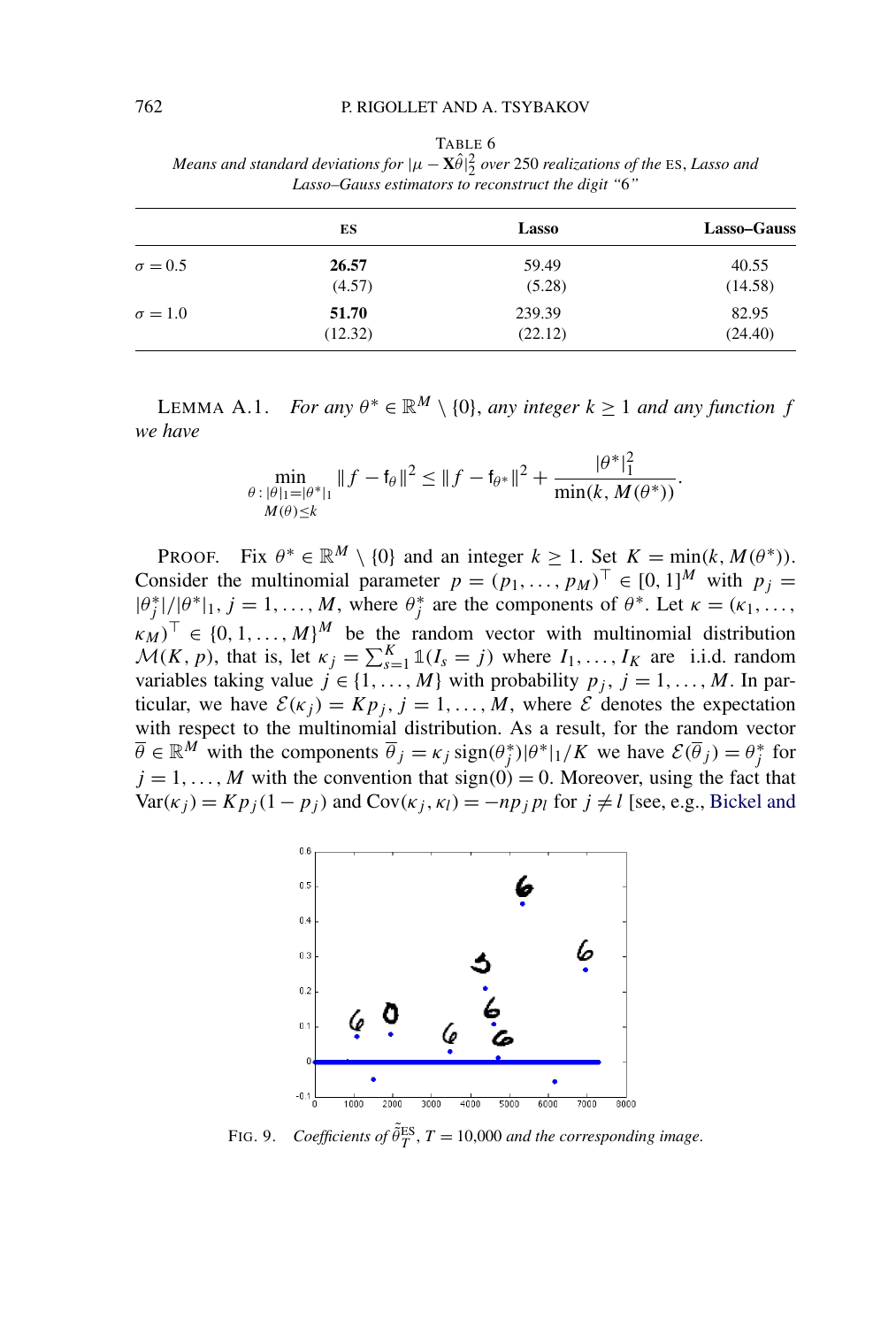<span id="page-32-0"></span>[Doksum](#page-38-0) [\(2006\)](#page-38-0), equation (A.13.15), page 462] we find that the covariance matrix of  $\overline{\theta}$  is given by

$$
\Sigma^* = \mathcal{E}[(\overline{\theta} - \theta^*)(\overline{\theta} - \theta^*)^\top] = \frac{|\theta^*|_1}{K} \operatorname{diag}(|\theta_j^*|) - \frac{1}{K}|\theta^*||\theta^*|^\top,
$$

where  $|\theta^*| = (|\theta_j^*|, \dots, |\theta_j^*|)^\top$ . Using a bias–variance decomposition together with the assumption max<sub>j</sub>  $||f_j|| \leq 1$ , it yields that, for any function f,

$$
\mathcal{E}||f - f_{\overline{\theta}}||^2 = ||f - f_{\theta^*}||^2 + \frac{1}{n}\sum_{i=1}^n F(x_i)^\top \Sigma^* F(x_i) \le ||f - f_{\theta^*}||^2 + \frac{|\theta^*|_1^2}{K},
$$

where  $F(x_i) = (f_1(x_i), \dots, f_M(x_i))^T$ ,  $i = 1, \dots, n$ . Moreover, since  $\overline{\theta}$  is such that  $|\overline{\theta}|_1 = |\theta^*|_1$  and  $M(\overline{\theta}) \le K$ , the lemma follows.  $\square$ 

LEMMA A.2. *Fix*  $M, n \geq 1$  *and assume that*  $\max_j ||f_j|| \leq 1$ *. For any function η and any constant ν >* 0 *we have*

(A.1)  
\n
$$
\min_{\theta \in \mathbb{R}^M} \left\{ \| \mathbf{f}_{\theta} - \eta \|^2 + \nu^2 \frac{M(\theta)}{n} \log \left( 1 + \frac{eM}{M(\theta) \vee 1} \right) \right\}
$$
\n
$$
\leq \min_{\theta \in \mathbb{R}^M} \{ \| \mathbf{f}_{\theta} - \eta \|^2 + \tilde{c} \overline{\varphi}_{n,M}(\theta) \},
$$

*where*  $\tilde{c} = (3 + \frac{1}{e}), \overline{\varphi}_{n,M}(0) = 0$  *and for*  $\theta \neq 0$ ,

(A.2) 
$$
\overline{\varphi}_{n,M}(\theta) = \begin{cases} \min \left[ \frac{\nu |\theta|_1}{\sqrt{n}} \sqrt{\log \left( 1 + \frac{eM\nu}{|\theta|_1 \sqrt{n}} \right)}, |\theta|_1^2 \right], \\ \quad \text{if } \langle f_\theta, \eta \rangle \le ||f_\theta||^2, \\ \frac{\nu |\theta|_1}{\sqrt{n}} \sqrt{\log \left( 1 + \frac{eM\nu}{|\theta|_1 \sqrt{n}} \right)} + \frac{\nu^2 \log(1 + eM)}{\tilde{c}n}, \\ \quad \text{otherwise.} \end{cases}
$$

PROOF. Set

$$
A = \min_{\theta \in \mathbb{R}^M} \left\{ \|\mathbf{f}_{\theta} - \eta\|^2 + \nu^2 \frac{M(\theta)}{n} \log \left( 1 + \frac{eM}{M(\theta) \vee 1} \right) \right\}.
$$

It suffices to consider  $\mathbb{R}^M \setminus \{0\}$  instead of  $\mathbb{R}^M$  since  $A \le ||f_0 - \eta||^2 + \tilde{c}\overline{\varphi}_{n,M}(0) =$  $\|\eta\|^2$ . Fix  $\theta^* \in \mathbb{R}^M \setminus \{0\}$  and define

$$
x^* = |\theta^*|_1 \sqrt{n}/\ell \quad \text{where } \ell = \nu \sqrt{\log\left(1 + \frac{eM\nu}{|\theta^*|_1 \sqrt{n}}\right)}.
$$

Assume first  $x^* \leq 1$ . In this case we have

(A.3) 
$$
|\theta^*|_1^2 \le \nu \frac{|\theta^*|_1}{\sqrt{n}} \sqrt{\log\left(1 + \frac{eM\nu}{|\theta^*|_1\sqrt{n}}\right)}.
$$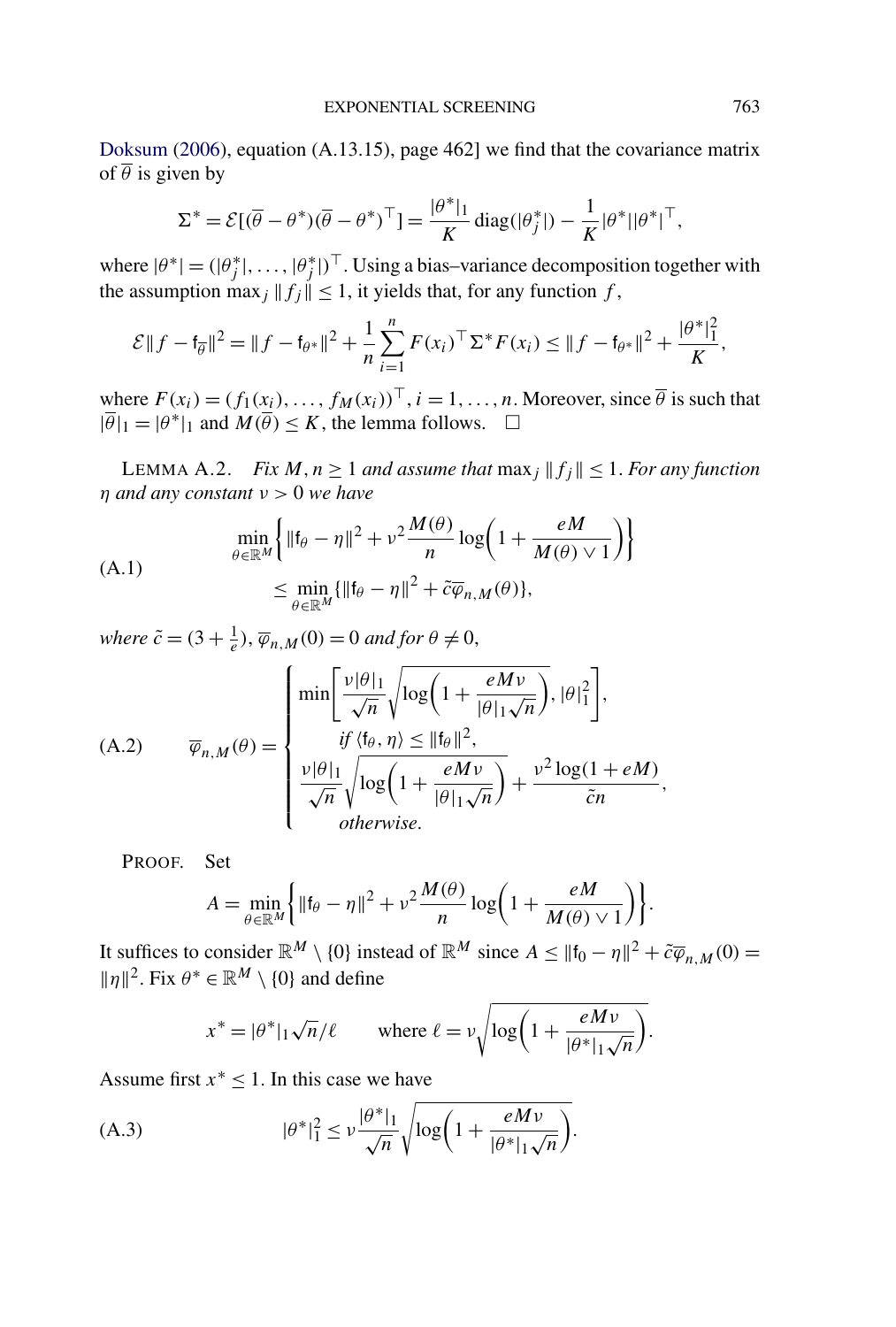The previous display yields that  $\overline{\varphi}_{n,M}(\theta^*) = |\theta^*|^2$ . Moreover, if  $\langle f_{\theta^*}, \eta \rangle \leq ||f_{\theta^*}||^2$ , it holds

$$
\|\eta\|^2 \leq \|f_{\theta^*} - \eta\|^2 + \|f_{\theta^*}\|^2 \leq \|f_{\theta^*} - \eta\|^2 + |\theta^*|^2_1.
$$

As a result,

(A.4) 
$$
A \leq \|\eta\|^2 \leq \overline{\varphi}_{n,M}(\theta^*) \quad \text{if } \langle f_{\theta^*}, \eta \rangle \leq \|f_{\theta^*}\|^2 \text{ and } x^* \leq 1.
$$

Set  $k^* = \lceil x^* \rceil$ , that is,  $k^*$  is the minimal integer greater than or equal to  $x^*$ . Using the monotonicity of the mapping  $t \mapsto \frac{t}{n} \log(1 + \frac{eM}{t})$  for  $t > 0$ , and Lemma [A.1](#page-31-0) we get, for any  $\theta^* \in \mathbb{R}^M \setminus \{0\}$  such that  $k^* \leq M(\theta^*)$ ,

$$
A \leq \min_{\theta \in \mathbb{R}^M} \left\{ \| \mathbf{f}_{\theta} - \eta \|^2 + \nu^2 \frac{M(\theta)}{n} \log \left( 1 + \frac{eM}{M(\theta) \vee 1} \right) \right\}
$$
  
\n
$$
\leq \min_{1 \leq k \leq M(\theta^*)} \min_{\theta \in M(\theta) \leq k} \left\{ \| \mathbf{f}_{\theta} - \eta \|^2 + \nu^2 \frac{k}{n} \log \left( 1 + \frac{eM}{k} \right) \right\}
$$
  
\n
$$
\leq \| \mathbf{f}_{\theta^*} - \eta \|^2 + \min_{1 \leq k \leq M(\theta^*)} \left\{ \nu^2 \frac{k}{n} \log \left( 1 + \frac{eM}{k} \right) + \frac{|\theta^*|^2}{k} \right\}
$$
  
\n
$$
\leq \| \mathbf{f}_{\theta^*} - \eta \|^2 + \nu^2 \frac{k^*}{n} \log \left( 1 + \frac{eM}{k^*} \right) + \frac{|\theta^*|^2}{k^*}.
$$

On the other hand, if  $\theta^* \in \mathbb{R}^M \setminus \{0\}$  and  $k^* > M(\theta^*)$ , we use the simple bound

$$
A \le ||\mathbf{f}_{\theta^*} - \eta||^2 + \nu^2 \frac{M(\theta^*)}{n} \log \left( 1 + \frac{eM}{M(\theta^*) \vee 1} \right)
$$
  
 
$$
\le ||\mathbf{f}_{\theta^*} - \eta||^2 + \nu^2 \frac{k^*}{n} \log \left( 1 + \frac{eM}{k^*} \right).
$$

In view of the last two displays, to conclude the proof it suffices to show that

(A.5) 
$$
v^2 \frac{k^*}{n} \log \left( 1 + \frac{eM}{k^*} \right) + \frac{|\theta^*|_1^2}{k^*} \le \tilde{c} \overline{\varphi}_{n,M}(\theta^*)
$$

for all  $\theta^* \in \mathbb{R}^M \setminus \{0\}$ . Note first that if  $x^* \leq 1$ , then  $k^* = 1$  and

$$
\nu^2 \frac{k^*}{n} \log \left( 1 + \frac{eM}{k^*} \right) + \frac{|\theta^*|_1^2}{k^*} \le \frac{\nu^2 \log(1 + eM)}{n} + \nu \frac{|\theta^*|_1}{\sqrt{n}} \sqrt{\log \left( 1 + \frac{eM\nu}{|\theta^*|_1\sqrt{n}} \right)}
$$

$$
\le \tilde{c}\overline{\varphi}_{n,M}(\theta^*),
$$

where we used [\(A.3\)](#page-32-0) in the first inequality. Together with (A.4), this proves that  $A \le ||f_{\theta^*} - \eta||^2 + \tilde{c}\overline{\varphi}_{n,M}(\theta^*)$  for all  $\theta^* \in \mathbb{R}^M \setminus \{0\}$  such that  $x^* \le 1$ . Thus, to complete the proof of the lemma we only need to consider the case  $x^* > 1$ . For  $x^*$  > 1 we have

$$
\overline{\varphi}_{n,M}(\theta^*) \ge \nu \frac{|\theta^*|_1}{\sqrt{n}} \sqrt{\log\left(1 + \frac{eM\nu}{|\theta^*|_1\sqrt{n}}\right)}.
$$

<span id="page-33-0"></span>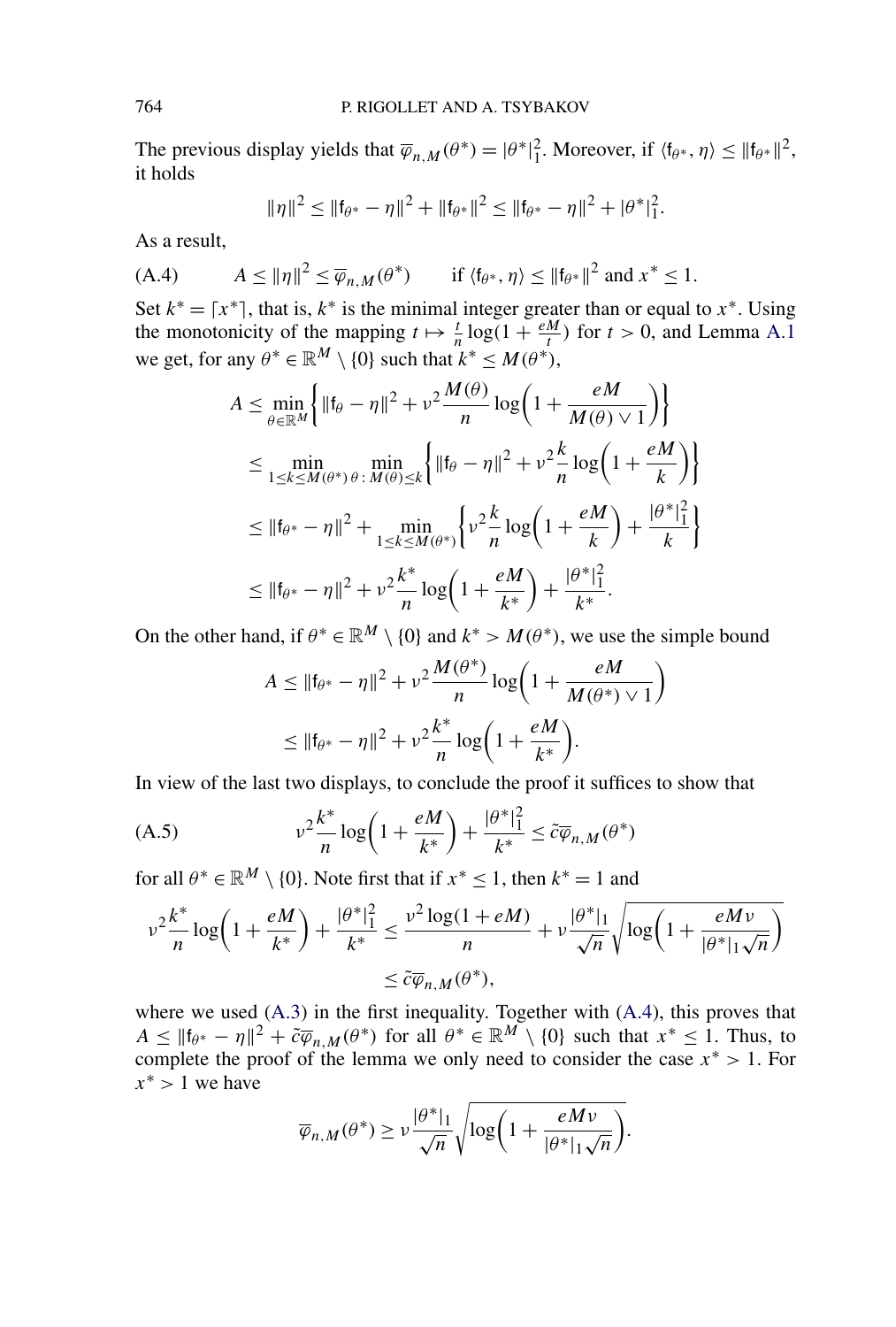As a result, we have

(A.6) 
$$
\frac{|\theta^*|_1^2}{k^*} \le \frac{|\theta^*|_1 \ell}{\sqrt{n}} \le \overline{\varphi}_{n,M}(\theta^*).
$$

Moreover, it holds  $k^* \le 2x^* = 2|\theta^*|_1 \sqrt{n}/\ell$  and since the function  $t \mapsto \frac{t}{n} \log(1 +$  $\frac{eM}{t}$ ) is increasing, we obtain

$$
\frac{k^*}{n}\log\bigg(1+\frac{eM}{k^*}\bigg) \leq \frac{2|\theta^*|_1}{\ell\sqrt{n}}\log\bigg(1+\frac{eM\ell}{2|\theta^*|_1\sqrt{n}}\bigg).
$$

Thus, for  $\ell \leq \nu$  we have

$$
\frac{k^*}{n}\log\left(1+\frac{eM}{k^*}\right)\leq \frac{2|\theta^*|_1}{\ell\sqrt{n}}\log\left(1+\frac{eMv}{2|\theta^*|_1\sqrt{n}}\right)\leq \frac{2|\theta^*|_1\ell}{v^2\sqrt{n}}\leq \frac{2}{v^2}\overline{\varphi}_{n,M}(\theta^*).
$$

For  $\ell > \nu$  we use the inequality  $\log(1 + ab) \leq \log(1 + a) + \log b$ ,  $\forall a \geq 0, b \geq 1$ , to obtain

$$
\frac{k^*}{n}\log\left(1+\frac{eM}{k^*}\right) \le \frac{2|\theta^*|_1}{\ell\sqrt{n}}\left[\log\left(1+\frac{eM\nu}{2|\theta^*|_1\sqrt{n}}\right)+\log\left(\frac{\ell}{\nu}\right)\right]
$$

$$
\le \frac{2|\theta^*|_1}{\sqrt{n}}\left(\frac{\ell}{\nu^2}+\frac{\log(\ell/\nu)}{\ell}\right) \le \left(2+\frac{1}{e}\right)\frac{|\theta^*|_1\ell}{\nu^2\sqrt{n}}
$$

$$
\le \left(2+\frac{1}{e}\right)\frac{1}{\nu^2}\overline{\varphi}_{n,M}(\theta^*).
$$

Thus, in both cases  $\frac{k^*}{n} \log(1 + \frac{eM}{k^*}) \le (2 + 1/e)v^{-2} \overline{\varphi}_{n,M}(\theta^*)$ . Combining this with  $(A.6)$  we get  $(A.5)$ .  $\Box$ 

**A.2. Proof of Theorem [5.2.](#page-12-0)** Applying the randomization scheme described in Nemirovski  $[(2000)$  $[(2000)$ , page 211] we create from the sample  $y_1, \ldots, y_n$  satisfying [\(5.2\)](#page-10-0) two independent subsamples with "equivalent" sizes *n(*1−1*/* log log *n)* and  $n - \lceil n(1 - 1/\log \log n) \rceil$ . We use the first subsample to construct the ES estimator and the soft thresholding estimator  $\hat{\theta}^{\text{SOFT}}$ , the latter attaining asymptotically the rate  $\psi_n^{01}(\theta)$  for all  $\theta \in \mathbb{R}^n$ . We then use the second subsample to aggregate them, for example, as described in Nemirovski [\(2000\)](#page-39-0). Then the aggregated estimator denoted by  $\tilde{\theta}^*$  satisfies, for all  $\theta \in \mathbb{R}^n$ ,

$$
E_{\theta}|\tilde{\theta}^* - \theta|_2^2 \le \min\{E_{\theta}|\hat{\theta}^{\text{SOFT}} - \theta|_2^2, E_{\theta}|\tilde{\theta}^{\text{ES}} - \theta|_2^2\} + \frac{C\log\log n}{n}
$$
  

$$
\le \min(\psi_n^{01}(\theta), \psi_n^*(\theta))(1 + o(1)) + \frac{C\log\log n}{n},
$$

where  $C > 0$  is an absolute constant and  $o(1) \to 0$  as  $n \to \infty$  uniformly in  $\theta \in \mathbb{R}^n$ . Set

$$
\tilde{\psi}_n(\theta) = \min(\psi_n^{01}(\theta), \psi_n^*(\theta)) + \frac{C \log \log n}{n}.
$$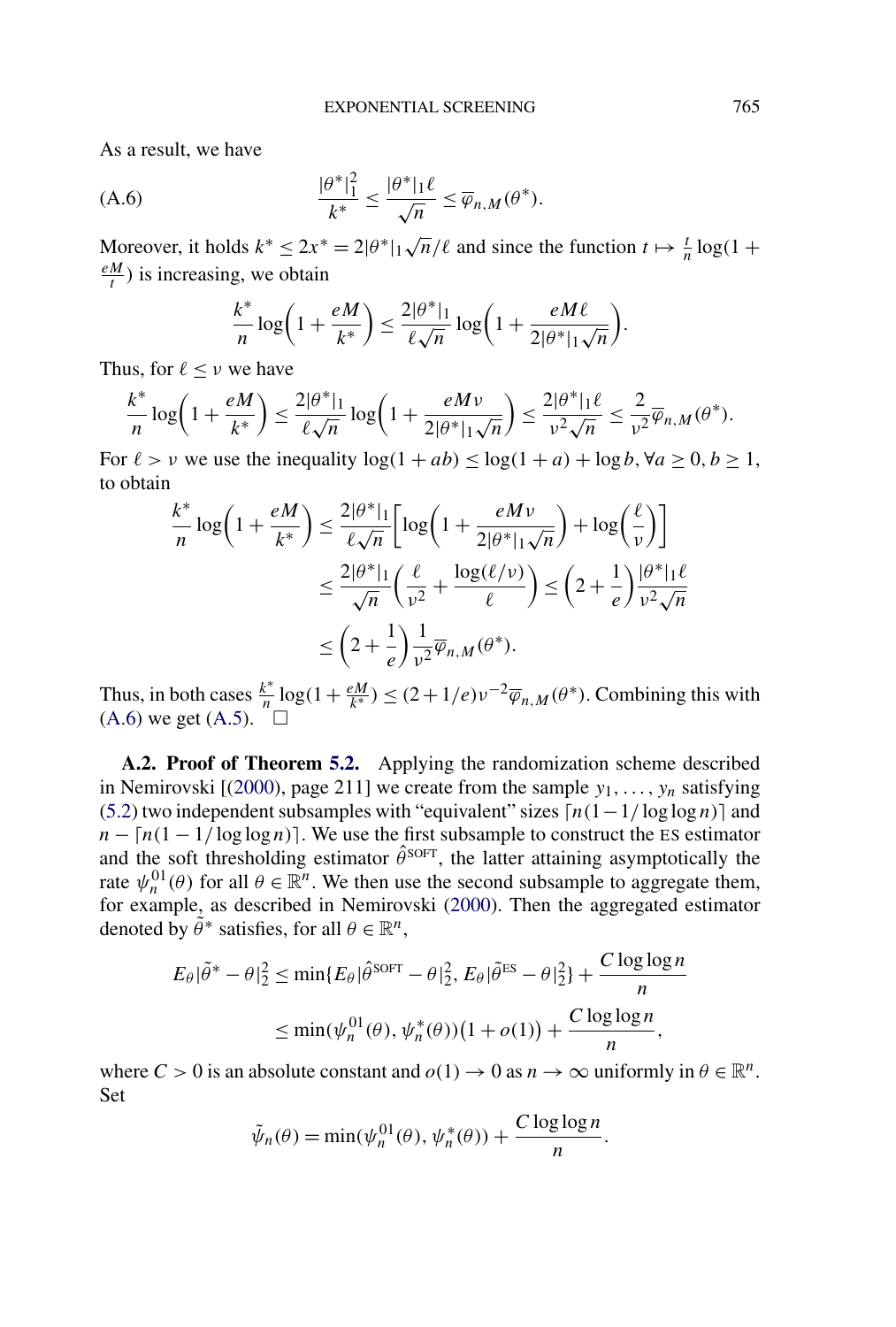<span id="page-35-0"></span>Then [\(5.10\)](#page-12-0) follows immediately. Next,  $\psi_n^{01}(\theta) \ge 2(\log n)/n$ , so that for all  $\theta \in \mathbb{R}^n$ ,

$$
\frac{\psi_n^{01}(\theta)}{\tilde{\psi}_n(\theta)} \ge \frac{\psi_n^{01}(\theta)}{\psi_n^{01}(\theta) + C(\log \log n)/n} \ge \frac{2(\log n)/n}{2(\log n)/n + C(\log \log n)/n},
$$

which implies  $(5.11)$ . Finally, to prove  $(5.12)$  it is enough to notice that since  $\psi_n^{01}(\theta) \geq 2(\log n)/n$ ,

$$
\frac{\tilde{\psi}_n(\theta)}{\psi_n^{01}(\theta)} \le \frac{\psi_n^*(\theta) + C(\log \log n)/n}{\psi_n^{01}(\theta)} \le \frac{\psi_n^*(\theta)}{\psi_n^{01}(\theta)} + \frac{C \log \log n}{2 \log n}
$$

and to use [\(5.8\)](#page-11-0).

**A.3. Proof of Theorem [5.3.](#page-14-0)** Clearly [\(5.17\)](#page-14-0) follows from [\(5.18\)](#page-14-0) since in the latter *η* is fixed and equal to one particular function  $\eta = \mathfrak{f}_{\theta}$ .

We now prove [\(5.18\)](#page-14-0). Let  $\mathcal{H} = \{f_1, \ldots, f_M\}$  be any dictionary in  $\mathcal{D}(S \wedge \overline{m}, \kappa)$ with the corresponding  $\underline{\kappa}$  and  $\overline{\kappa}$  such that  $\underline{\kappa}/\overline{\kappa} = \kappa$ . For any  $k \in \{1, ..., M\}$ , let  $\Omega_k$ be the subset of  $P = \{0, 1\}^M$  defined by

$$
\Omega_k := \{ \mathsf{p} \in \mathcal{P} : |\mathsf{p}| = k \}.
$$

We consider the class of functions

$$
\mathcal{F}_k(\delta) := \left\{ f = \frac{\delta}{k} \tau f_p : p \in \Omega_k \right\},\
$$

where  $0 < \tau \le 1$  will be chosen later. Note that functions in  $\mathcal{F}_k(\delta)$  are of the form  $f_{\theta}$  with  $\theta \in \mathbb{R}^M_+ \setminus \{0\}$ ,  $M(\theta) = k$  and  $|\theta|_1 = \tau \delta \leq \delta$ . Thus, to prove [\(5.18\)](#page-14-0), it is sufficient to show that, for any estimator  $T_n$ ,

(A.8) 
$$
\sup_{\eta \in \mathcal{G}} E_{\eta} ||T_n - \eta||^2 > c_* \kappa \zeta_{n,M,\text{rk}}(\mathbf{X})(S,\delta)
$$

for some subset  $G \subset \mathcal{F}_{\bar{S}}(\delta)$  where  $\overline{S} = [S \wedge \overline{m} \wedge (M/2)]$  and [·] denotes the integer part. Note that  $\overline{S} \ge 1$  since  $M \ge 2$  and  $S \wedge \overline{m} \ge 1$ .

In what follows we will use the fact that for  $f, g \in \mathcal{F}_{\bar{S}}(\delta)$  the difference  $f - g$  is of the form  $f_\theta$  with some  $\theta \in \mathcal{P}_{2\bar{S}}$ , so that in view of [\(5.14\)](#page-14-0),  $||f - g||^2$  is bracketed by the multiples of  $|\theta|^2$  with this value of  $\theta$ .

We now consider three cases, depending on the value of the integer *m* defined in [\(5.16\)](#page-14-0).

*Case* (1): *m* = 0. Use Lemma [A.3](#page-37-0) to construct a subset  $\mathcal{G}_{(1)} \subseteq \mathcal{F}_1(\delta) \subseteq \mathcal{F}_{\overline{S}}(\delta)$ with cardinality  $s_{(1)} \ge (1 + eM)^{C_1}$  and such that

(A.9) 
$$
||f - g||^2 \ge \frac{\tau^2 \delta^2 \underline{\kappa}}{2} \quad \forall f, g \in \mathcal{G}_{(1)}, f \ne g.
$$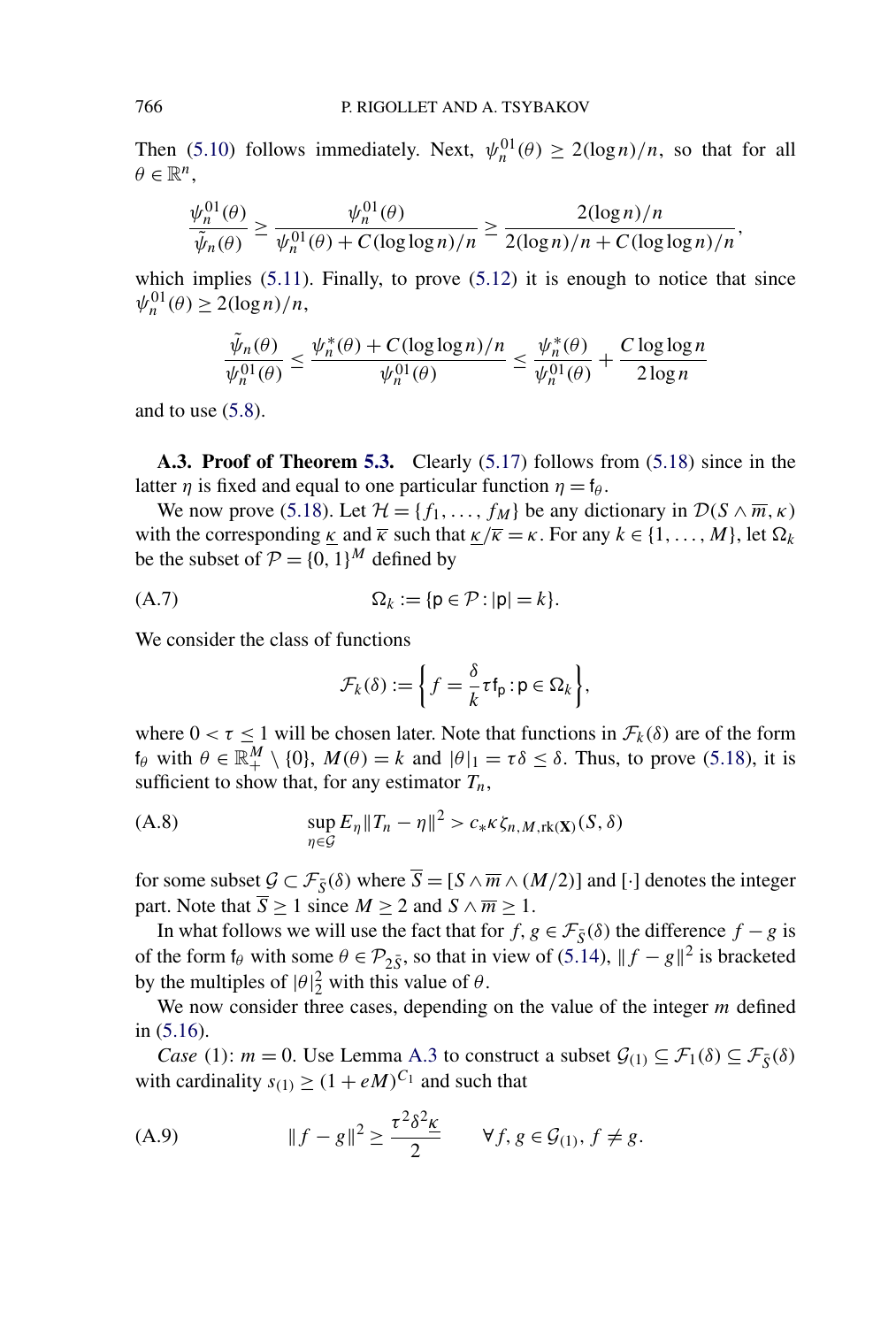<span id="page-36-0"></span>Since  $m = 0$ , inequality [\(5.16\)](#page-14-0) is violated for  $m = 1$ , so that

(A.10) 
$$
\delta^2 < \frac{\sigma^2}{n} \log(1 + eM) \le \frac{\sigma^2}{nC_1} \log(s_{(1)}).
$$

*Case* (2):  $m \ge 1$ ,  $S \wedge (M/2) \ge m$ . Then  $\overline{m} = m = \overline{S}$  and  $m \le M/2$ , so that we have min $(m, M - m) = m$ , and Lemma [A.3](#page-37-0) guarantees that there exists  $G_{(2)} \subseteq$  $\mathcal{F}_m(\delta) = \mathcal{F}_{\bar{S}}(\delta)$  with cardinality  $s_{(2)} \ge (1 + eM/m)^{C_1 m}$  and such that

$$
||f - g||^2 \ge \frac{\tau^2 \delta^2 \underline{\kappa}}{4m} \qquad \forall f, g \in \mathcal{G}_{(2)}, f \ne g.
$$

To bound from below the quantity  $\delta^2/m$ , observe that from the definition of *m* we have

(A.11) 
$$
\frac{\delta^2}{m} \ge \frac{\delta \sigma}{\sqrt{n}} \sqrt{\log\left(1 + \frac{eM}{m}\right)} \ge \frac{\delta \sigma}{\sqrt{n}} \sqrt{\log\left(1 + \frac{eM\sigma}{\delta\sqrt{n}}\right)}.
$$

The previous two displays yield

(A.12) 
$$
||f - g||^2 \ge \frac{\tau^2 \kappa \delta \sigma}{4\sqrt{n}} \sqrt{\log\left(1 + \frac{eM\sigma}{\delta\sqrt{n}}\right)}.
$$

Note that in this case

$$
m+1 > \frac{\delta\sqrt{n}}{\sigma\sqrt{\log(1+eM/(m+1))}},
$$

so that

(A.13)  

$$
\frac{\delta^2}{m} \le \frac{2\delta^2}{m+1} < 2(m+1)\frac{\sigma^2}{n}\log\left(1 + \frac{eM}{m+1}\right)
$$

$$
\le 4m\frac{\sigma^2}{n}\log\left(1 + \frac{eM}{m}\right) \le \frac{4\sigma^2}{nC_1}\log(s_{(2)}).
$$

*Case* (3):  $m \geq 1$ ,  $S \wedge (M/2) < m$ . Then  $\overline{S} = [S \wedge (M/2)] < m$ . Moreover, we have min $(\overline{S}, M - \overline{S}) = \overline{S}$  and using Lemma [A.3,](#page-37-0) for any positive  $\overline{\delta} \le \delta$  we can construct  $\mathcal{G}_{(3)} \subseteq \mathcal{F}_{\bar{S}}(\bar{\delta})$  with cardinality  $s_{(3)} \geq (1 + eM/\bar{S})^{C_1\bar{S}}$  and such that

$$
||f - g||^2 \ge \frac{\tau^2 \overline{\delta^2 \underline{\kappa}}}{4\overline{S}} \qquad \forall f, g \in \mathcal{G}_{(3)}, f \ne g.
$$

Take

$$
\overline{\delta} := \sigma \frac{\overline{S}}{\sqrt{n}} \sqrt{\log \left(1 + \frac{eM}{\overline{S}}\right)} \le \sigma \frac{m}{\sqrt{n}} \sqrt{\log \left(1 + \frac{eM}{m}\right)} \le \delta,
$$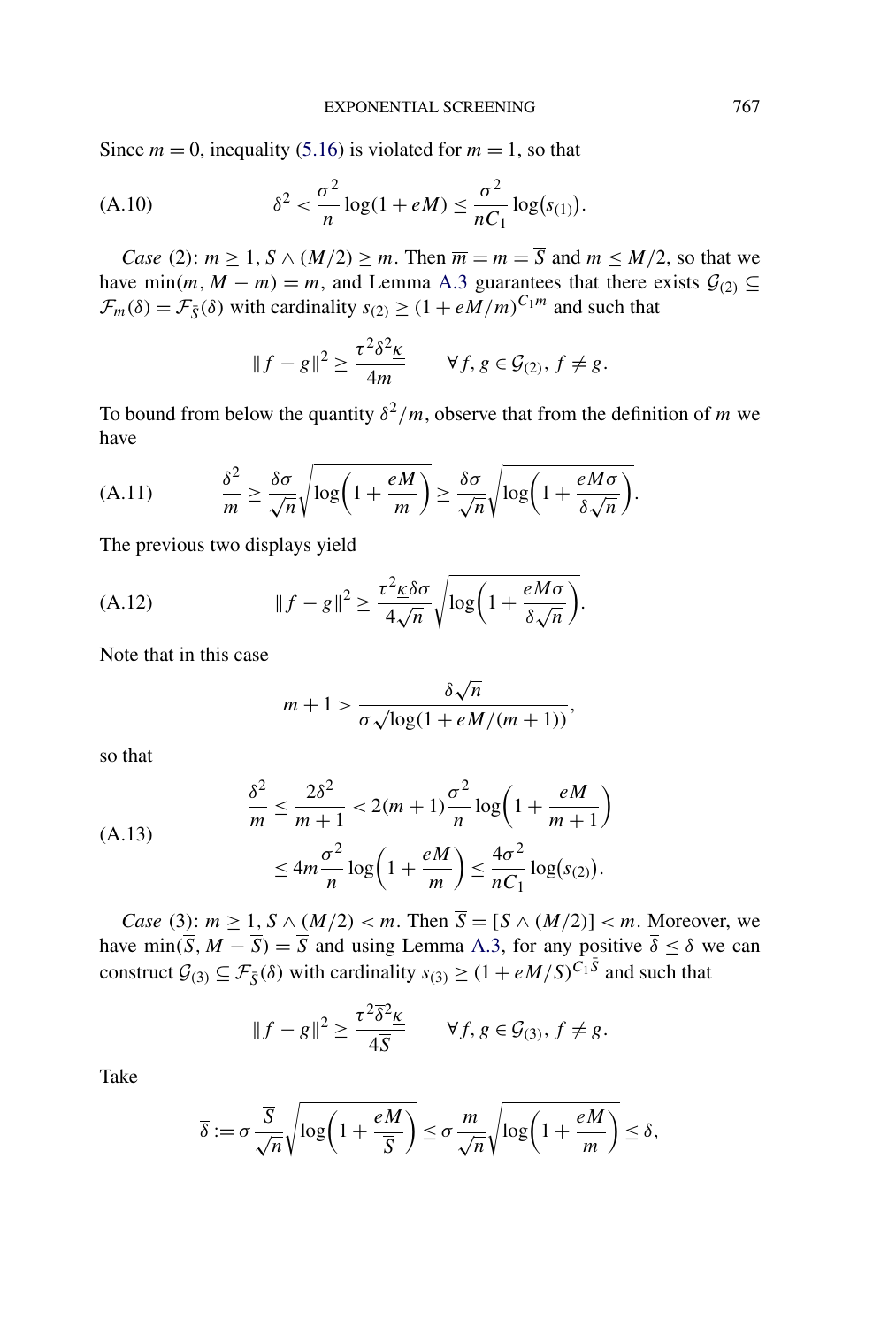<span id="page-37-0"></span>where, in the last inequality, we used the definition of *m*. Next, note that  $\overline{S}$  =  $[S \wedge (M/2)] \ge S/4$  since  $M \ge 2$ . Then

(A.14) 
$$
||f - g||^2 \ge \frac{\tau^2 \kappa \sigma^2 \overline{S}}{4n} \log \left( 1 + \frac{eM}{\overline{S}} \right) \ge \frac{\tau^2 \kappa \sigma^2 S}{16n} \log \left( 1 + \frac{4eM}{S} \right).
$$

In addition, we have

(A.15) 
$$
\frac{\overline{\delta}^2}{\overline{S}} = \overline{S} \frac{\sigma^2}{n} \log \left( 1 + \frac{eM}{\overline{S}} \right) \le \frac{\sigma^2}{nC_1} \log(s_{(3)}).
$$

Since the random variables  $\xi_i$ ,  $i = 1, \ldots, n$ , are i.i.d. Gaussian  $\mathcal{N}(0, \sigma^2)$ , for any  $f, g \in \mathcal{G}(j), j \in \{1, 2, 3\}$ , the Kullback–Leibler divergence  $\mathcal{K}(P_f, P_g)$  between  $P_f$ and  $P_g$  is given by

$$
\mathcal{K}(P_f, P_g) = \frac{n}{2\sigma^2} \|f - g\|^2 \le \frac{n\tau^2 \delta_{(j)}^2 \overline{\kappa}}{\sigma^2 k_{(j)}},
$$

where  $\delta_{(1)} = \delta_{(2)} = \delta$ ,  $\delta_{(3)} = \overline{\delta}$ ,  $k_{(1)} = 1$ ,  $k_{(2)} = m$ ,  $k_{(3)} = \overline{S}$ . Using, respectively,  $(A.10)$  in case (1),  $(A.13)$  in case (2) and  $(A.15)$  in case (3), and choosing  $\tau^2 =$  $\min(C_1/(32\overline{k}), 1)$  (note that we need  $\tau < 1$  by construction) we obtain

(A.16) 
$$
\mathcal{K}(P_f, P_g) \le \frac{4\tau^2 \overline{\kappa}}{C_1} \log s_{(j)} \le \frac{\log s_{(j)}}{8} \quad \forall f, g \in \mathcal{G}_{(j)}, j = 1, 2, 3.
$$

Combining [\(A.9\)](#page-35-0), [\(A.12\)](#page-36-0) and (A.14) together with (A.16), we find that the conditions of Theorem 2.7 in [Tsybakov](#page-39-0) [\(2009\)](#page-39-0) are satisfied and use it to obtain [\(A.8\)](#page-35-0).

**A.4. A lemma for minimax lower bound.** Here we give a result related to subset extraction, which is a generalization of the Varshamov–Gilbert lemma used to prove minimax lower bounds [see, e.g., a recent survey in [Tsybakov](#page-39-0) [\(2009\)](#page-39-0), Chapter 2]. For any  $M \ge 1$ ,  $k \in \{1, ..., M - 1\}$ , let  $\Omega_k^M$  be the subset of  $\{0, 1\}^M$ defined by

$$
\Omega_k^M:=\left\{\omega\in\{0,1\}^M: \sum_{j=1}^M \omega_j=k\right\}.
$$

The next lemma belongs to [Reynaud-Bouret](#page-39-0) [\(2003\)](#page-39-0). The version presented here can be found in [Rigollet and Tsybakov](#page-39-0) [\(2010\)](#page-39-0), Lemma 8.3.

LEMMA A.3. Let  $M \ge 2$  and  $1 \le k \le M$  be two integers and define  $\overline{k} =$  $\min(k, M - k)$ . Then there exists a subset  $\Omega$  of  $\Omega_k^M$  such that the Hamming dis*tance*  $\rho(\omega, \omega') = \sum_{j=1}^{M} \mathbb{1}(\omega_j \neq \omega'_j)$  *satisfies* 

$$
\rho(\omega, \omega') \geq \frac{\overline{k}+1}{4} \qquad \forall \omega, \omega' \in \Omega : \omega \neq \omega',
$$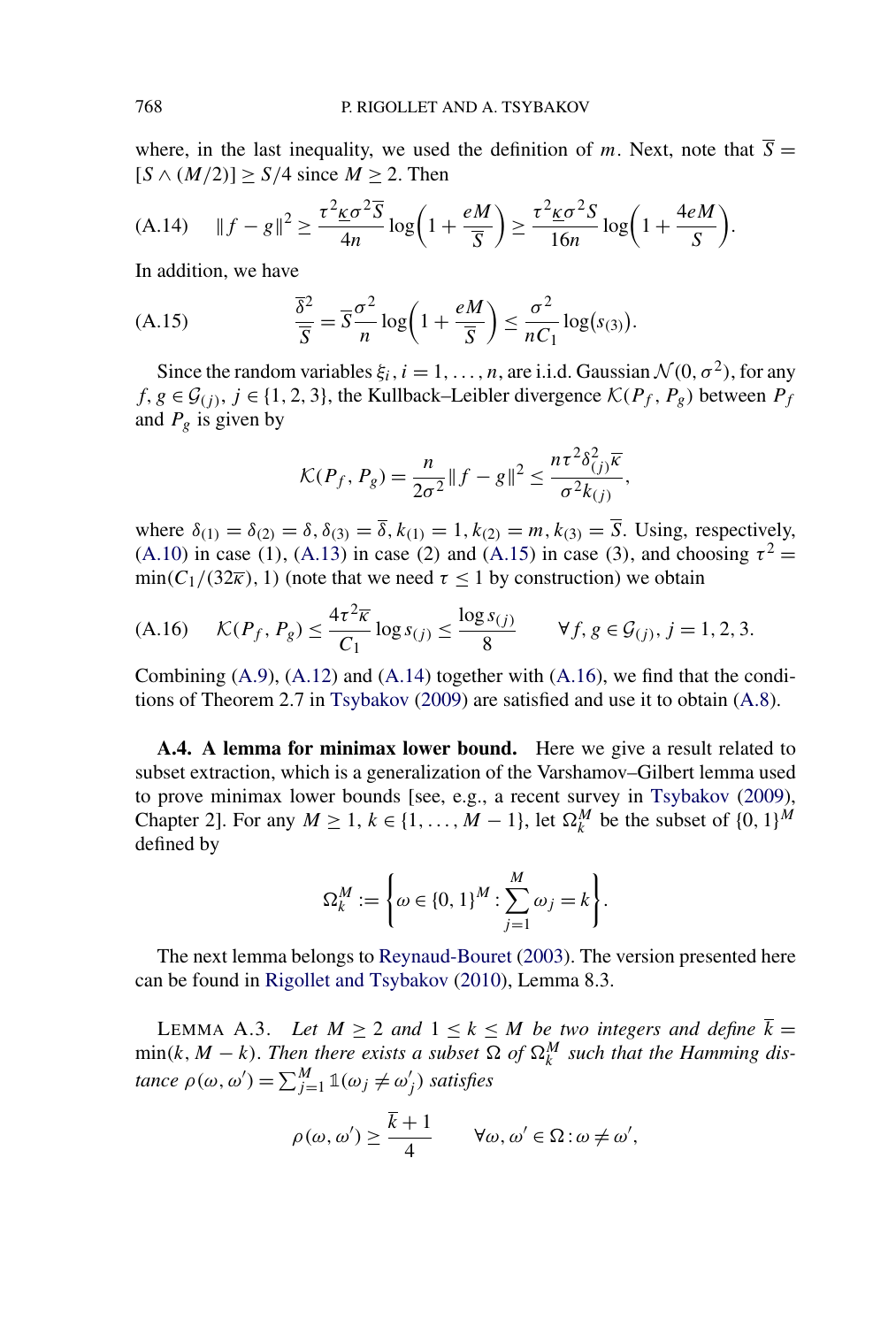<span id="page-38-0"></span>*and*  $s = \text{card}(\Omega)$  *satisfies* 

$$
\log(s) \ge C_1 \overline{k} \log\left(1 + \frac{eM}{\overline{k}}\right)
$$

*for some numerical constant*  $C_1 > 0$ .

**Acknowledgment.** We would like to thank Victor Chernozhukov and Joseph Salmon for helpful discussions of the paper.

### REFERENCES

- ABRAMOVICH, F., BENJAMINI, Y., DONOHO, D. L. and JOHNSTONE, I. M. (2006). Adapting to unknown sparsity by controlling the false discovery rate. *Ann. Statist.* **34** 584–653. [MR2281879](http://www.ams.org/mathscinet-getitem?mr=2281879)
- ALQUIER, P. and LOUNICI, K. (2010). PAC-Bayesian bounds for sparse regression estimation with exponential weights. HAL.
- BARANIUK, R., DAVENPORT, M., DEVORE, R. and WAKIN, M. (2008). A simple proof of the restricted isometry property for random matrices. *Constr. Approx.* **28** 253–263. [MR2453366](http://www.ams.org/mathscinet-getitem?mr=2453366)
- BARRON, A. R. (1993). Universal approximation bounds for superpositions of a sigmoidal function. *IEEE Trans. Inform. Theory* **39** 930–945. [MR1237720](http://www.ams.org/mathscinet-getitem?mr=1237720)
- BICKEL, P., RITOV, Y. and TSYBAKOV, A. (2008). Hierarchical selection of variables in sparse high-dimensional regression. Available at [ArXiv:0801.1158](http://arxiv.org/abs/ArXiv:0801.1158).
- BICKEL, P. J. and DOKSUM, K. A. (2006). *Mathematical Statistics: Basic Ideas and Selected Topics, Vol. 1*, 2nd ed. Prentice-Hall, Upper Saddle River, NJ.
- BICKEL, P. J., RITOV, Y. and TSYBAKOV, A. B. (2009). Simultaneous analysis of Lasso and Dantzig selector. *Ann. Statist.* **37** 1705–1732. [MR2533469](http://www.ams.org/mathscinet-getitem?mr=2533469)

BÜHLMANN, P. and VAN DE GEER, S. (2009). On the conditions used to prove oracle results for the Lasso. *Electron. J. Statist.* **3** 1360–1392. [MR2576316](http://www.ams.org/mathscinet-getitem?mr=2576316)

BUNEA, F., TSYBAKOV, A. and WEGKAMP, M. (2007a). Sparsity oracle inequalities for the Lasso. *Electron. J. Statist.* **1** 169–194 (electronic). [MR2312149](http://www.ams.org/mathscinet-getitem?mr=2312149)

- BUNEA, F., TSYBAKOV, A. B. and WEGKAMP, M. H. (2007b). Aggregation for Gaussian regression. *Ann. Statist.* **35** 1674–1697. [MR2351101](http://www.ams.org/mathscinet-getitem?mr=2351101)
- CANDES, E. (2008). The restricted isometry property and its implications for compressed sensing. *C. R. Math. Acad. Sci. Paris* **346** 589–592. [MR2412803](http://www.ams.org/mathscinet-getitem?mr=2412803)
- CANDES, E. and TAO, T. (2007). The Dantzig selector: Statistical estimation when *p* is much larger than *n*. *Ann. Statist.* **35** 2313–2351. [MR2382644](http://www.ams.org/mathscinet-getitem?mr=2382644)
- DALALYAN, A. and TSYBAKOV, A. (2008). Aggregation by exponential weighting, sharp pac-Bayesian bounds and sparsity. *Machine Learning* **72** 39–61.
- DALALYAN, A. and TSYBAKOV, A. B. (2010). Mirror averaging with sparsity priors. Available at [ArXiv.org:1003.1189.](http://arxiv.org/abs/1003.1189)
- DALALYAN, A. S. and TSYBAKOV, A. B. (2007). Aggregation by exponential weighting and sharp oracle inequalities. In *Learning Theory*. *Lecture Notes in Computer Science* **4539** 97–111. Springer, Berlin. [MR2397581](http://www.ams.org/mathscinet-getitem?mr=2397581)
- DALALYAN, A. S. and TSYBAKOV, A. B. (2009). Sparse regression learning by aggregation and Langevin Monte Carlo. Available at [ArXiv:0903.1223](http://arxiv.org/abs/0903.1223).
- DONOHO, D. L. and JOHNSTONE, I. M. (1994a). Ideal spatial adaptation by wavelet shrinkage. *Biometrika* **81** 425–455. [MR1311089](http://www.ams.org/mathscinet-getitem?mr=1311089)
- DONOHO, D. L. and JOHNSTONE, I. M. (1994b). Minimax risk over *lp*-balls for *lq* -error. *Probab. Theory Related Fields* **99** 277–303. [MR1278886](http://www.ams.org/mathscinet-getitem?mr=1278886)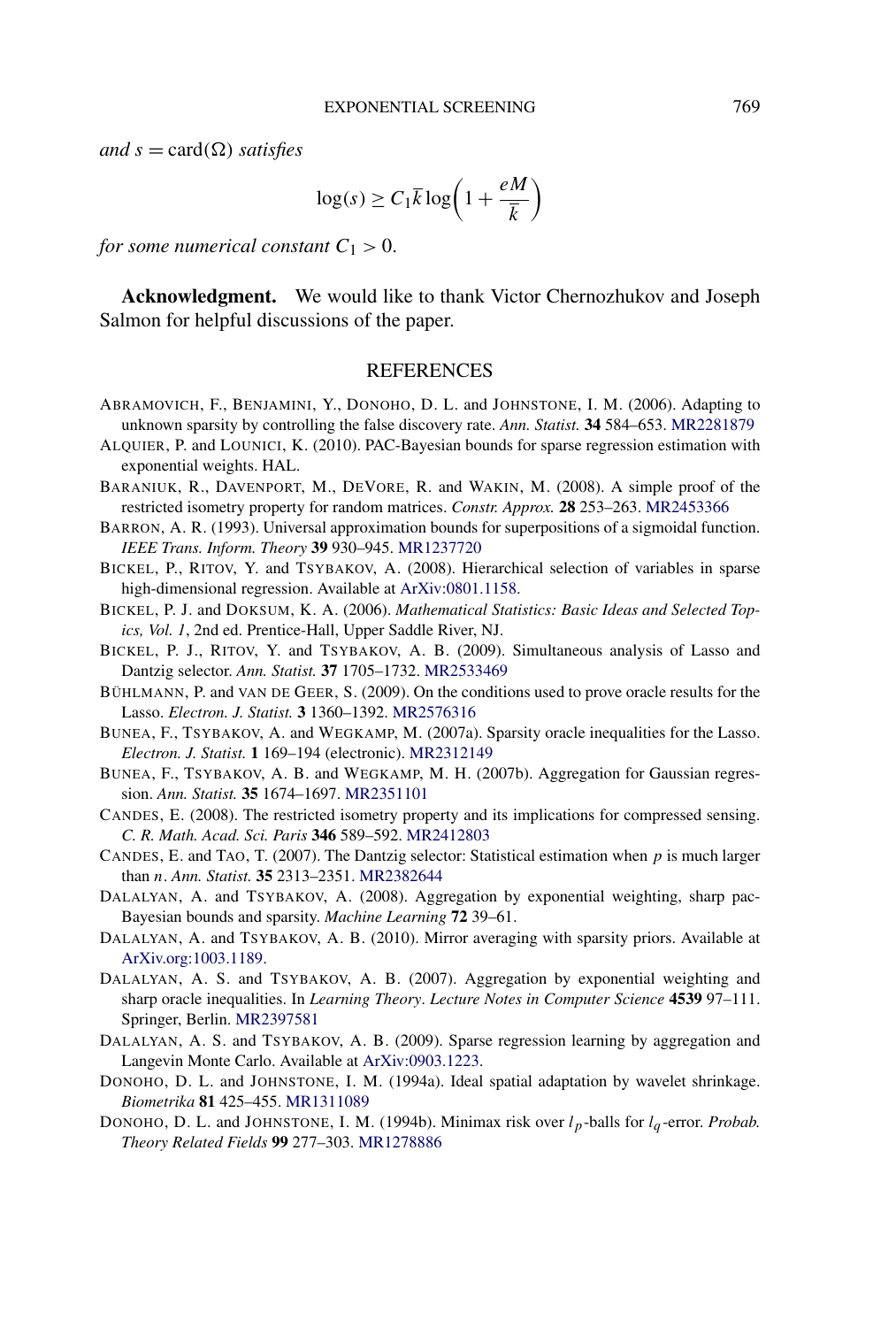- <span id="page-39-0"></span>DONOHO, D. L., JOHNSTONE, I. M., HOCH, J. C. and STERN, A. S. (1992). Maximum entropy and the nearly black object. *J. Roy. Statist. Soc. Ser. B* **54** 41–81. With discussion and a reply by the authors. [MR1157714](http://www.ams.org/mathscinet-getitem?mr=1157714)
- FAN, J. and LI, R. (2001). Variable selection via nonconcave penalized likelihood and its oracle properties. *J. Amer. Statist. Assoc.* **96** 1348–1360. [MR1946581](http://www.ams.org/mathscinet-getitem?mr=1946581)
- FOSTER, D. P. and GEORGE, E. I. (1994). The risk inflation criterion for multiple regression. *Ann. Statist.* **22** 1947–1975. [MR1329177](http://www.ams.org/mathscinet-getitem?mr=1329177)
- GEORGE, E. I. (1986a). Combining minimax shrinkage estimators. *J. Amer. Statist. Assoc.* **81** 437– 445. [MR0845881](http://www.ams.org/mathscinet-getitem?mr=0845881)
- GEORGE, E. I. (1986b). Minimax multiple shrinkage estimation. *Ann. Statist.* **14** 188–205. [MR0829562](http://www.ams.org/mathscinet-getitem?mr=0829562)
- GIRAUD, C. (2008). Mixing least-squares estimators when the variance is unknown. *Bernoulli* **14** 1089–1107. [MR2543587](http://www.ams.org/mathscinet-getitem?mr=2543587)
- HASTIE, T., TIBSHIRANI, R. and FRIEDMAN, J. (2001). *The Elements of Statistical Learning: Data Mining, Inference, and Prediction*. Springer, New York. [MR1851606](http://www.ams.org/mathscinet-getitem?mr=1851606)
- KOH, K., KIM, S.-J. and BOYD, S. (2008). l1\_ls: A Matlab solver for l1-regularized least squares problems. BETA version. Stanford Univ. Available at [http://www.stanford.edu/~boyd/l1\\_ls.](http://www.stanford.edu/~boyd/l1_ls)
- KOLTCHINSKII, V. (2010). Oracle inequalities in empirical risk minimization and sparse recovery problems. *St. Flour Lecture Notes.* To appear.
- KOLTCHINSKII, V. (2009a). The Dantzig selector and sparsity oracle inequalities. *Bernoulli* **15** 799– 828. [MR2555200](http://www.ams.org/mathscinet-getitem?mr=2555200)
- KOLTCHINSKII, V. (2009b). Sparsity in penalized empirical risk minimization. *Ann. Inst. H. Poincaré Probab. Statist.* **45** 7–57. [MR2500227](http://www.ams.org/mathscinet-getitem?mr=2500227)
- LECUN, Y., BOSER, B., DENKER, J. S., HENDERSON, D., HOWARD, R. E., HUBBARD, W. and JACKEL, L. D. (1990). Handwritten digit recognition with a back-propagation network. In *Advances in Neural Information Processing Systems* 396–404. Morgan Kaufmann, San Francisco.
- LEUNG, G. and BARRON, A. R. (2006). Information theory and mixing least-squares regressions. *IEEE Trans. Inform. Theory* **52** 3396–3410. [MR2242356](http://www.ams.org/mathscinet-getitem?mr=2242356)
- LOUNICI, K. (2007). Generalized mirror averaging and *D*-convex aggregation. *Math. Methods Statist.* **16** 246–259. [MR2356820](http://www.ams.org/mathscinet-getitem?mr=2356820)
- NEMIROVSKI, A. (2000). Topics in non-parametric statistics. In *Lectures on Probability Theory and Statistics (Saint-Flour, 1998)*. *Lecture Notes in Math.* **1738** 85–277. Springer, Berlin. [MR1775640](http://www.ams.org/mathscinet-getitem?mr=1775640)
- RASKUTTI, G., WAINWRIGHT, M. J. and YU, B. (2009). Minimax rates of estimation for highdimensional linear regression over  $\ell_q$ -balls. Available at [ArXiv:0910.2042.](http://arxiv.org/abs/ArXiv:0910.2042)
- REYNAUD-BOURET, P. (2003). Adaptive estimation of the intensity of inhomogeneous Poisson processes via concentration inequalities. *Probab. Theory Related Fields* **126** 103–153.
- RIGOLLET, P. (2009). Maximum likelihood aggregation and misspecified generalized linear models. Technical report. Available at [ArXiv:0911.2919](http://arxiv.org/abs/ArXiv:0911.2919).
- RIGOLLET, P. and TSYBAKOV, A. (2010). Exponential screening and optimal rates of sparse estimation. Available at [ArXiv:1003.2654v3.](http://arxiv.org/abs/ArXiv:1003.2654v3)
- ROBERT, C. and CASELLA, G. (2004). *Monte Carlo Statistical Methods*. Springer, New York.
- TSYBAKOV, A. B. (2003). Optimal rates of aggregation. In *COLT* (B. Schölkopf and M. K. Warmuth, eds.). *Lecture Notes in Computer Science* **2777** 303–313. Springer, Berlin.
- TSYBAKOV, A. B. (2009). *Introduction to Nonparametric Estimation.* Springer, New York. [MR2724359](http://www.ams.org/mathscinet-getitem?mr=2724359)
- VAN DE GEER, S. A. (2008). High-dimensional generalized linear models and the Lasso. *Ann. Statist.* **36** 614–645. [MR2396809](http://www.ams.org/mathscinet-getitem?mr=2396809)
- WRIGHT, J., YANG, A. Y., GANESH, A., SASTRY, S. S. and MA, Y. (2009). Robust face recognition via sparse representation. *IEEE Trans. Pattern Anal. Mach. Intell.* **31** 210–227.
- ZHANG, C.-H. (2010). Nearly unbiased variable selection under minimax concave penalty. *Ann. Statist.* **38** 894–942. [MR2604701](http://www.ams.org/mathscinet-getitem?mr=2604701)